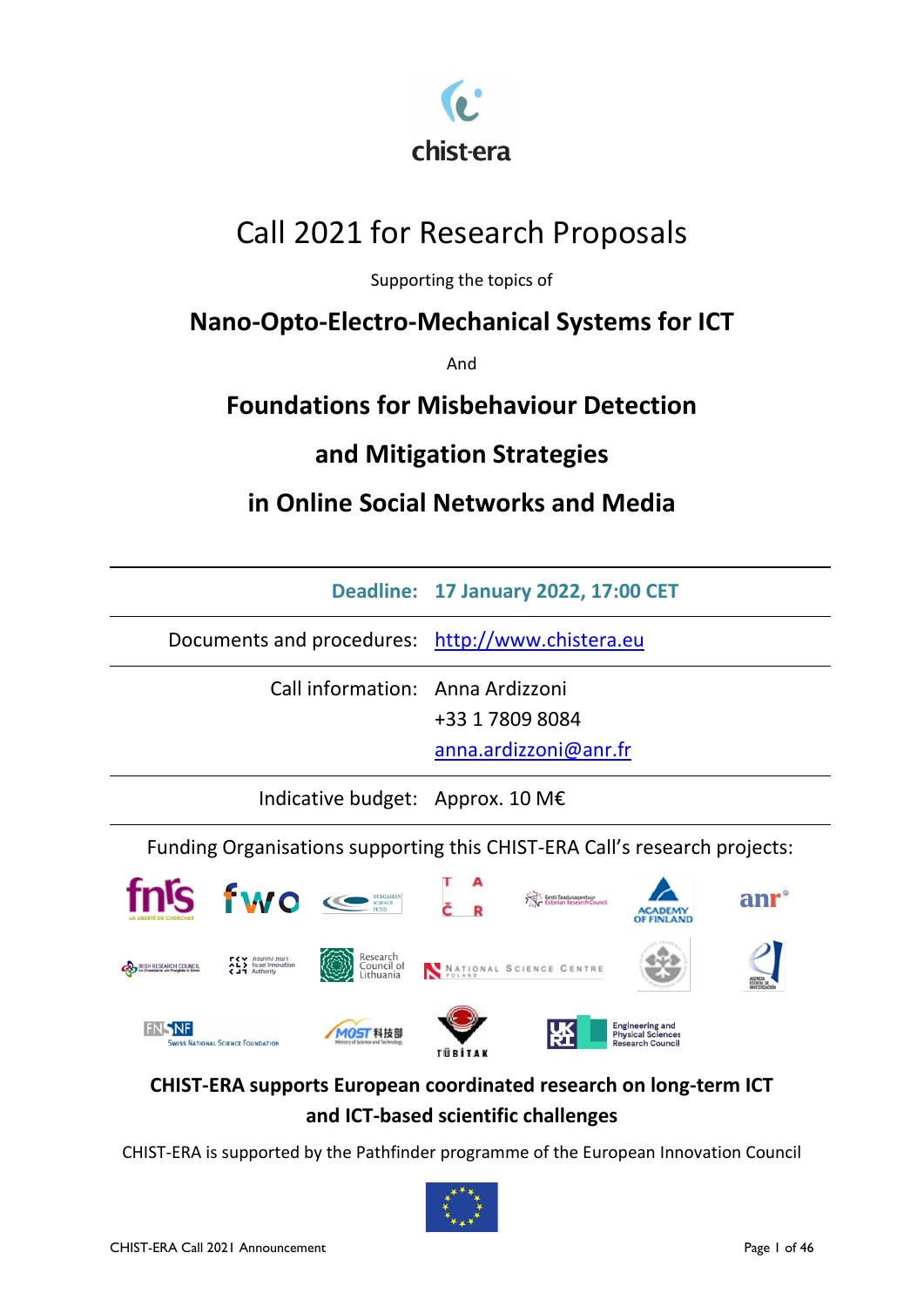## <span id="page-1-0"></span>**Key Facts & Figures**

### **CHIST-ERA**

CHIST-ERA is a consortium of research funding organisations in Europe and beyond supporting useinspired basic research in Information and Communication Technologies (ICT) or at the interface between ICT and other domains. The CHIST-ERA consortium is itself supported by Horizon Europe within the European Innovation Council's Pathfinder programme. CHIST-ERA promotes novel and multidisciplinary research with the potential to lead to significant technology breakthroughs in the long term. The funding organisations jointly support high risk and high impact research projects selected in the framework of CHIST-ERA, in order to reinforce European capabilities in promising new or emerging ICT or ICT related research topics.

## **Content of the Call**

|                                                 | Nano-Opto-Electro-Mechanical Systems for ICT (NOEMS)                                                                                                                |  |  |  |  |  |  |  |  |
|-------------------------------------------------|---------------------------------------------------------------------------------------------------------------------------------------------------------------------|--|--|--|--|--|--|--|--|
|                                                 | Topics: Foundations for Misbehaviour Detection and Mitigation Strategies in Online<br>Social Networks and Media (OSNEM)                                             |  |  |  |  |  |  |  |  |
| Indicative budget:                              | Approx. 10 M€                                                                                                                                                       |  |  |  |  |  |  |  |  |
|                                                 | The project consortia must have a minimum of 3 eligible and independent<br>partners requesting funding from at least 3 of the following countries:                  |  |  |  |  |  |  |  |  |
| International consortium:                       | Belgium, Bulgaria, Czech Republic, Estonia, Finland, France, Ireland, Israel,<br>Lithuania, Poland, Slovakia, Spain, Switzerland, Taiwan, Turkey, United<br>Kingdom |  |  |  |  |  |  |  |  |
| Standard consortium size: Three to six partners |                                                                                                                                                                     |  |  |  |  |  |  |  |  |
| Evaluation:                                     | Proposals are evaluated based on criteria of a) Relevance to the topic, b)<br>Scientific and technological quality, c) Impact and d) Implementation                 |  |  |  |  |  |  |  |  |
|                                                 | Each partner is funded separately by the national/regional funding                                                                                                  |  |  |  |  |  |  |  |  |
|                                                 | Funding: organisation they are applying to. They must fulfil the conditions of their                                                                                |  |  |  |  |  |  |  |  |
|                                                 | funding organisation, as described in the annex                                                                                                                     |  |  |  |  |  |  |  |  |

## **Tentative Timeline**

17 January 2022, 17:00 CET Deadline for proposal submission

June 2022 Notification of accepted proposals

October 2022 First possible start date for accepted projects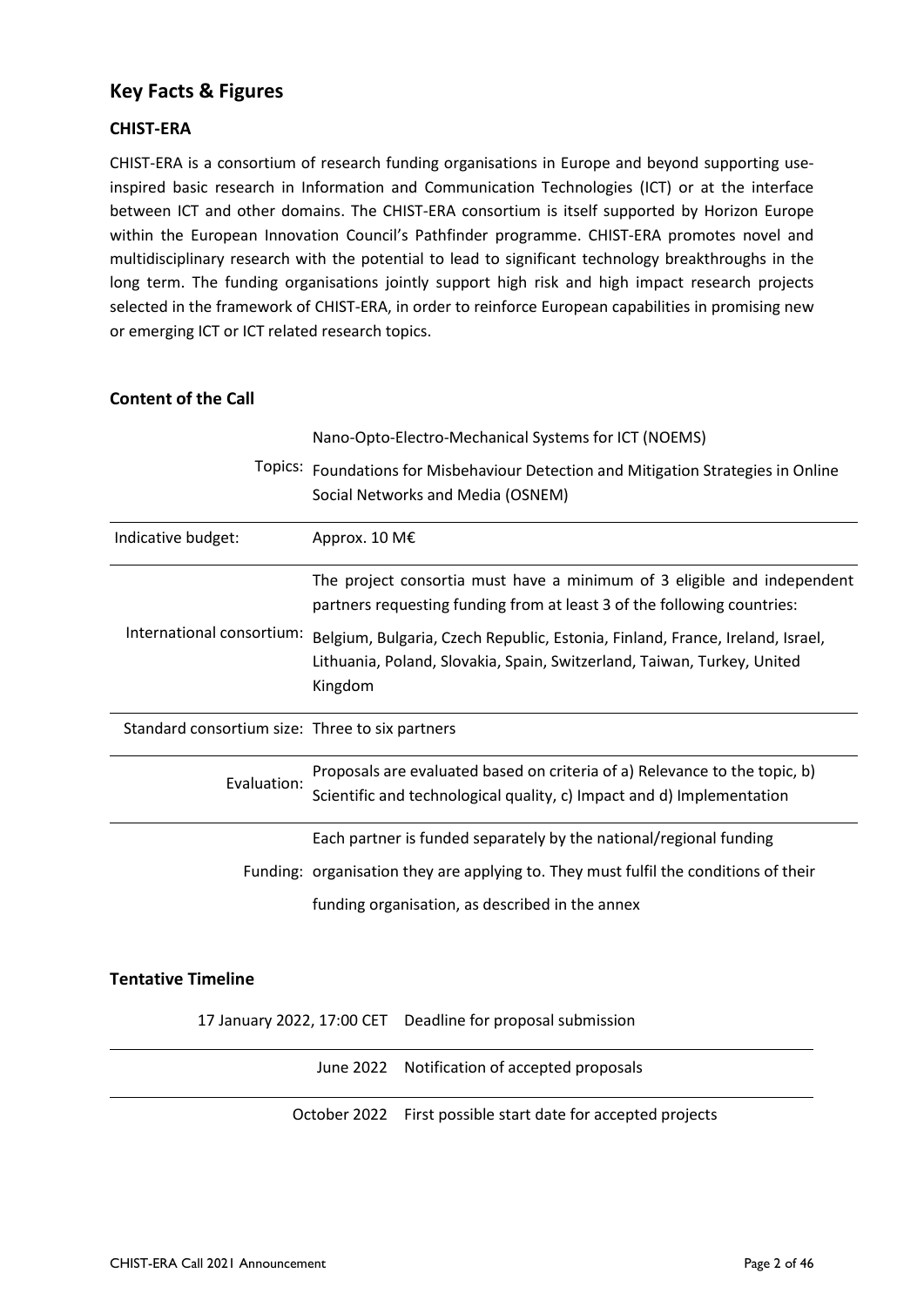## <span id="page-2-0"></span>**Table of Contents**

| 2 <sup>nd</sup> Topic: Foundations for Misbehaviour Detection and Mitigation Strategies in Online Social |  |
|----------------------------------------------------------------------------------------------------------|--|
|                                                                                                          |  |
|                                                                                                          |  |
|                                                                                                          |  |
|                                                                                                          |  |
|                                                                                                          |  |
|                                                                                                          |  |
|                                                                                                          |  |
|                                                                                                          |  |
|                                                                                                          |  |
| National/Regional Research Funding Organisations: Overview Table (see annex for further                  |  |
|                                                                                                          |  |
|                                                                                                          |  |
|                                                                                                          |  |
|                                                                                                          |  |
|                                                                                                          |  |
|                                                                                                          |  |
|                                                                                                          |  |
|                                                                                                          |  |
|                                                                                                          |  |
|                                                                                                          |  |
|                                                                                                          |  |
|                                                                                                          |  |
|                                                                                                          |  |
|                                                                                                          |  |
|                                                                                                          |  |
|                                                                                                          |  |
|                                                                                                          |  |
|                                                                                                          |  |
|                                                                                                          |  |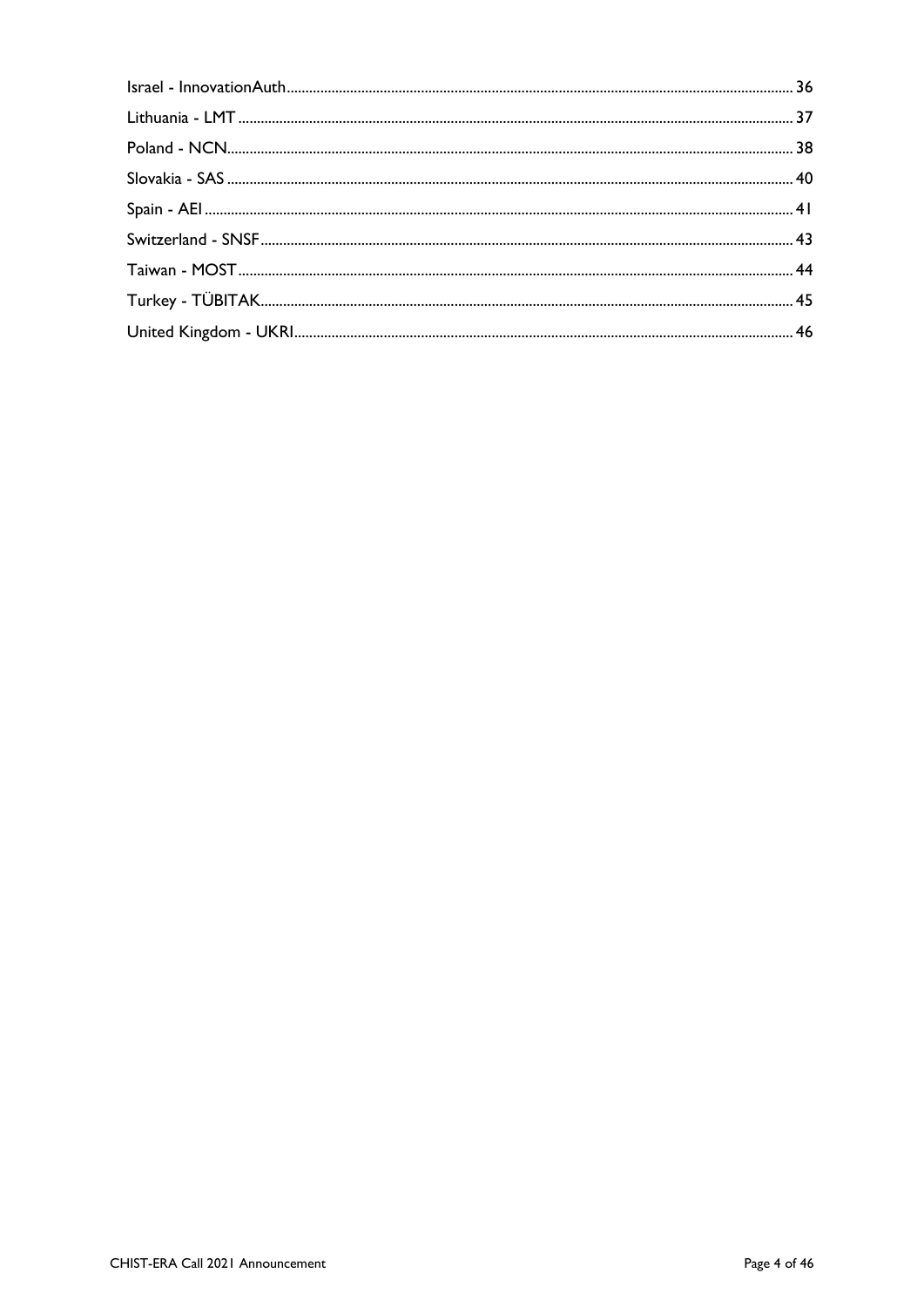## <span id="page-4-0"></span>**Research Targeted in the Call**

The CHIST-ERA [\(www.chistera.eu\)](http://www.chistera.eu/) consortium has created a common funding instrument to support European research projects that engage in long-term research in the area of ICT and ICT-based sciences. Through this instrument, the national/regional funding organisations of CHIST-ERA support and join th[e Horizon Europe](https://eic.ec.europa.eu/eic-funding-opportunities/eic-pathfinder_en) EIC Pathfinder agenda. By launching joint European calls, they can support more diverse research communities, who are able to tackle the most challenging and novel research topics.

Each year, CHIST-ERA launches a call for research projects in two new topics of emergent scientific importance for ICT and ICT based domains.

In previous years, CHIST-ERA calls have targeted quantum computing, consciousness, knowledge extraction, low-power computing, intelligent user interfaces, smart communication networks, adaptive machines, distributed computing, trustworthy cyber-physical systems, human language understanding, security and privacy in the IoT, terahertz communication, lifelong learning for intelligent systems, visual analytics, object recognition and manipulation by robots, big data for smart industry, analogue computing for AI and smart computing in networks, explainable AI, ICT for environmental sustainability, brain computer interfaces and sustainable ICT.

This year's call concerns the following topics:

- **1. Nano-Opto-Electro-Mechanical Systems for ICT (NOEMS);**
- **2. Foundations for Misbehaviour Detection and Mitigation Strategies in Online Social Networks and Media (OSNEM).**

An on-line workshop was held on 25 and 26 May 2021, bringing together researchers from across a range of research communities and countries, to identify the challenges and promising research directions within the two selected topics. This open consultation has formed the scope of this call.

CHIST-ERA projects should be of a Pathfinder-like nature and contribute to the development of the European research and innovation capacity in the technology domain of the call topics. The transformative research done in CHIST-ERA should explore collaborative advanced interdisciplinary science and/or cutting-edge engineering with the potential to initiate or foster new lines of technology and help Europe grasp leadership early on in promising future ICT and ICT-based areas with potential for significant impact in the long term.

Open Access to publications and research data is a key asset to leverage on research funding. Applicants should consider approaches promoting Open Access starting from the project preparation stage. In particular, they must comply with the Open Science policy of CHIST-ERA (see p. 8).

To widen participation throughout Europe, CHIST-ERA projects are encouraged to include partners from the designated Widening Countries participating in the call: Bulgaria, Czech Republic, Estonia, Lithuania, Poland, Slovakia and Turkey.

To build leading innovation capacity across Europe and connect with industry, CHIST-ERA projects are encouraged to involve key actors that can make a difference in the future, for example excellent early career researchers, ambitious high-tech SMEs etc. Participation of projects with mixed consortia, i.e. comprised of both academia and research end-users (including industry), is appreciated.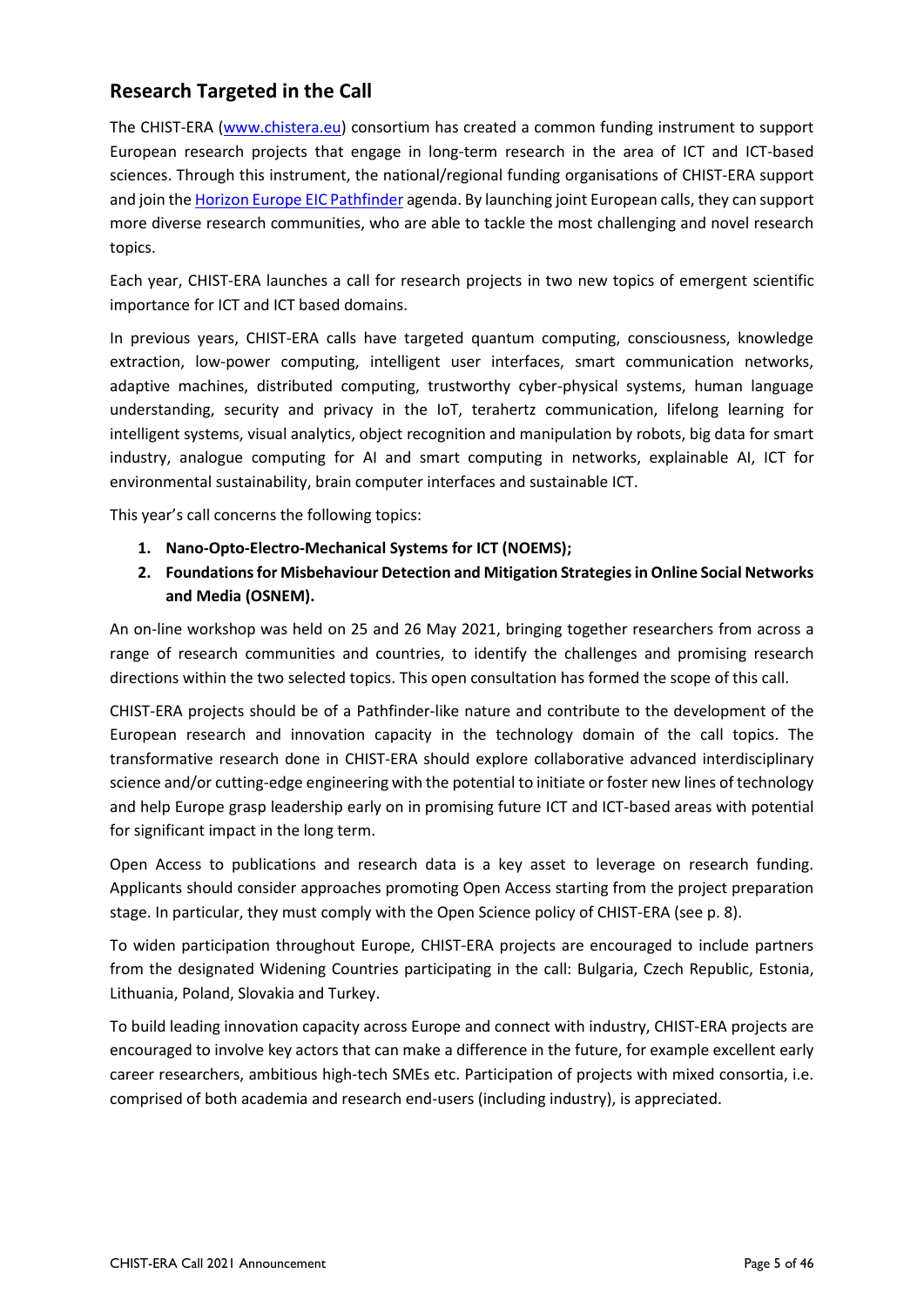## <span id="page-5-0"></span>**1 st Topic: Nano-Opto-Electro-Mechanical Systems for ICT (NOEMS)**

The combination of optical, mechanical and electronic elements into a single platform allows the manipulation of light via mechanical manipulation and electronics. In reducing the size of these metastructures (to the nanometer range) the strength of the interactions are enhanced and power consumption reduced as the mechanical elements require less power than electro-optic and thermooptic effects, for example. Specifically, it is the exploitation of the piezo-electric and flexible states of light (intensity, phase, polarization and orbital angular momentum) that brings about a mechanical response which reduces the power consumption. Integration of NOEMS with processing chips potentially opens up applicability of NOEMS to various areas such as information carrying, communication, sensing and computing.

## **Target Outcomes**

Projects should address one or more of the following topics:

- Miniaturisation of NOEMS and integration with circuits on a single device;
- Development of multi modal and multi physical capabilities;
- Improvement of electro-mechanical energy conversion efficiency;
- Modelling of the NOEMS at the nanoscale taking into account Van der Waals forces;
- Development of metamaterials/metasurfaces for integration of NOEMS components;
- Development of arrays of NOEMS for computing architectures;
- Development of testbeds;
- Advanced fabrication technologies, exploiting silicon or heterogeneous materials to aid integration.

### **Expected Impact**

Funded projects are expected to significantly advance the state-of-the-art by achieving one or more of the following objectives:

- Develop a deeper fundamental and comprehensive understanding of NOEMS for information and communication technologies;
- Identify new opportunities fostered through NOEMS and possibly the transfer from laboratories to industries;
- Enable the emerging of innovative, scalable, reliable and reproducible technologies, with increased manufacturability and its repeatability;
- Cross traditional boundaries between disciplines in order to strengthen the community involved in tackling these new challenges.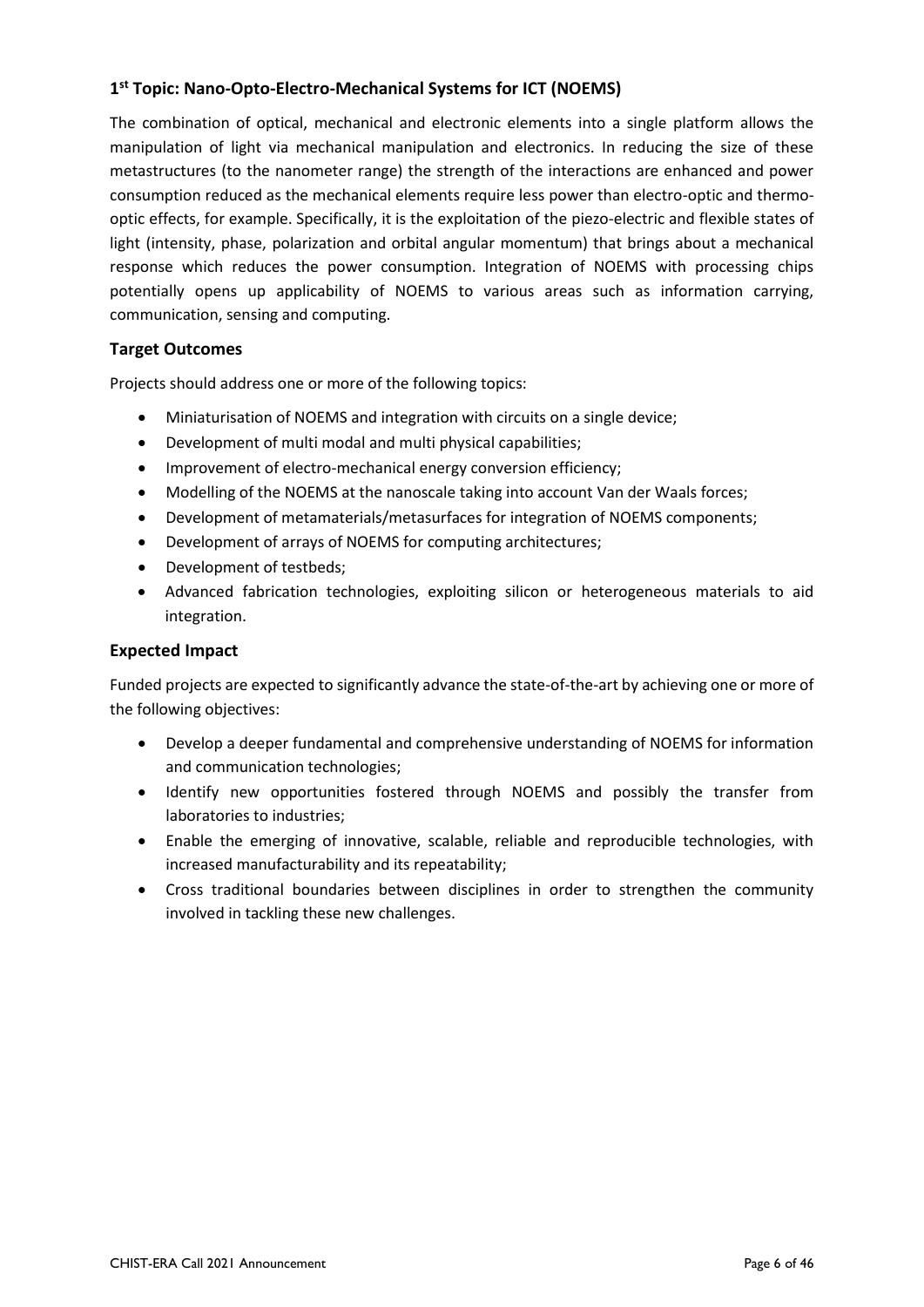## <span id="page-6-0"></span>**2 nd Topic: Foundations for Misbehaviour Detection and Mitigation Strategies in Online Social Networks and Media (OSNEM)**

The pervasive nature of internet use, in particular social networking and media has come with immense benefits but also some drawbacks to society. The sharing of culture, experiences and news has increased awareness and understanding across different societal groups. However, these same networks can be used to spread misinformation, low quality news and fake news. Misbehaviour from bots and/or anonymous users can impact political outcomes, social inequalities, and health. This is increasingly spread beyond the text format, and now includes all types of media; image, video and audio. The majority of detection methods and mitigation strategies are only applicable to text and cannot be applied to other media types. This challenge is also exacerbated by the multi-platform and multi-language nature of social networks or media.

## **Target Outcomes**

Projects should address one or more of the following topics:

- Identify most impactful types of misbehaviour (possibly on purpose) and emerging trends;
- (Near) real time, robust and scalable technologies to detect misbehaviours;
- Address multimodality (i.e. text, video, audio and images), tackling multiple platforms where possible;
- Development of AI-based (incl. explainable AI) and Natural Language Processing technologies where necessary;
- Availability and sharing of (multilingual) databases and benchmarks.

Applicants should also consider the following:

- Interdisciplinary approaches (incl. social sciences, for instance to identify motivation of misbehaviours, understand the effect of conscious and unconscious bias);
- Citizen participation i.e. assessing vulnerability/susceptibility of people, understanding the impact online misbehaviour has on their lives;
- Availability of detection technologies in languages other than English if possible;
- Awareness of power consumption/requirements;
- Give due consideration to objective performance evaluation and experiment reproducibility (grant access to the training data, evaluation data and metrics where b possible);
- Possibility to define proposal objectives by relying on research data, created by other research teams and available in open data repositories;
- Expand understanding and engage with stakeholders on the issues of long-term security, ethical and legal issues associated with the adoption of intelligent and autonomous systems.

## **Expected Impact**

Funded projects are expected to significantly advance the state-of-the-art by achieving one or more of the following objectives:

- Develop a deeper fundamental and comprehensive understanding of misbehaviour in social networks and media, anticipate future and emerging trends;
- Enable the emerging of innovative and reproducible technologies to detect low quality news, misinformation and disinformation (propaganda), and support mitigation strategies;
- Increase awareness in society;
- Cross traditional boundaries between disciplines in order to strengthen the community involved in tackling these new challenges.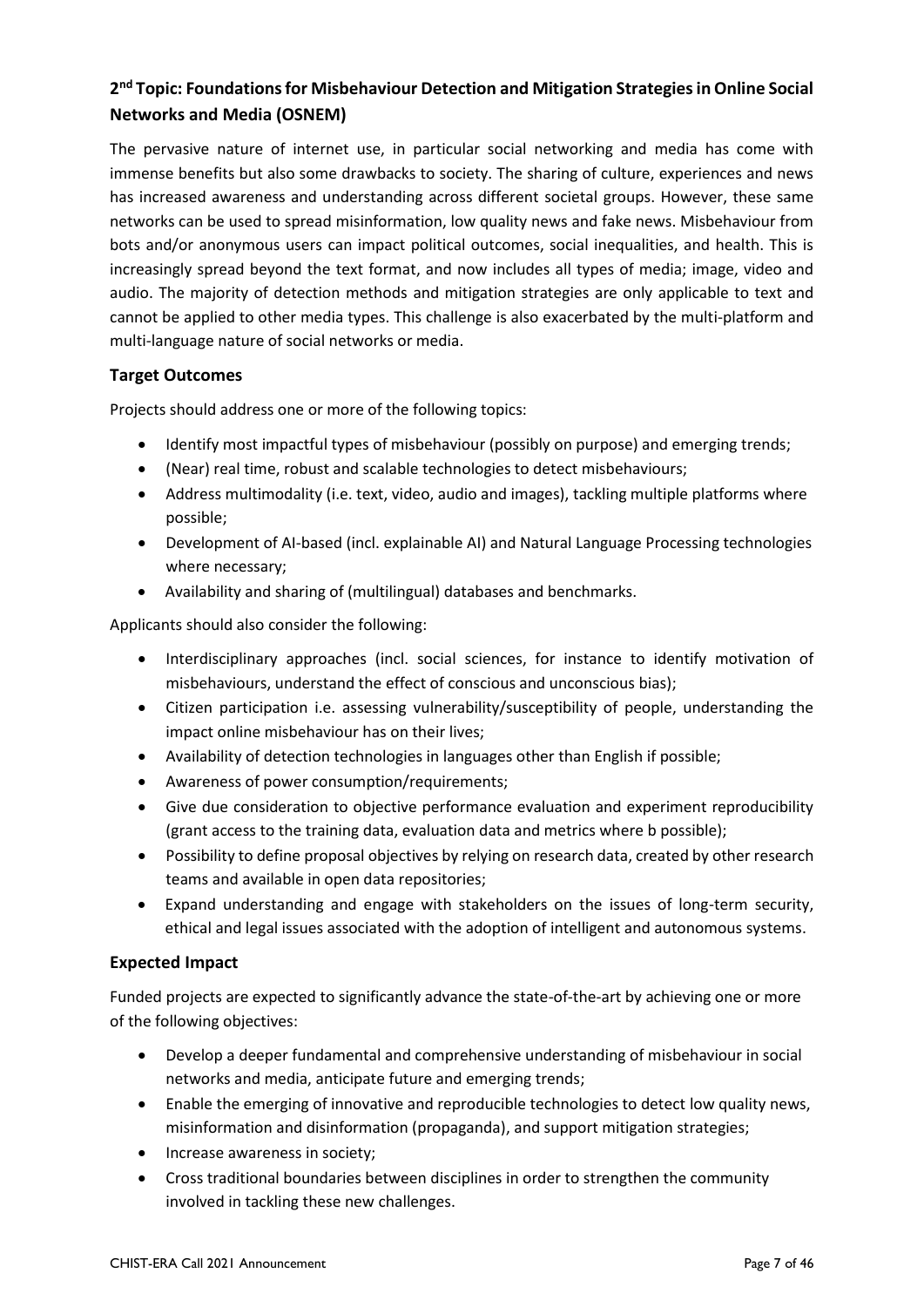## <span id="page-7-0"></span>**Open Science Policy**

In CHIST-ERA, we believe that any research supported by public funds should be available to the public free of charge, not only to improve transparency, reproducibility, visibility and democratisation of research, but also to avoid triplicate payment of the same research (researchers, publications, access to publications). As such, we have recently committed to a pioneering Open Science policy that encompasses national efforts towards Open Science.

This entails achieving more openness in the CHIST-ERA-funded Science through open access to peerreviewed publications and research data, as well as constantly improving the transparency of the CHIST-ERA processes.

At the level of CHIST-ERA, Open Science aspects are positively appreciated already during the evaluation, whose criteria explicitly assess the Open Science practices and activities planned within each project. In addition, we refrain from using inadequate proxies (*e.g.* impact factors) during the assessment of the projects and give higher weight to the scientific content of a paper than to publication metrics, in line with the principles of the San Francisco Declaration on Research Assessment  $(DORA)^1$ .

## 1. Open Access to research data

All data underlying a publication funded by CHIST-ERA must be made Findable Accessible Interoperable Re-usable (FAIR) and must be openly published on a repository that enables FAIR data. By research data we understand "*the evidence that underpins the answer to the research question, and can be used*  to validate findings regardless of its form (e.g. print, digital, or physical)<sup>12</sup>. It is the necessary material<sup>3</sup> that is commonly accepted in the scientific community as necessary to document, validate and reproduce research findings. In the long-term, we expect CHIST-ERA supported projects to aim at preserving research data beyond the projects' lifetimes.

Correspondingly, CHIST-ERA-funded researchers are expected to ensure that the data produced throughout the project is FAIR, to share it with the scientific community and to deposit the data and metadata onto a FAIR-enabling data repository<sup>4</sup>. In addition, the research data must be made available at latest with the publication of the corresponding research outputs and appropriately linked to the latter, with a reference to the CHIST-ERA grant. For data that cannot be shared for a legitimate reason (see footnote 4), the specific clause as well as the conditions under which the data could be accessed must be provided. In this case, the metadata must be deposited on a FAIR-enabling data repository.

Open Access to research data costs (data preparation, sharing, etc.) shall be covered through the relevant CHIST-ERA funding organisations and, if relevant, already planned within the requested budget.

In general, the data management of each project is the subject of a Data Management Plan (DMP) that must be submitted to CHIST-ERA at latest three months after the beginning of the project via the ARGOS<sup>5</sup> online platform. The DMP is a living document and it is the responsibility of the Open Science

-

<sup>1</sup> <https://sfdora.org/>

<sup>2</sup> https://www.ukri.org/files/legacy/documents/concordatonopenresearchdata-pdf/

<sup>3</sup> This does not only include software or datasets but covers **any** other possible type of research artefacts, including metadata.

<sup>4</sup> Exception is research bound by legal, ethical, copyright, confidentiality or other clauses

<sup>5</sup> [https://argos.openaire.eu](https://argos.openaire.eu/)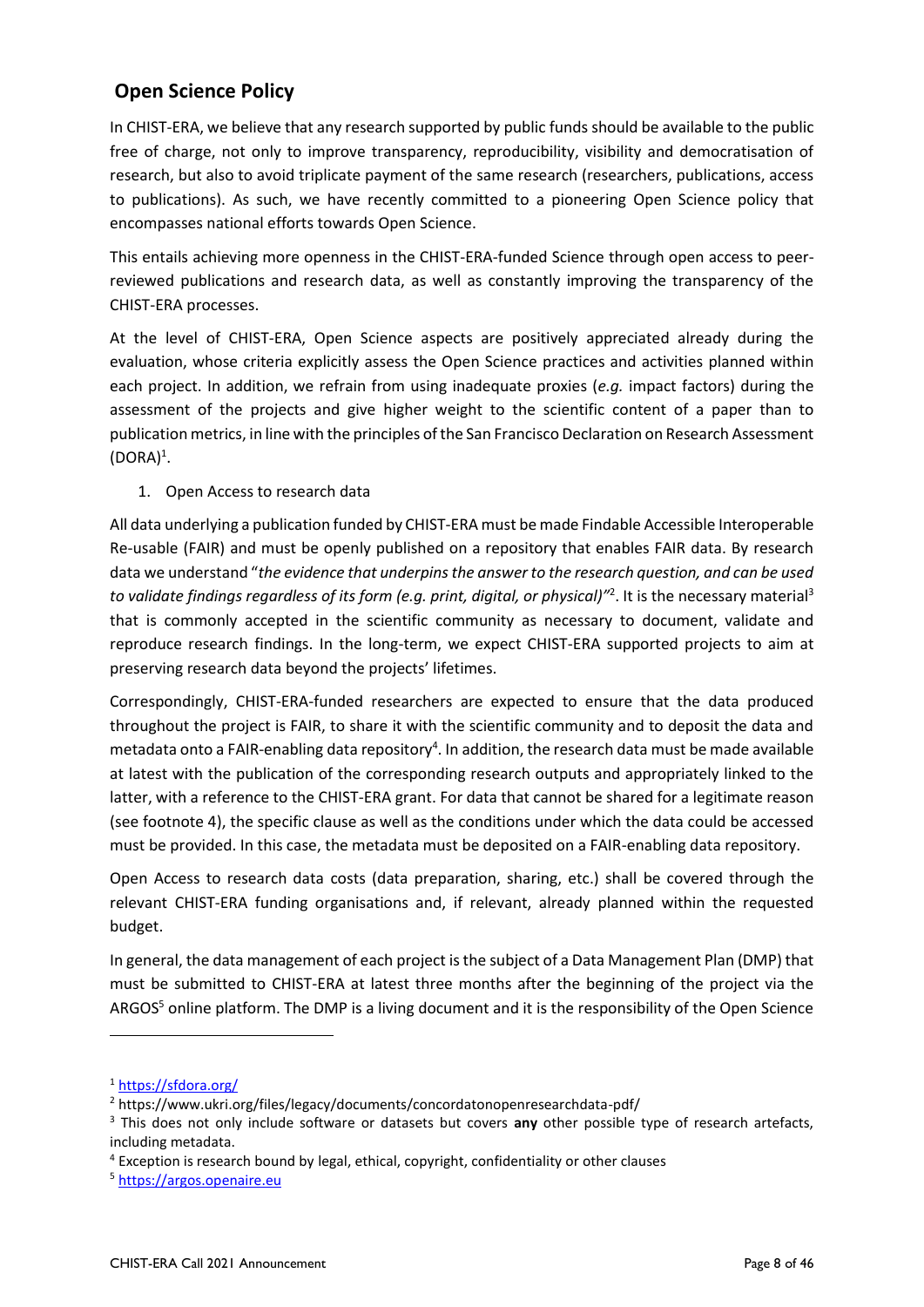Coordinator to update the DMP within the same platform (at least once per year). At the end of the project, the DMP must be updated and published on a FAIR-enabling data repository. The main goal is to provide a sustainable overview of the data associated to the project beyond its mere lifetime, ensuring reproducibility and long-term reuse.

2. Open Access to publications<sup>6</sup>

All publications funded by CHIST-ERA must be available in OA. This can be achieved via the *Green* or the *Gold Road.* Neither embargos nor hybrid journals are allowed in any of the two roads.

- *a.* Green road: publications are deposited in an open archive **without any embargo**.
- b. Gold road: research is published in an Open Access to publications venue<sup>7</sup>. CHIST-ERA recommends using the Diamond road<sup>8</sup>.

Beneficiaries (or authors) must retain sufficient intellectual property rights to comply with the open access requirements. Creative Commons licenses or any other equivalent standard licenses are required whenever open access to publications will be secured via the gold road. Such licenses are also strongly recommended whenever the beneficiaries comply with our open access publications policy via the green road.

Possible publication costs shall be covered through the relevant CHIST-ERA funding organisations and, if relevant, already planned within the requested budget.

3. Open Science Coordinator

In order to facilitate the planning and the proper implementation of the Open Science policy within each project, every consortium must assign the role of Open Science Coordinator to one of its members (including the coordinator). The Open Science Coordinator is the main contact point for CHIST-ERA for Open Science-related matters and has the following responsibilities:

- a. Planning the dissemination activities of the consortium in connection with all scientific deliverables;
- b. Adapting the consortium budget to cover for the Open Science costs, given the available opportunities offered by the CHIST-ERA partners;
- c. Submit and update the project's DMP and follow up with Open Science aspects during the lifetime of the project (data sharing, embargos, etc.). In particular, coordinate these aspects with the elaboration of exploitation plans for some of the project deliverables such as those requiring specific intellectual property strategies (*e.g.* patenting or commercialisation);
- d. Liaise with project members with respect to Open Access to publications and research data aspects;
- e. Analyse Open Science practices in other projects.

-

<sup>6</sup> This includes peer-reviewed journal publications, peer-reviewed conference papers, books and book chapters. <sup>7</sup> While the website DOAJ [\(https://doaj.org\)](https://doaj.org/) lists the peer-reviewed and open access scientific journals, the website DOAB [\(https://www.doabooks.org\)](https://www.doabooks.org/) focuses on the monographs

<sup>8</sup> [https://www.coalition-s.org/diamond-unearthed-shining-light-on-community-driven-open-access-publishing/](https://www.coalition-s.org/diamond-unearthed-shining-light-on-community-driven-open-access-publishing)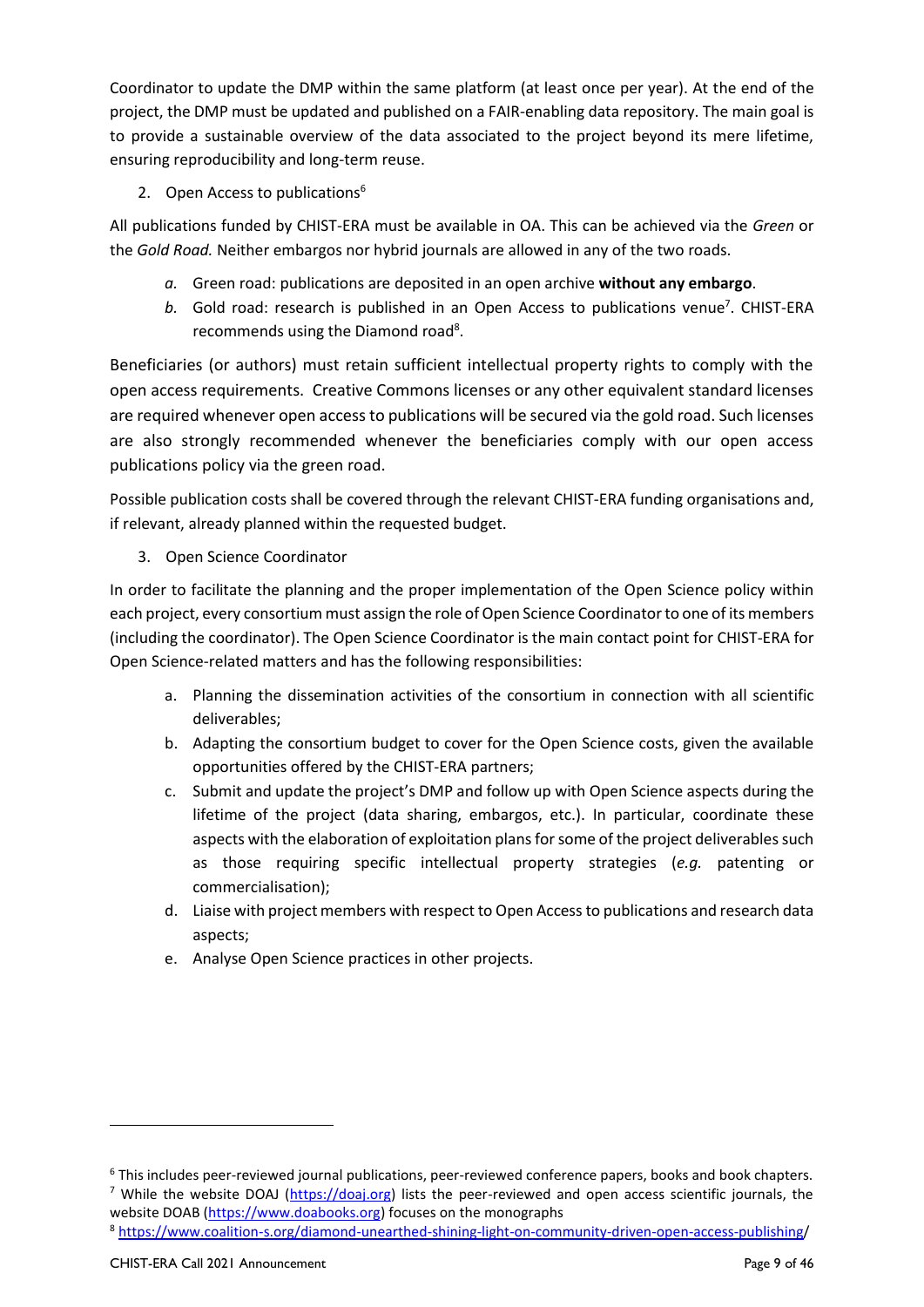|                 |                     | <b>Policy at Funding</b><br><b>Institution Level</b> |                                                     | <b>Financial Support Eligibility*</b> |                                                               |                                                                      |                                                                        |  |  |
|-----------------|---------------------|------------------------------------------------------|-----------------------------------------------------|---------------------------------------|---------------------------------------------------------------|----------------------------------------------------------------------|------------------------------------------------------------------------|--|--|
| <b>Country</b>  | <b>Organisation</b> | Open<br><b>Access to</b><br>publications             | <b>Open</b><br><b>Access to</b><br>research<br>data | <b>Article</b><br><b>Charges</b>      | <b>Book</b><br><b>Processing Processing</b><br><b>Charges</b> | <b>Book</b><br><b>Chapter</b><br><b>Processing</b><br><b>Charges</b> | <b>Open Research</b><br><b>Data Sharing</b><br>on data<br>repositories |  |  |
| Belgium         | <b>FWO</b>          | Yes                                                  | No                                                  | $\sqrt{ }$                            | $\sqrt{ }$                                                    | $\sqrt{ }$                                                           | Yes                                                                    |  |  |
| Belgium         | F.R.S.-FNRS         | Yes                                                  | No                                                  | $\ensuremath{\mathsf{V}}$             |                                                               |                                                                      | No                                                                     |  |  |
| <b>Bulgaria</b> | <b>BNSF</b>         | <b>No</b>                                            | Optional                                            | $\ensuremath{\mathsf{V}}$             |                                                               |                                                                      | Yes                                                                    |  |  |
| Czech Republic  | TA CR               | Yes                                                  | Optional                                            | $\sqrt{ }$                            | $\sqrt{ }$                                                    | $\sqrt{ }$                                                           | Yes                                                                    |  |  |
| Estonia         | <b>ETAg</b>         | No                                                   | Yes                                                 | $\sqrt{ }$                            | $\ensuremath{\mathsf{V}}$                                     | $\ensuremath{\mathsf{V}}$                                            | Yes                                                                    |  |  |
| Finland         | AKA                 | Yes                                                  | Yes                                                 |                                       |                                                               |                                                                      | No                                                                     |  |  |
| France          | ANR                 | Yes                                                  | No                                                  | $\sqrt{ }$                            | $\sqrt{ }$                                                    | $\sqrt{ }$                                                           | Yes                                                                    |  |  |
| Ireland**       | <b>IRC</b>          | Yes                                                  | No                                                  |                                       |                                                               |                                                                      | No                                                                     |  |  |
| Israel          | <b>ISERD</b>        | <b>No</b>                                            | No                                                  |                                       |                                                               |                                                                      | No                                                                     |  |  |
| Lithuania       | LMT                 | Yes                                                  | Yes                                                 | $\sqrt{ }$                            | $\sqrt{ }$                                                    |                                                                      | No                                                                     |  |  |
| Poland          | <b>NCN</b>          | Yes                                                  | Yes                                                 | $\ensuremath{\mathsf{V}}$             | $\ensuremath{\mathsf{V}}$                                     | $\ensuremath{\mathsf{V}}$                                            | Yes                                                                    |  |  |
| Slovakia        | SAS                 | No                                                   | No                                                  | $\sqrt{ }$                            | $\sqrt{ }$                                                    | $\ensuremath{\mathsf{V}}$                                            | Yes                                                                    |  |  |
| Spain           | AEI                 | Yes                                                  | Yes                                                 | $\sqrt{ }$                            | $\sqrt{ }$                                                    | $\sqrt{ }$                                                           | Yes                                                                    |  |  |
| Switzerland     | SNSF                | Yes                                                  | Yes                                                 | $\ensuremath{\mathsf{V}}$             | $\ensuremath{\mathsf{V}}$                                     | $\ensuremath{\mathsf{V}}$                                            | Yes                                                                    |  |  |
| Taiwan          | <b>MOST</b>         | Yes                                                  | Optional                                            |                                       |                                                               |                                                                      | Yes                                                                    |  |  |
| Turkey          | TÜBITAK             | Yes                                                  | Optional                                            |                                       |                                                               |                                                                      | $\mathsf{No}$                                                          |  |  |
| United Kingdom  | <b>UKRI</b>         | Yes                                                  | Optional                                            | $\ensuremath{\mathsf{V}}$             |                                                               |                                                                      | Yes                                                                    |  |  |

**Open Access to Publication and Research Data Policy at National/Regional Level and Financial Support Eligibility: Overview Table (see annex for further information)**

\*information collected in September 2021

\*\*information collected in October 2020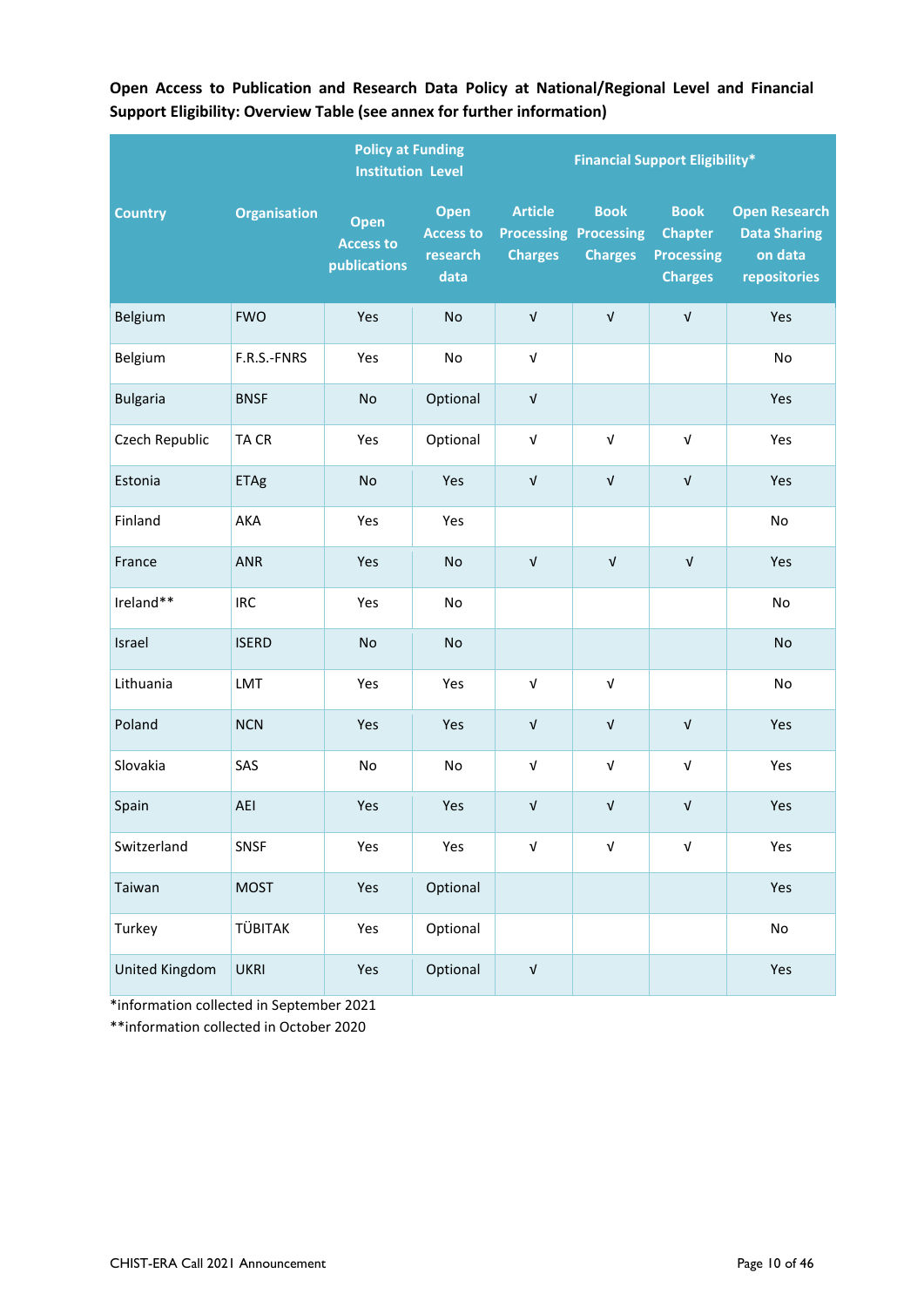## <span id="page-10-0"></span>**Widening Countries Participation**

The Widening Countries designate a list established by the European Commission of low performing countries in research and innovation, be they European Union Member States or Associated Countries to Horizon Europe.

To spread excellence, CHIST-ERA, as competitive funding instrument of collaborative projects, can support the opening of established research networks in the non-Widening Countries to most talented researchers in the Widening Countries. Conversely, broader engagement of the Widening Countries' research communities has the capacity to broaden the European scientific and technology landscape with varied perspectives and scientific and technology challenges to tackle.

To support this ambition, in the Call 2021 following actions are implemented:

- The selection criteria prioritise projects with Widening Countries in case of ex aequo projects;
- Dissemination of CHIST-ERA call funding opportunities is strengthened in Widening Countries;
- A Partner Search Tool is made available at [www.chistera.eu;](https://www.chistera.eu/www.chistera.eu)
- An additional funding for coordination support may be granted by some funders of the Widening Countries.

With regard to the latter action, applicants are encouraged to consult the 'Overview Table' (p. 13-15) and national/regional annexes (from p. 21) or funding organisation contact points to check if specific support applies.

Further information on CHIST ERA approach to widening concept is available from the CHIST-ERA website at<https://www.chistera.eu/widening-countries-policy>

The participating Widening Countries to the Call 2021 are: Bulgaria, Czech Republic, Estonia, Lithuania, Poland, Slovakia and Turkey.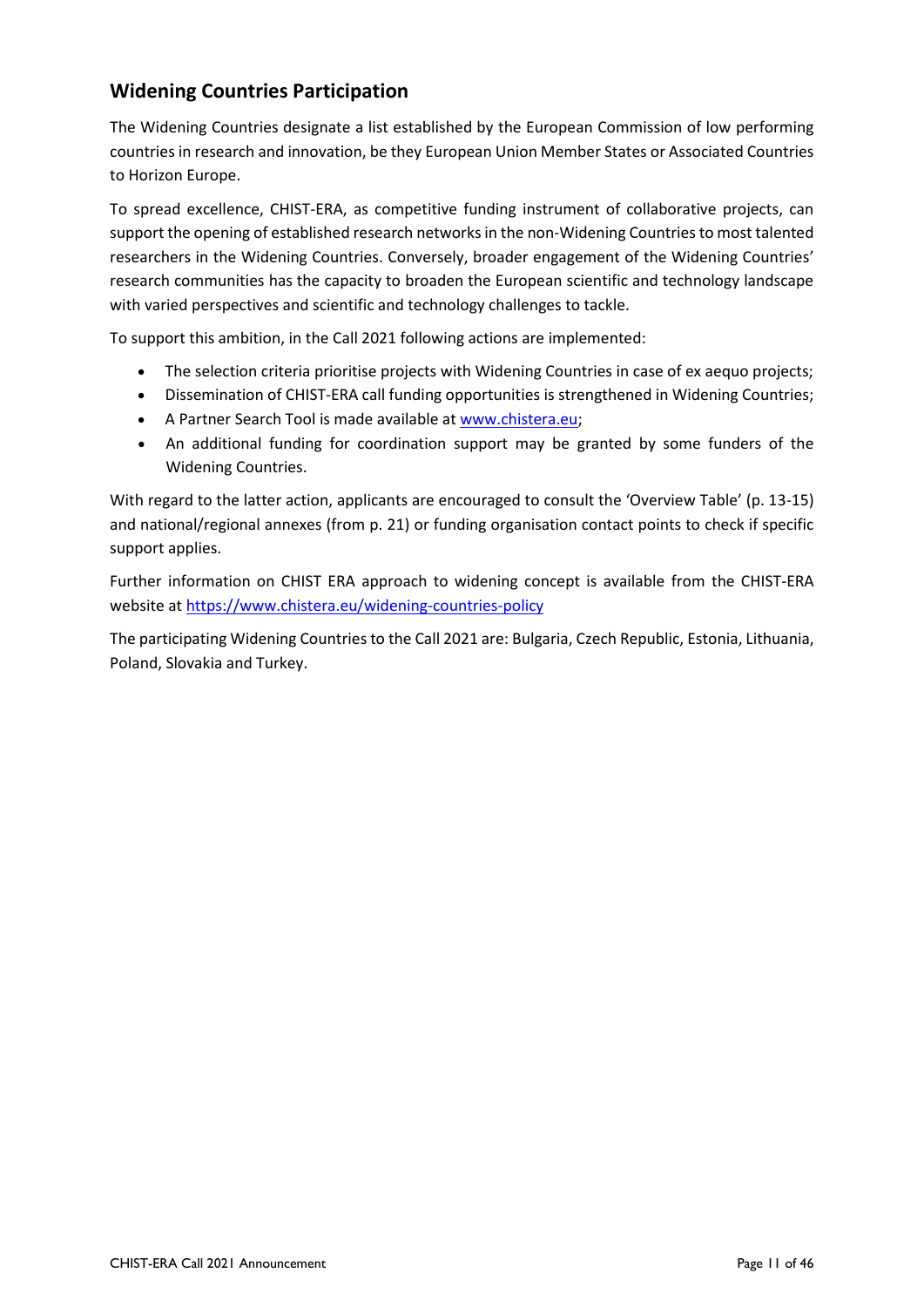## <span id="page-11-0"></span>**Management of the Call**

The Call Secretariat is jointly set up at ANR (France) and AEI (Spain) and will assist the Call Steering Committee and the Evaluation Panel.

## <span id="page-11-1"></span>**Call Steering Committee**

The Call Steering Committee is the highest decision-making body of the CHIST-ERA call, being composed of representatives of all CHIST-ERA national/regional funding organisations participating in the call.

The CSC steers all activities of the call. In particular, the Call Steering Committee nominates the members of the Evaluation Panel, approves the composition of the Evaluation Panel and establishes the final list of projects recommended for funding to the funding organisations based on the ranking list provided by the Evaluation Panel. All decisions concerning the call implementation are taken by the Call Steering Committee (e.g. management of confidentiality and conflicts of interest).

## <span id="page-11-2"></span>**Evaluation Panel**

The Evaluation Panel is the evaluation body of the CHIST-ERA call, being composed of experts in the call topics.

The evaluation panel evaluates the proposals. In particular, it establishes a ranking list of projects which serves as a basis for the Call Steering Committee funding recommendation.

## <span id="page-11-3"></span>**Tentative Timeline**

|  | 17 January 2022, 17:00 CET Deadline for proposal submission |
|--|-------------------------------------------------------------|
|--|-------------------------------------------------------------|

| June 2022 Notification of accepted proposals                 |
|--------------------------------------------------------------|
| October 2022 First possible start date for accepted projects |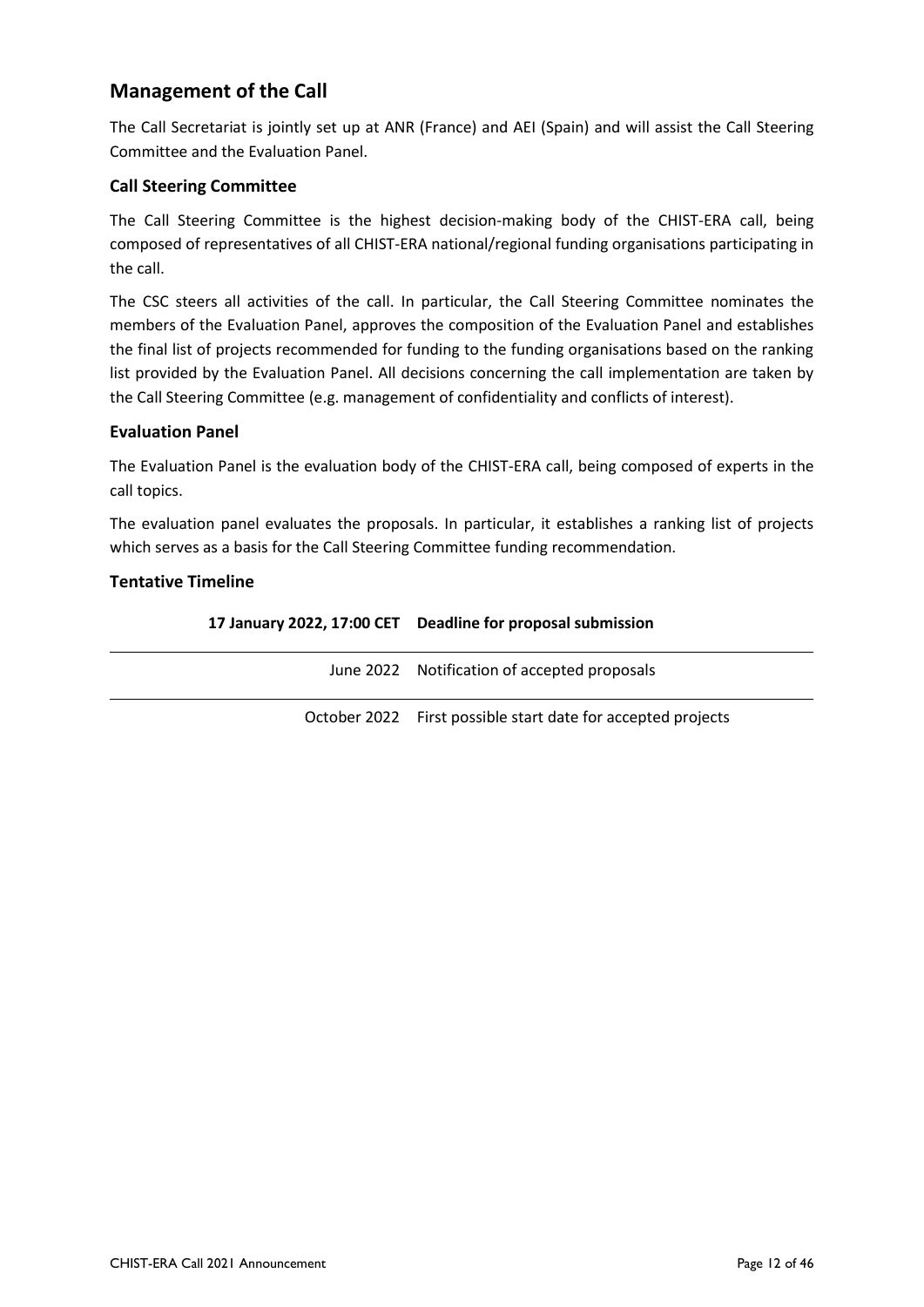## <span id="page-12-0"></span>**Eligibility**

CHIST-ERA is a hybrid funding instrument. Proposals are submitted by consortia with partners from multiple countries. The call as well as the proposal evaluation and selection are transnational. Funding is then provided by participating national/regional funding organisations directly to the selected consortium partners.

Each partner is directed by a principal investigator (PI), who interacts with the funding organisation. One PI acts as the coordinator for the consortium and is the single point of contact with CHIST-ERA.

It is necessary that both the consortium is eligible for CHIST-ERA and all partners requesting funding are eligible to be funded at national/regional level (see corresponding national/regional annex p. 20 and following). If a partner is eligible to receive funding by multiple participating organisations, the partner must choose a single organisation for funding. **CHIST-ERA projects have a duration of either 24 or 36 months.**

## <span id="page-12-1"></span>**Eligibility of the Consortium**

The following CHIST ERA general eligibility criteria must be met:

- 1. The consortium is international:
	- It must have a minimum of three eligible and independent partners requesting funding to organisations in the call from three distinct countries.
- 2. The consortium is balanced:
	- At most 60% of the total requested funding may be requested by partners from one country.

The consortium needs to be focused, that is, the proposed research must have a clearly defined goal. Consortia should therefore typically contain between three and six partners. Larger consortium is permitted, especially if it involves partner(s) from the Widening Countries. Participation of research end-users (including industry), is encouraged where relevant.

Partners who are not requesting funding may be part of a consortium if they are able to secure their own funding. Third-party funding is not considered for the criteria above. The consortium coordinator must be supported by a funding organisation participating in the topic.

## <span id="page-12-2"></span>**Eligibility of Partners**

The eligibility rules for partners are specific to the chosen funding organisation. The table on the next page provides an overview of the principal eligibility criteria for each funding organisation, including contact points. The full list of eligibility rules can be found in the corresponding national/regional annex (p. 21 and following).

In particular, be aware that some funding organisations require that:

- Eligibility of partners is checked with them prior to applying;
- Additional documents are submitted to them.

In order not to jeopardize the whole consortium, partners should ensure that no doubts exist about the eligibility of their institution (university, academic institution, industry, end user, standard organisation), the eligibility of their PI (permanent staff, position secured for the duration of the project, retirement before the end of the project etc.), and their eligible costs.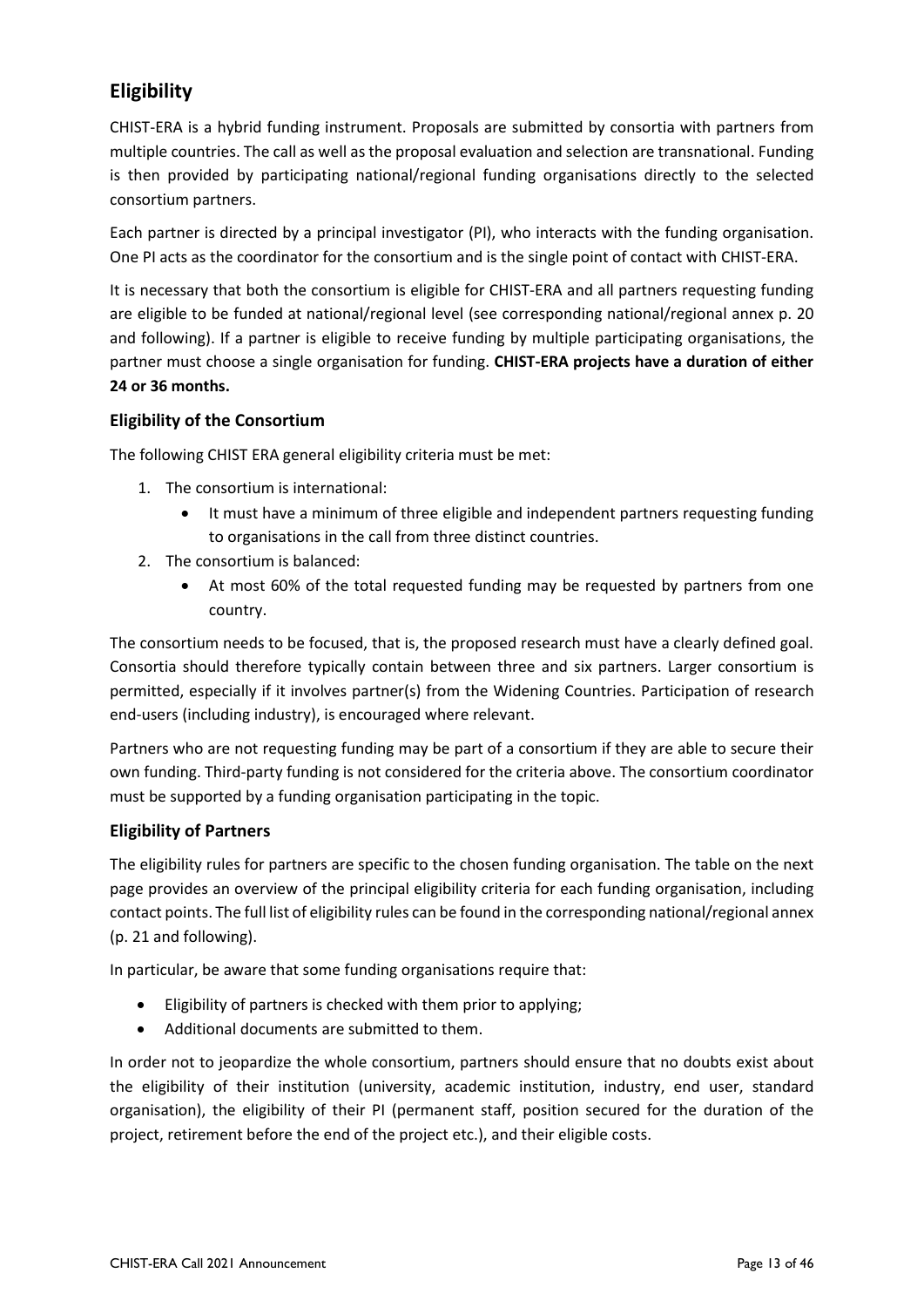## **National/Regional Research Funding Organisations: Overview Table (see annex for further information)**

\* The budget is indicative and represents the committed funding available for all projects the organisation supports in this call. Together with the budget, the expected number of projects gives an indication of the financial constraints that should be expected by partners applying to this organisation. Partners are strongly discouraged from requesting greater budgets than are necessary for the activities being proposed. Many proposals will request less than the upper limits (if any) indicated in the table.

Note: If the currency used in the country of the funding organisation is not the euro, the figure in the table is based on the exchange rate of September 2021.

\*\* Some funding organisations require that partners contact them prior to submission or send specific documents. Some allow industrial partners but additional conditions may apply. **Applicants are strongly recommended to contact their contact point prior to submission in order to verify their eligibility.**

<span id="page-13-0"></span>

| Country           | Funding<br>organisatio<br>n | Topic 1<br><b>NOEMS</b> | Topic 2<br><b>OSNEM</b> | <b>Budget</b><br>$(ME)$ * | Expecte<br>d NB of<br>projects<br>$\ast$ | Limits on amount which<br>may be requested (M $\varepsilon$ ) * | Contact<br>prior to<br>submission<br>$***$ | Addition<br>al forms<br>$**$ | Industrial<br>partners<br>eligible for<br>funding ** | Contact(s)                |
|-------------------|-----------------------------|-------------------------|-------------------------|---------------------------|------------------------------------------|-----------------------------------------------------------------|--------------------------------------------|------------------------------|------------------------------------------------------|---------------------------|
| Belgium           | $F.R.S.-$<br><b>FNRS</b>    | Yes                     | Yes                     | 0.30                      | $\overline{2}$                           | 0.15 per project                                                | Recomme<br>nded                            | Yes                          | <b>No</b>                                            | international@frs-fnrs.be |
| Belgium           | <b>FWO</b>                  | Yes                     | Yes                     | 0.35                      | $\mathbf 1$                              | 0.35 per project                                                | recommen<br>ded                            | No                           | No                                                   | eranet@fwo.be             |
| <b>Bulgaria</b>   | <b>BNSF</b>                 | Yes                     | Yes                     | 0.30                      | $\overline{3}$                           | 0.10 per project                                                | Yes                                        | Yes                          | <b>No</b>                                            | Aleksandrova@mon.bg       |
| Czech<br>Republic | <b>TACR</b>                 | Yes                     | Yes                     | 0.75                      | $3 - 4$                                  | $\overline{\phantom{a}}$                                        | No                                         | Yes                          | Yes                                                  | Aneta.Lizancova@tacr.cz   |
| Estonia           | ETAg                        | Yes                     | Yes                     | 0.15                      | $\mathbf 1$                              | 0.10 per project;<br>0.15 if coordination.                      | Recomme<br>nded                            | Yes                          | Yes                                                  | Maarja.Soonberg@etag.ee   |
| Finland           | <b>AKA</b>                  | Yes                     | Yes                     | 1.00                      | $2 - 3$                                  | 0.45 per partner                                                | Recomme<br>nded                            | No                           | No                                                   | Katrine.Mahlamaki@aka.fi  |
| France            | <b>ANR</b>                  | Yes                     | Yes                     | 2.50                      | $7 - 8$                                  | 0.35 per project                                                | Yes                                        | No                           | Yes                                                  | Anna.Ardizzoni@anr.fr     |
| Ireland           | <b>IRC</b>                  | Yes                     | Yes                     | 0.15                      | $\mathbf{1}$                             | 0.15 per project                                                | Yes                                        | Yes                          | No                                                   | rsweeney@research.ie      |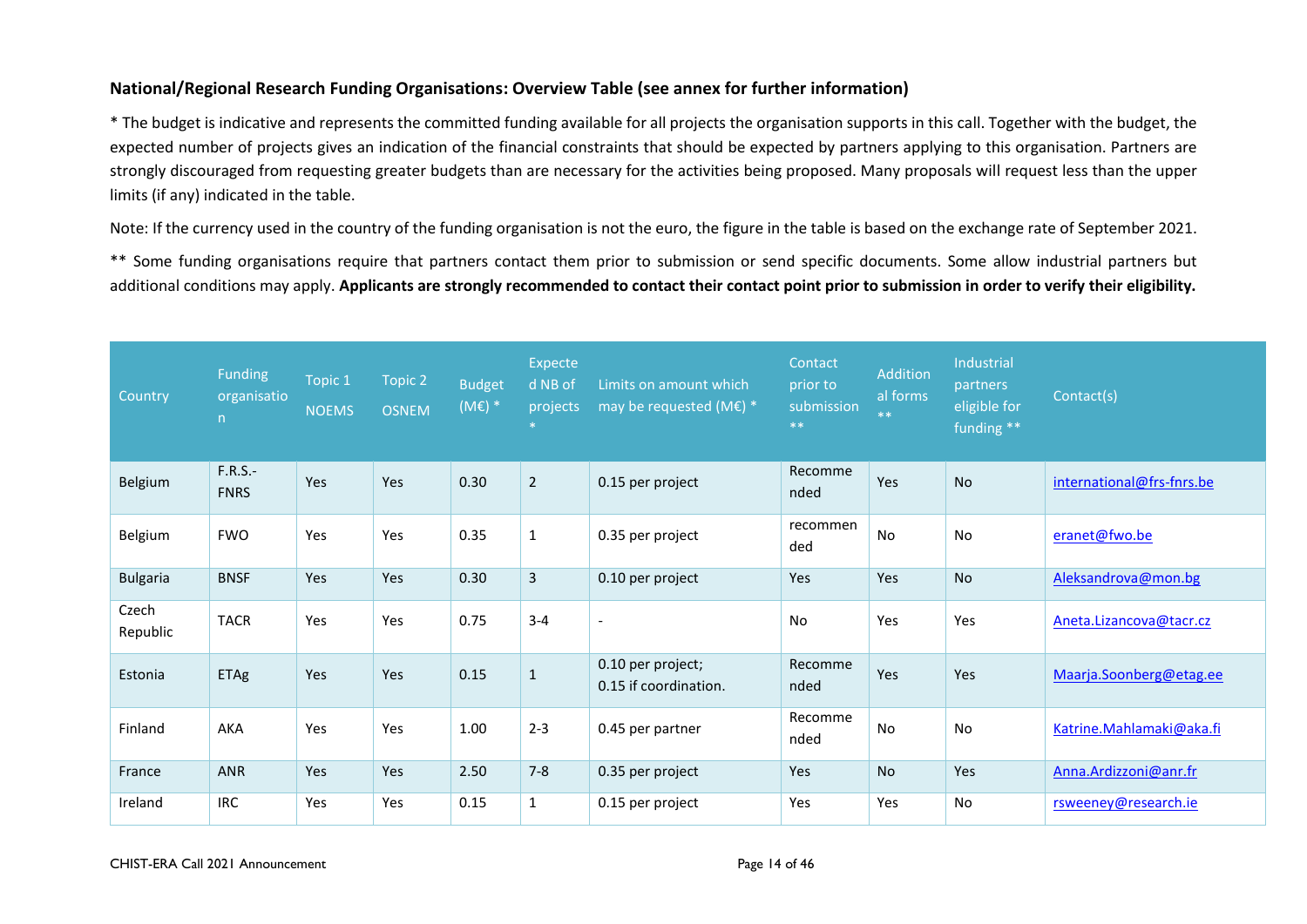| Country     | Funding<br>organisatio<br>n | Topic 1<br><b>NOEMS</b> | Topic 2<br><b>OSNEM</b> | <b>Budget</b><br>$(ME)$ * | Expecte<br>d NB of<br>projects<br>$\ast$ | Limits on amount which<br>may be requested (ME) $*$                                                                                                   | Contact<br>prior to<br>submission<br>$***$                                          | Addition<br>al forms<br>$**$ | Industrial<br>partners<br>eligible for<br>funding **                    | Contact(s)                                           |
|-------------|-----------------------------|-------------------------|-------------------------|---------------------------|------------------------------------------|-------------------------------------------------------------------------------------------------------------------------------------------------------|-------------------------------------------------------------------------------------|------------------------------|-------------------------------------------------------------------------|------------------------------------------------------|
| Israel      | Innovation<br>Auth          | Yes                     | Yes                     | 0.50                      |                                          | Limits based on the<br>requested course                                                                                                               | Yes                                                                                 | Yes                          | Yes                                                                     | Rachel.I@iserd.org.il<br>dan@iserd.org.il            |
| Lithuania   | LMT                         | Yes                     | Yes                     | 0.15                      | $\mathbf{1}$                             | 0.10 per project;<br>0.15 if coordination.                                                                                                            | Yes                                                                                 | No                           | Yes                                                                     | laura.kostelnickiene@lmt.lt                          |
| Poland      | <b>NCN</b>                  | Yes                     | Yes                     | 0.50                      | $\overline{2}$                           | $\blacksquare$                                                                                                                                        | Yes                                                                                 | Yes                          | Yes                                                                     | Alicja.Dylag@ncn.gov.pl<br>Anna.Wieczorek@ncn.gov.pl |
| Slovakia    | SAS                         | Yes                     | Yes                     | 0.12                      | $\mathbf{1}$                             | 0.12 per project                                                                                                                                      | Yes                                                                                 | Yes                          | No                                                                      | panisova@up.upsav.sk                                 |
| Spain       | AEI                         | Yes                     | <b>Yes</b>              | 0.60                      | $\mathbf{3}$                             | 0.20 per project with one<br>AEI applicant;<br>0.25 per project with two<br>AEI applicants;<br>Additional 0.10 if<br>coordinator is AEI<br>applicant. | <b>No</b>                                                                           | <b>No</b>                    | <b>No</b>                                                               | era-ict@aei.gob.es                                   |
| Switzerland | SNSF                        | Yes                     | Yes                     | 1.00                      | $3 - 5$                                  | No                                                                                                                                                    | Recomme<br>nded if PI<br>never<br>supported<br>by<br>reference<br>funding<br>scheme | Yes                          | Only if the<br>institution<br>does not<br>pursue<br>commercial<br>goals | chistera@snf.ch                                      |
| Taiwan      | <b>MOST</b>                 | Yes                     | Yes                     | 0.81                      | 3                                        | 0.27 per project for 3 years                                                                                                                          | Yes                                                                                 | No                           | No                                                                      | cmtom@most.gov.tw                                    |
| Turkey      | TÜBİTAK                     | Yes                     | Yes                     | 0.60                      | 6                                        | 0.10 per project                                                                                                                                      | Yes                                                                                 | Yes                          | Yes                                                                     | Ozlem.gezicikoc@tubitak.gov.tr                       |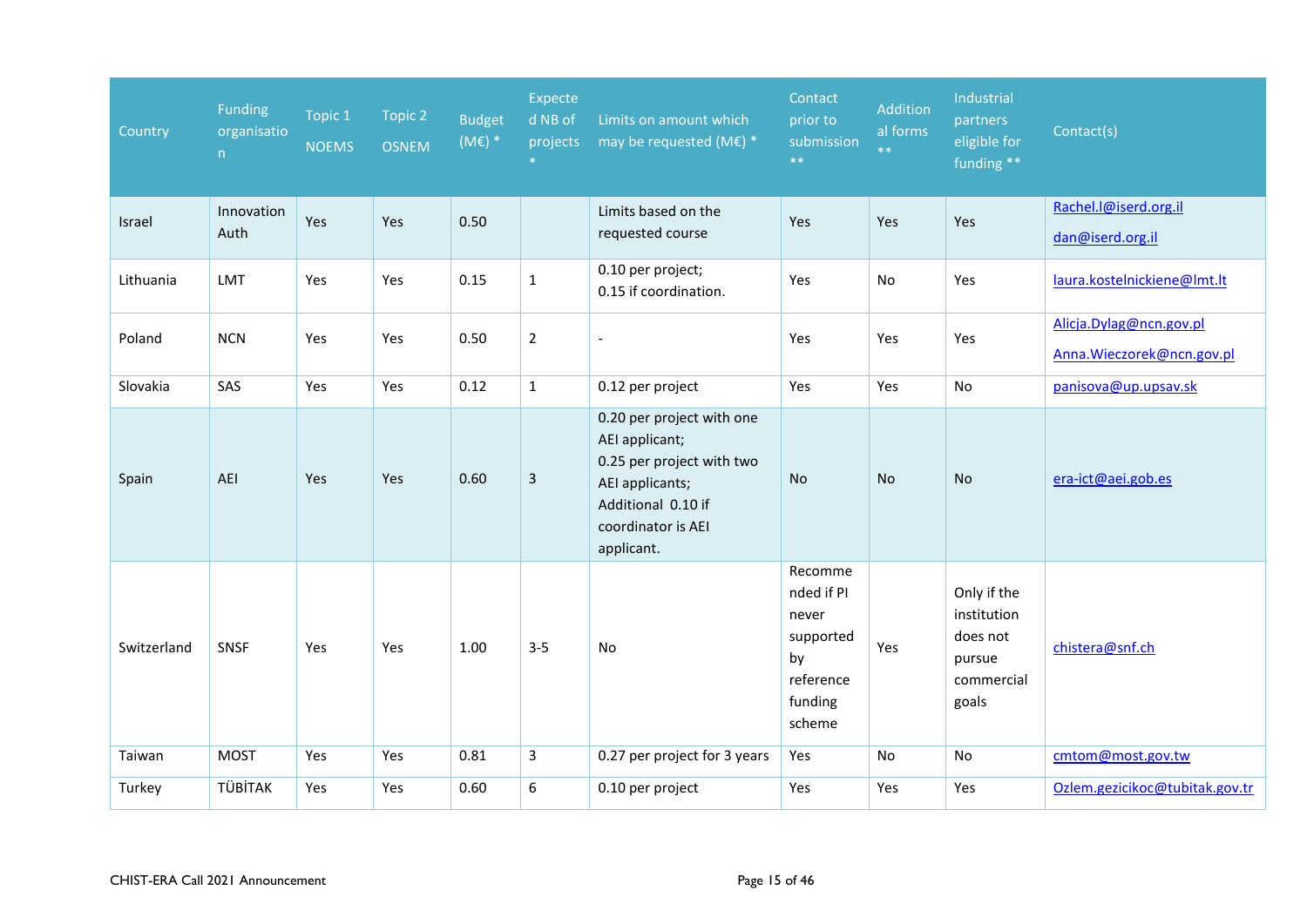| Country           | <b>Funding</b><br>organisatio<br>n. | Topic 1<br><b>NOEMS</b> | Topic 2<br><b>OSNEM</b> | <b>Budget</b><br>$(ME)$ * | Expecte<br>d NB of<br>projects<br>$\star$ | Limits on amount which<br>may be requested (ME) $*$ | Contact<br>prior to<br>submission<br>$***$ | Addition<br>al forms<br>$**$ | Industrial<br>partners<br>eligible for<br>funding ** | Contact(s)                                                                        |
|-------------------|-------------------------------------|-------------------------|-------------------------|---------------------------|-------------------------------------------|-----------------------------------------------------|--------------------------------------------|------------------------------|------------------------------------------------------|-----------------------------------------------------------------------------------|
| United<br>Kingdom | <b>UKRI</b>                         | Yes                     | <b>No</b>               | 1.10                      | 3                                         | 0.35 per project                                    | No                                         | No                           | No                                                   | Maryam.crabbe-<br>mann@epsrc.ukri.org with<br>Rachel.Lamb@epsrc.urki.org in<br>cc |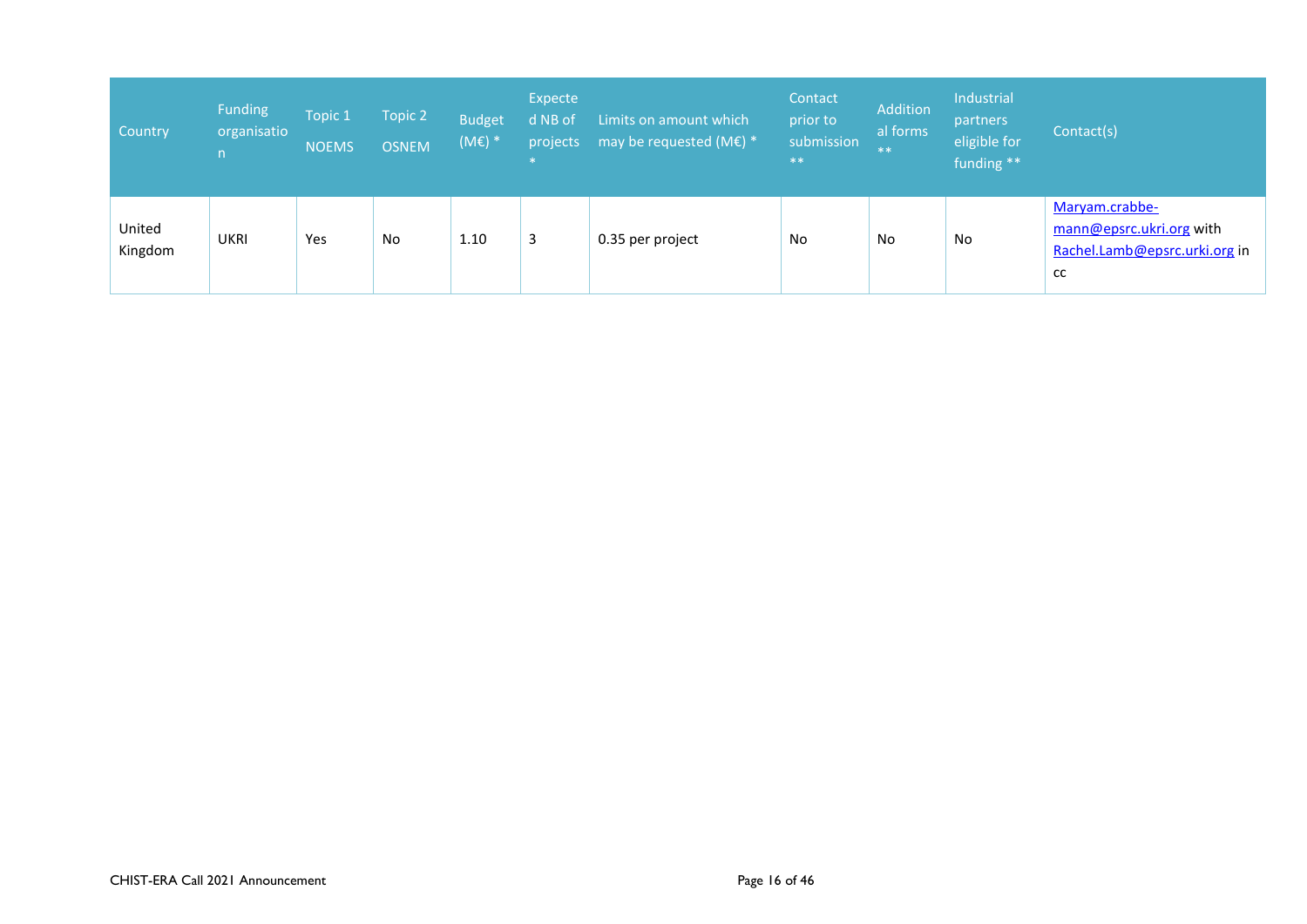## <span id="page-16-0"></span>**Application Procedure**

### **Ensure the Proposal is Valid**

- The research is clearly in line with one of the two topics of the call;
- The consortium meets the CHIST-ERA eligibility criteria;
- Each partner meets the corresponding national/regional eligibility criteria (the coordinator is strongly encouraged to check it with her/his partners sufficiently in advance).

It is the responsibility of each partner to ensure their eligibility. Consult the overview table on the previous pages and the detailed regulations of each organisation in the annex for partner-specific conditions and processes (i. e. deadlines for submission of additional documents, internal evaluations etc.).

The consortium coordinator shall make sure that all partners who are required to contact their respective funding organisation, do so prior to the submission of the proposal.

### **Submitting the Proposal**

The call follows a one-stage submission and evaluation procedure. The proposal (typically 25 to 35 pages) is submitted and evaluated by a joint international evaluation panel that is set up specifically for each topic.

The coordinator prepares a joint proposal for the whole consortium, using the template available on the CHIST-ERA website [\(http://www.chistera.eu\)](http://www.chistera.eu/). The form is submitted via the electronic submission system on the website.

To support the applicants, the following services are provided at [http://www.chistera.eu:](http://www.chistera.eu/) Call 2021 newsletter, information webinars, FAQ, Partner Search Tool and submission technical guidelines.

We recommend that a preliminary proposal be submitted several days before the call deadline to guarantee against unforeseen issues. Proposals that have already been submitted can be modified until the deadline.

Partners whose funding organisation requires submitting forms alongside the joint proposal submission must do so at this point (see overview table and the national/regional annex).

The coordinator and all partners must be in a position to diligently answer e-mail queries after the submission. If a partner's PI is not available, the PI must be represented by a collaborator from the same organisation.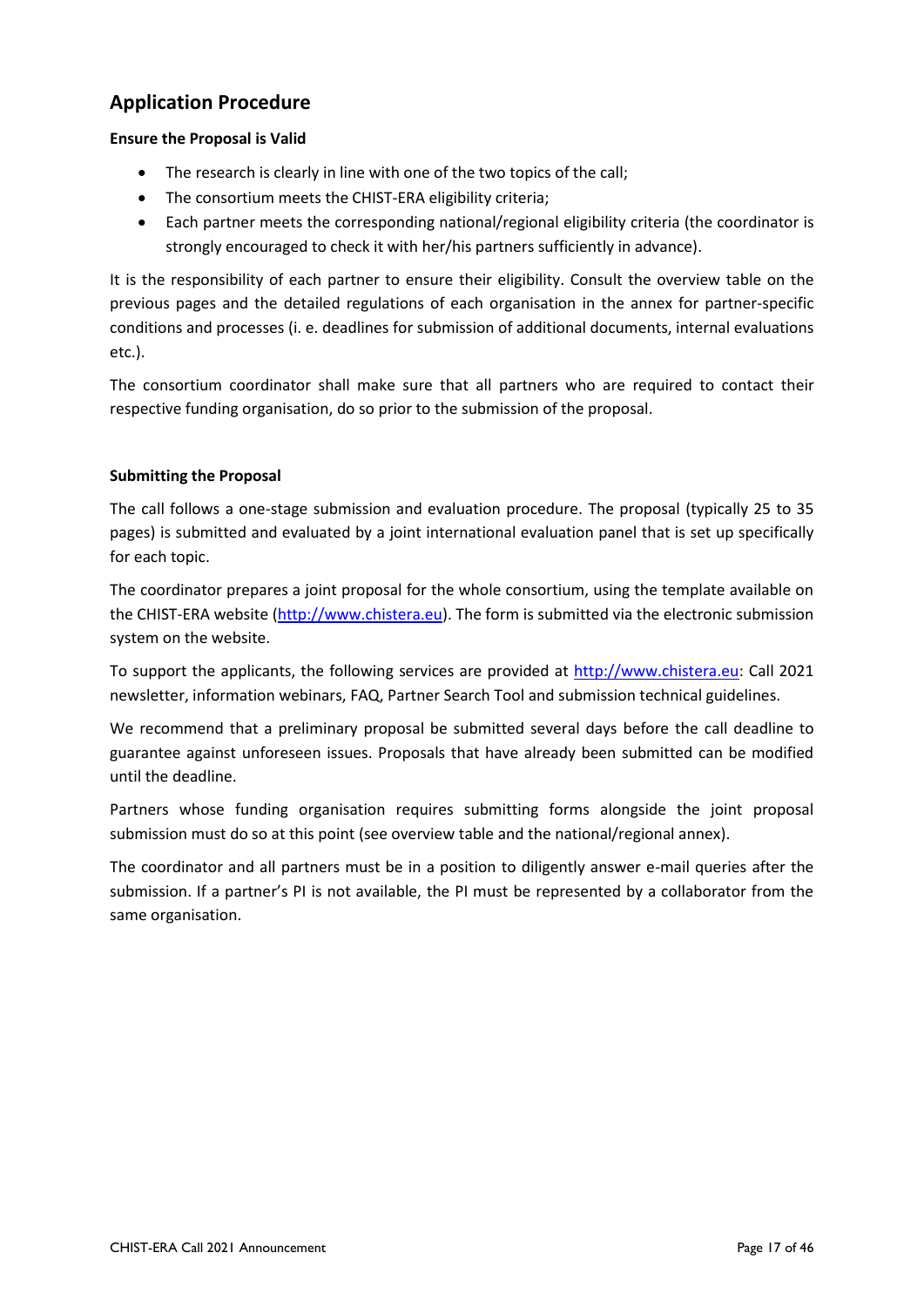## <span id="page-17-0"></span>**Evaluation and Selection Procedure**

## <span id="page-17-1"></span>**Evaluation**

The Call Secretariat and the national/regional funding organisations check the proposals against the CHIST-ERA as well as the national/regional eligibility criteria.

The evaluation relies on an international evaluation panel (one per topic) of experts, assisted by external reviewers. The composition of the panel is published after the selection a[t www.chistera.eu.](http://www.chistera.eu/)

The proposals are evaluated and ranked within each topic according to the following criteria:

### **Relevance to the Topic** (threshold: 4/5, weight: 1)

*Relevance of the project with respect to the topic description.*

### **S/T Quality** (threshold: 3.5/5, weight: 2)

*Scientific and technological excellence:*

- *High risk/High gain of the proposed research and novelty of the potential technological breakthroughs;*
- *Clarity of long-term vision of a science-enabled technology;*
- *Soundness of the concept, ambition and quality of the proposed research objectives that address this vision, quality of the research method, reproducibility of the results;*
- *Range and added value from interdisciplinarity (incl. measures for exchange, cross-fertilisation and synergy), originality and novelty, and potential for non-incremental progress beyond the state-of-the-art;*
- *Flexibility and plausibility of the methodology.*

### **Impact** (threshold: 3.5/5, weight: 2)

*The extent to which the outputs of the project would contribute, at the European and/or international level, to:*

- *The expected impacts mentioned in the topic description (see pages 5-6);*
- *Potential to transform research results into innovations with societal or economic impact.*

### *Quality of the proposed measures and plans to:*

- *Disseminate and use of project results (incl. data and means to reproduce results) in line with the Open Access to Publications and Research Data principles (see pages 7-8), and management of intellectual property;*
- *Communicate the project to different target audiences.*

### **Implementation** (threshold: 3/5, weight: 1)

*Quality and efficiency of the implementation and management:*

- *Quality and effectiveness of the work plan to achieve project objectives and impacts, including appropriateness of allocation of the resources to tasks and partners (incl. justification of requested resources) and of data management;*
- *Appropriateness of the management structure and procedures (incl. risk management);*
- *Quality and added value of the participants (complementarity, coherence of the consortium as a whole, balance of involvement etc.).*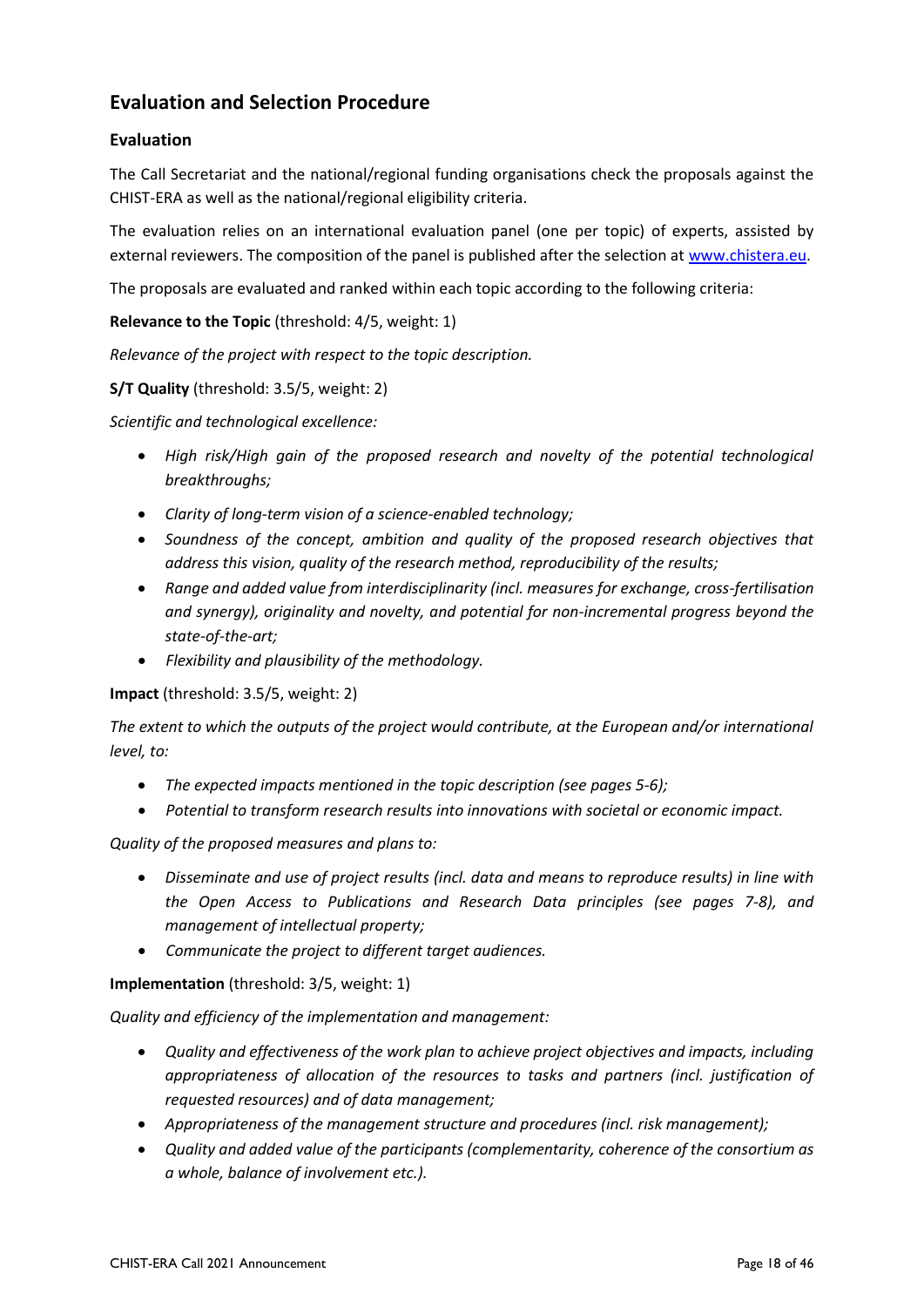The assessment by the evaluation panel of each proposal is detailed in a consensus report, which is made available to the applicants.

The proposals have to meet the threshold in each criteria, otherwise are not considered for funding.

## <span id="page-18-0"></span>**Selection**

On the basis of the ranking of the proposals and of available funding, the Call Steering Committee prepares a list of projects recommended for funding to the national/regional funding organisations. The project coordinators receive the selection decision and the consensus reports as well as the evaluation reports, who in turn are invited to distribute them to all partners. The list of funded projects is published on CHIST-ERA website.

The list of projects recommended for funding is established by following the ranking list of the evaluation panel starting at rank 1:

If at a given rank N in the ranking list not all ex-aequo projects can be funded because some funding organisation(s) lack budget, the following options (or a combination thereof) are considered:

- Priority 1: The budget of the funding organisation(s) in question can be increased;
- Priority 2: The funding of the projects or of all the projects to be funded by the funding organisation(s) in question is reduced;
- Some project(s) cannot be funded.

In the latter case, the following additional selection criteria are considered:

- The output of the call, i.e. the overall funding, should be maximised (e.g. by prioritising projects with high presence of under-represented countries and vice-versa)
- If possible, each funding organisation funds at least one project;
- The projects involving partners from the Widening Countries should be prioritised.

In the same latter case (some project(s) of rank N cannot be funded), the Call Steering Committee can apply a certain degree of flexibility, when it comes to following the ranking list. In case no other options are available budget wise, additional projects in the ranks N+1 and following may be selected. The same selection procedure as mentioned previously will be applied.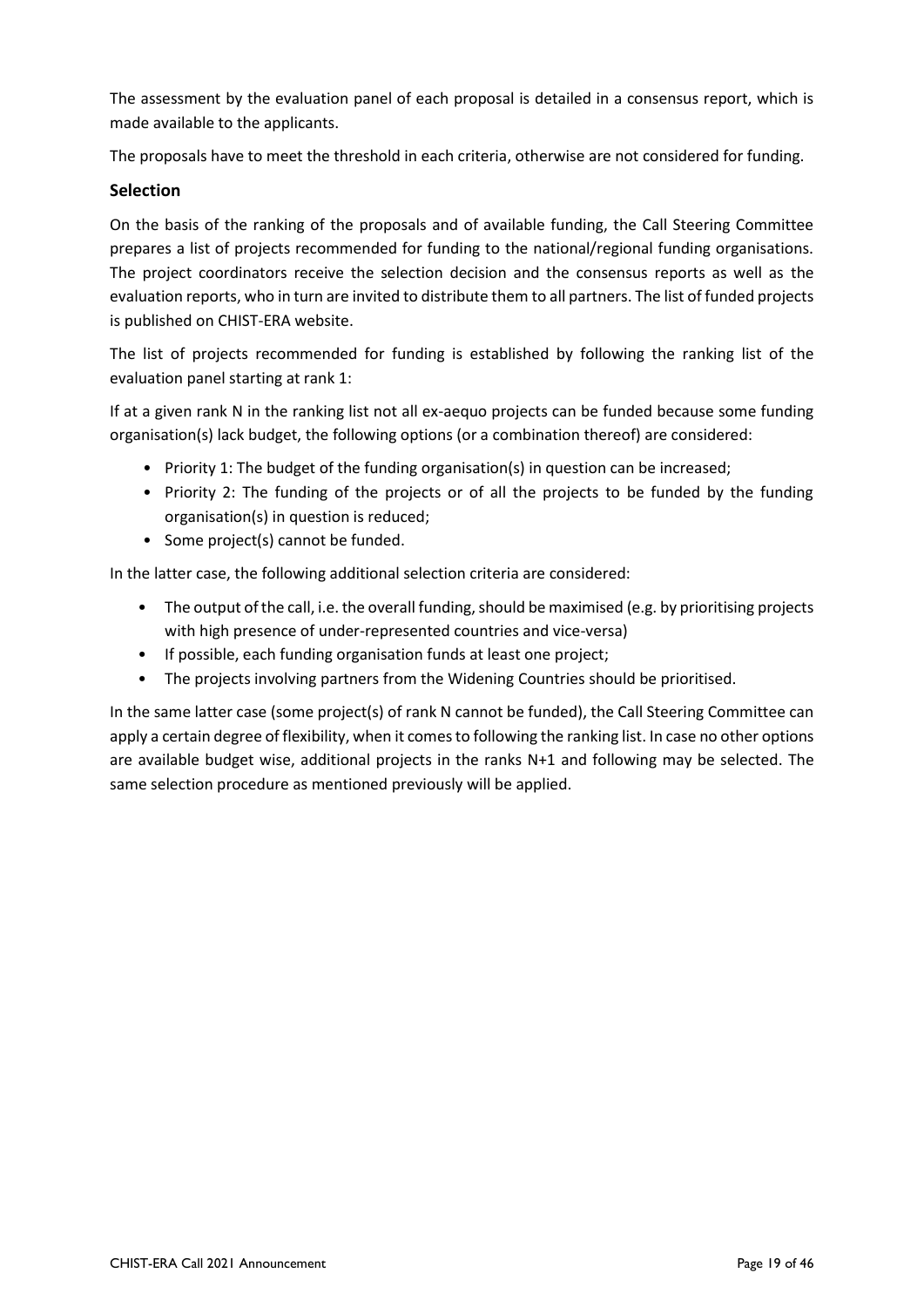## <span id="page-19-0"></span>**Management of Projects**

## <span id="page-19-1"></span>**Contracting of the Consortium**

If the project is recommended for funding, each partner may need to submit an administrative application to the chosen funding organisation to apply for their CHIST-ERA funding (grant or contract). In rare cases, specific partners in a consortium may be requested to apply for their funding from another funding organisation than the one they had chosen initially. The subsequent negotiation phase between the partners and the funding organisations follows the established procedures and, if successful, results in a grant agreement between the two parties.

All partners of a consortium should request their funding to start at approximately the same date, to ensure that the collaborative research can be conducted as planned.

The administrative and financial management of funding is overseen by the respective funding organisations, according to their rules and guidelines.

### <span id="page-19-2"></span>**Ethics**

To ensure that all research activities carried out under CHIST-ERA are conducted in compliance with fundamental ethics principles, ethics risks of the selected projects will be assessed by experts before the start of the project.

### <span id="page-19-3"></span>**Consortium agreement**

A consortium agreement has to be signed by all partners and sent to CHIST-ERA. As some funding organisations require that the consortium agreement is signed before the grant agreement can be finalised it has to be signed as soon as possible, but no later than three months after the start of a project.

## <span id="page-19-4"></span>**Reporting and Open Access to Publications and Research Data**

Consortia must present the status of their project at each yearly event organised by CHIST-ERA. The project partners not only the coordinator are encouraged to attend. The related costs are eligible and should be included into the presented budget.

Furthermore, the coordinators of funded projects have to submit a scientific report including an upto-date Data Management Plan on each 12-month period of the project. The reports must be sent to CHIST-ERA within two months after the end of each period. Some funding organisations require separate reports for individual project partners. This is specified in their grant agreements.

Any publications resulting from the projects must acknowledge CHIST-ERA.

Granting open access to publications and research data is a requirement (see full description at p. 8- 9). Applicants can benefit from available support at national/regional level (see p. 10 and annex).

## <span id="page-19-5"></span>**Project modifications**

During the lifetime of the project, the funding organisations coordinate the management of the project modification requests (incl. extension). Should the request emanate from a single partner, it is formulated by the coordinator on the behalf of the consortium to CHIST-ERA, which in turn coordinates with the funding organisations.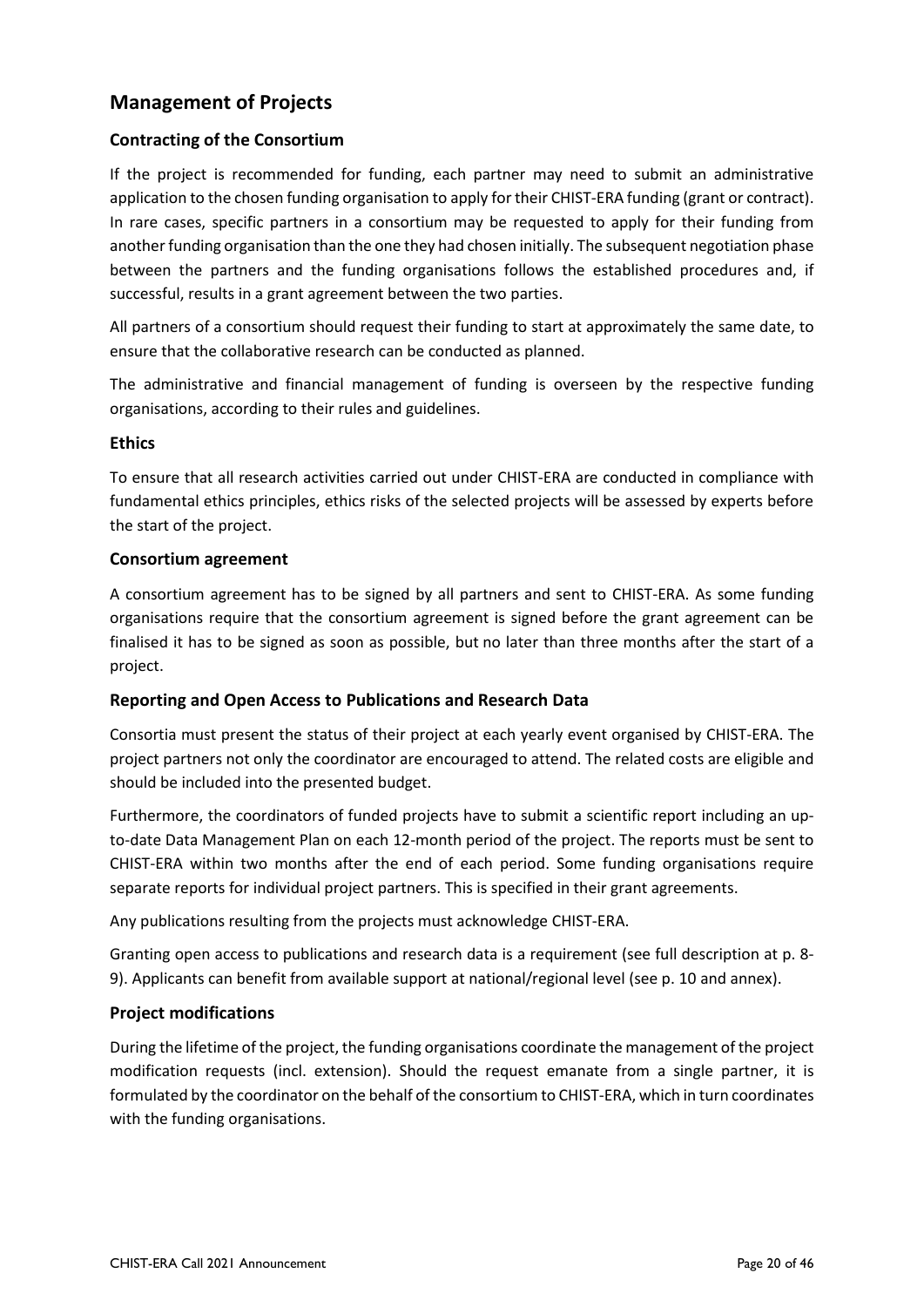## <span id="page-20-0"></span>**National Annex: Funding Organisation's Contact Points and Regulations**

## <span id="page-20-1"></span>**Belgium (Wallonia-Brussels Federation) – F.R.S.-FNRS**

Fonds de la Recherche Scientifique - FNRS Rue d'Egmont 5 B - 1000 Bruxelles [https://www.frs-fnrs.be](https://www.frs-fnrs.be/)

#### **Contact Point**

Dr. Florence Quist Scientific Officer +32 2 504 93 51 [international@frs-fnrs.be](mailto:international@frs-fnrs.be) Joël Groeneveld Senior Policy Officer +32 2 504 92 70

#### **Funding Criteria and Regulations**

Project duration: The maximum amount of requested funding per project is 150.000 EUR for a total period of three years. If the project involves the recruitment of a PhD student, the project duration of the F.R.S.-FNRS subproject could be up to four years (cf. PINT-MULTI regulations).

Eligibility of the proposal and applying candidates: all eligibility rules and criteria can be found in th[e PINT-M](http://www.fnrs.be/docs/Reglement-et-documents/International/FRS-FNRS_PINT-Multi.pdf)ULTI [regulations.](http://www.fnrs.be/docs/Reglement-et-documents/International/FRS-FNRS_PINT-Multi.pdf) 

#### Forms to be submitted

Applicants to F.R.S.-FNRS funding must provide basic administrative data by submitting an administrative application on **e-space within 5 working days after the general deadline of CHIST-ERA to be eligible**. Please select the "PINT-MULTI" funding instrument when creating the administrative application. Proposals invited to the second stage will be able to complete the pre-proposal form and provide information for the full proposal upon validation by the F.R.S.-FNRS.

General rules and regulations of FNRS apply: [www.frs-fnrs.be](http://www.frs-fnrs.be/)

See also: <http://www.ncp.fnrs.be/index.php/appels/era-nets>

#### **Open Access to Publications and Research Data Policy**

The F.R.S.-FNRS supports open access publication. Costs of up to 750 euros per article are eligible. Publications fees related to the "hybrid model" (fees related to the "open access implementation" of articles published in "classical" journals) are not eligible. For more information on the matter, please refer to our specific rule and regulations [\(https://www.frs-fnrs.be/docs/Reglement\\_OPEN\\_ACCESS\\_EN.pdf\)](https://www.frs-fnrs.be/docs/Reglement_OPEN_ACCESS_EN.pdf).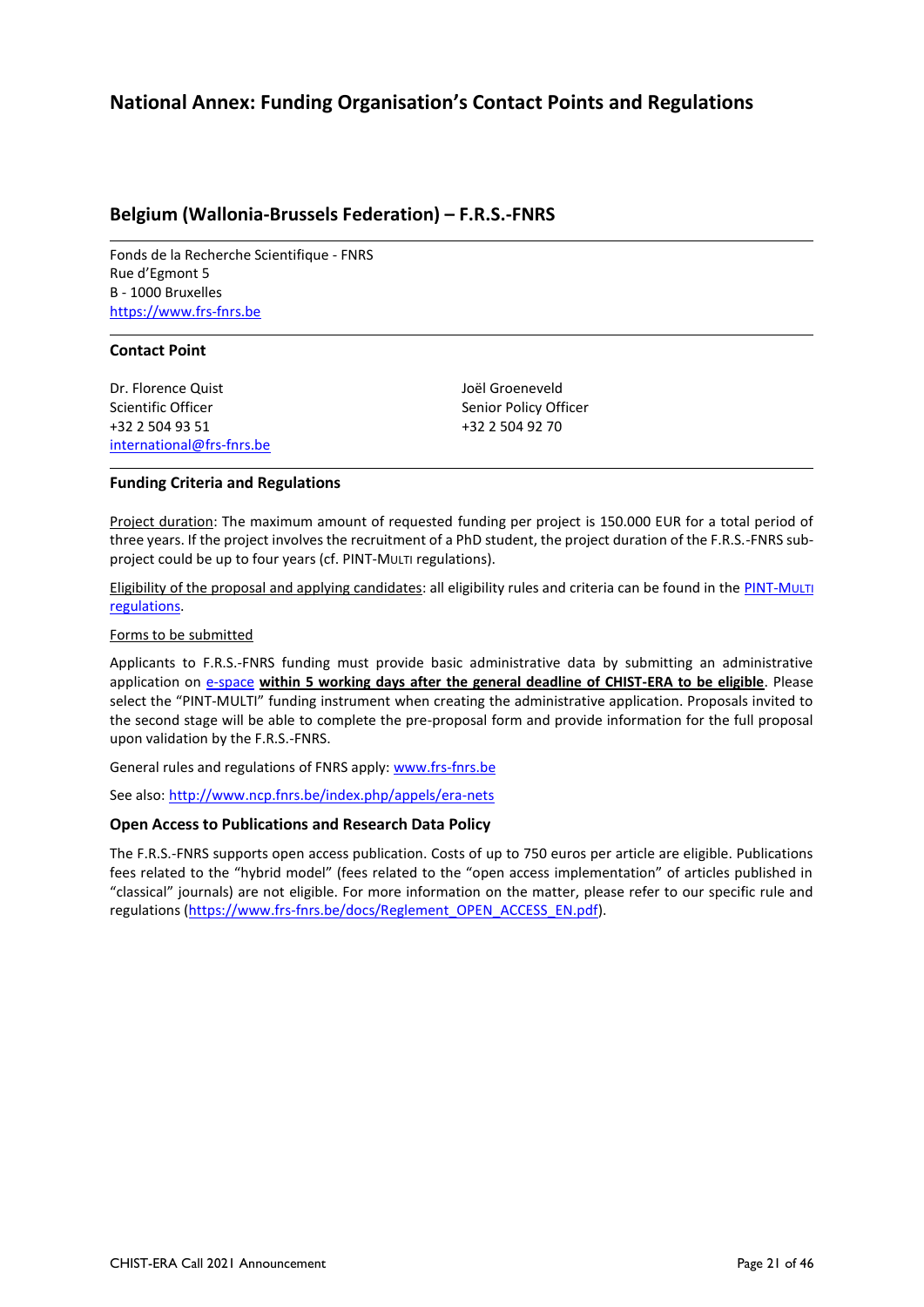## <span id="page-21-0"></span>**Belgium (Flanders) - FWO**

The Research Foundation - Flanders Egmontstraat 5 1000 Brussel België [www.fwo.be](http://www.fwo.be/)

### **Contact Point**

Toon Monbaliu Advisor Research Affairs +32 (0)2 550 70 [eranet@fwo.be](mailto:eranet@fwo.be)

**Funding Criteria and Regulations**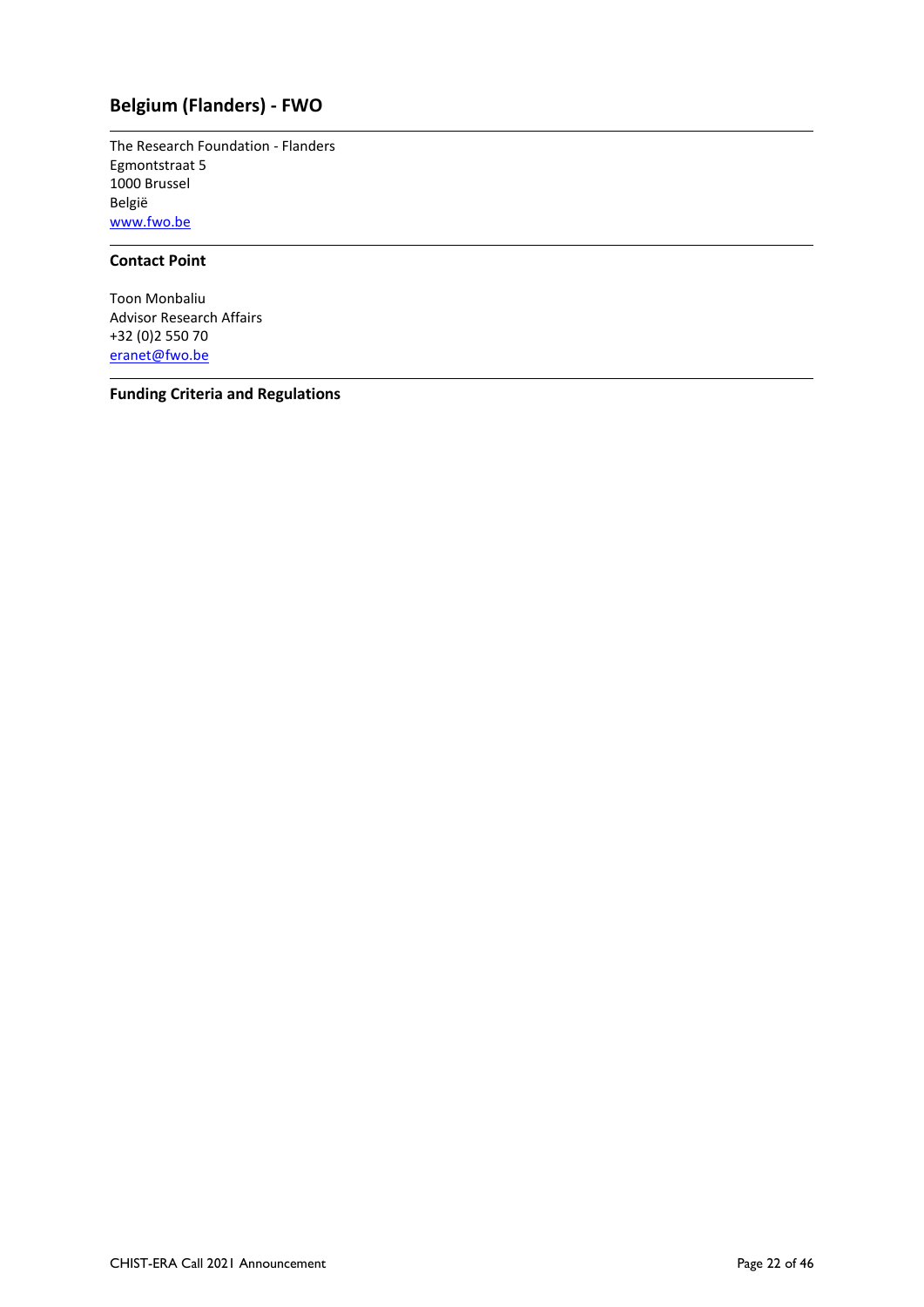#### Important information

The FWO participates with its ['research projects'](https://www.fwo.be/en/fellowships-funding/research-projects/junior-and-senior-research-projects/) funding scheme, which implies the funding of basic/fundamental research (lowest TRL levels). However, these ERA-NET projects only have a 36 months runtime and also the budgetary regulations differ; see below.

It is advised to contact the FWO administration, before submission, in order to verify the researchers eligibility and avoid the ineligibility of a project proposal/consortium as a whole. Additionally, we ask researchers to inform their host institution (research coordination units (DOCs)) about their participation, for administrative purposes.

#### Who can apply?

The eligibility of institutions and its researchers can be verified in the relevant regulations, which can be consulted on the FWO website:

#### - [FWO Research Projects](https://www.fwo.be/en/fellowships-funding/research-projects/junior-and-senior-research-projects/regulations-projects-2019/) (FO)

PI's in this call should have a permanent or so called 'ZAP position' and be appointed at an eligible main host institution. The PI, for each of the participating institutions from Flanders, must hold an appointment that fully covers the duration of the research project.

A researcher can be included/participate in maximum two different consortia/projects in this call, with different topics. Further, no additional limitations are in place, and thus no interference exists when it comes to the 'national projects' and the projects running/applied for under this framework.

#### What are eligible costs for researchers?

The maximum amount that can be requested per project is 350.000 EUR, a mandatory 6% overhead cost included. This overhead cost of 6% on the applied for budget needs to be inserted in the overhead category from the budget table and is calculated by applying a 6% structural overhead rate on the direct costs (personnel, consumables, travel, equipment, etc.). The sum of the direct costs and this overhead cost combined form the 'total requested budget', which may not exceed 350.000 EUR.

Per international consortium an amount of max. 1x 350.000 EUR is available from FWO, independent of the number of researchers applying for funding at FWO (e.g. collaboration 2 Flemish institutions: PI from institution 'X' (and partner 2 in consortium), co-PI from institution 'Y' (and partner 3 in consortium)). Additionally, it is not allowed that one and the same researcher applies for a part of the budget at different funding authorities (i.e. matching funding) for the same project.

The project duration is limited to 36 months, which implies the funding has to be budgeted and spent accordingly. An automatic prolongation and using positive (financial) balances after the end date is not applicable in this framework. As such article 28 of the [FWO Research Projects](https://www.fwo.be/en/fellowships-funding/research-projects/junior-and-senior-research-projects/regulations-projects-2019/) regulation does not apply in this context.

### **Open Access to Publications and Research Data Policy**

FWO DMP procedure: https://www.fwo.be/en/the-fwo/research-policy/data-management-plan/

### Open Access: https://www.fwo.be/en/the-fwo/research-policy/open-access/

Following the Berlin Declaration of 2003 for the promotion of free access to scientific knowledge and cultural heritage, beneficiaries of FWO fellowships, grants and projects must deposit the publications resulting from the FWO subsidies, in a public "Open Access" database, within one year from the date of publication, in order to effect greater impact and valorisation of their work. Researchers are also advised to publish their other publications in such an "Open Access" database, the so-called "Open Archives", together with the research data that resulted in these publications.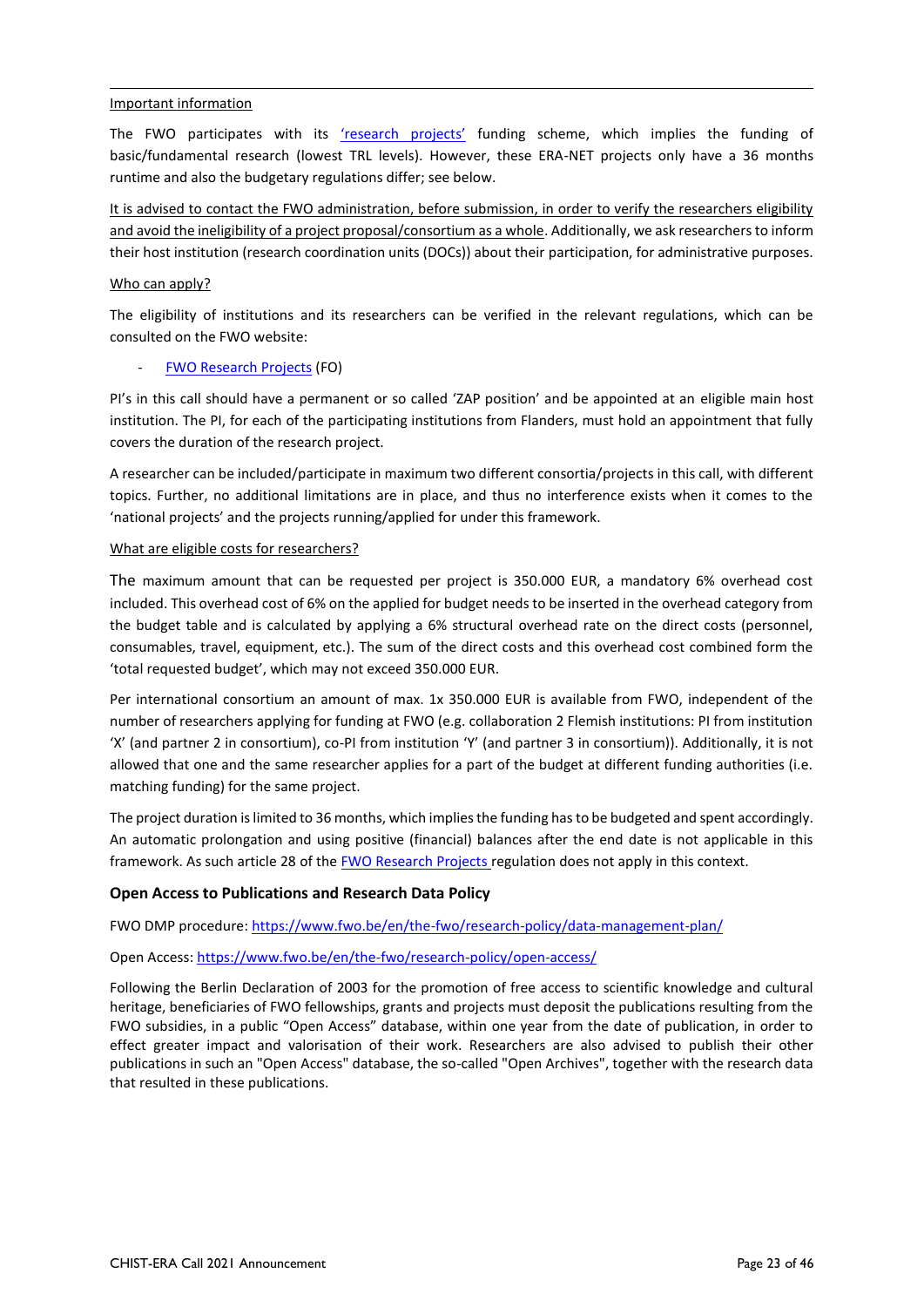## <span id="page-23-0"></span>**Bulgaria - BNSF**

Bulgaria National Science Fund - BNSF Blvd. Al. Stampolijski 239 Entr. B Sofia 1309 [www.fni.bg](http://www.fni.bg/)

#### **Contact Point**

Milena Aleksandrova Program Coordinator of ERA-NET participation +359 884 171 363 [aleksandrova@mon.bg](mailto:aleksandrova@mon.bg)

#### **Funding Criteria and Regulations**

Applicants eligible to participate in this project selection procedure are only the following entities:

- 1) Accredited universities as defined in Art. 85 para.1, p. 7 of the Higher Education Act;
- 2) Research organizations as defined in Art. 47, para. 1 of the Higher Education Act.

Applicants under this procedure shall be directly responsible for the implementation of the activities under the project proposal and shall not act as intermediaries, but they shall carry out activities under the project proposal on their behalf and at their expense.

Applicants to this procedure must be entities:

- Carrying out fundamental research studies; and
- Whose activities are entirely of a non-profit nature; or
- Whose activities are of both for-profit and not-for-profit nature, but these activities are clearly distinguished and their organization allows tracking of revenue and expenditures connected with their implementation, including by keeping analytical accounting. In the event that an applicant is involved in both for-profit and not-for-profit activities, the funding, expenditures and revenues shall be taken into account separately for each type of activity and on the basis of consistently applied principles of accounting of expenditures being justifiable.

Eligible costs are specified in" National requirements and eligibility conditions" of Bulgarian National Science Fund available at:

[https://www.fni.bg/sites/default/files/competition/12\\_2016/ERA/FNI\\_International\\_Programs\\_2017\\_BG.pdf](https://www.fni.bg/sites/default/files/competition/12_2016/ERA/FNI_International_Programs_2017_BG.pdf)

The financial plan of the project should comprise "Indirect eligible costs" which include:

- Administrative costs up to 7 % of the total project cost
- Audit costs up to  $1\%$  of the total project cost

These costs are required to be included even they are not identified within the general rules of the call announced under the respective international programme.

Applicants need to fill in Application form for the administrative description of the project and deposit it at BNSF Registry Office.

More information on national requirements and application forms can be obtained at: <https://www.fni.bg/?q=node/603>

#### **Open Access to Publications and Research Data**

BNSF does not have specific policies concerning OA/OD. The costs related to the publication of the results are eligible.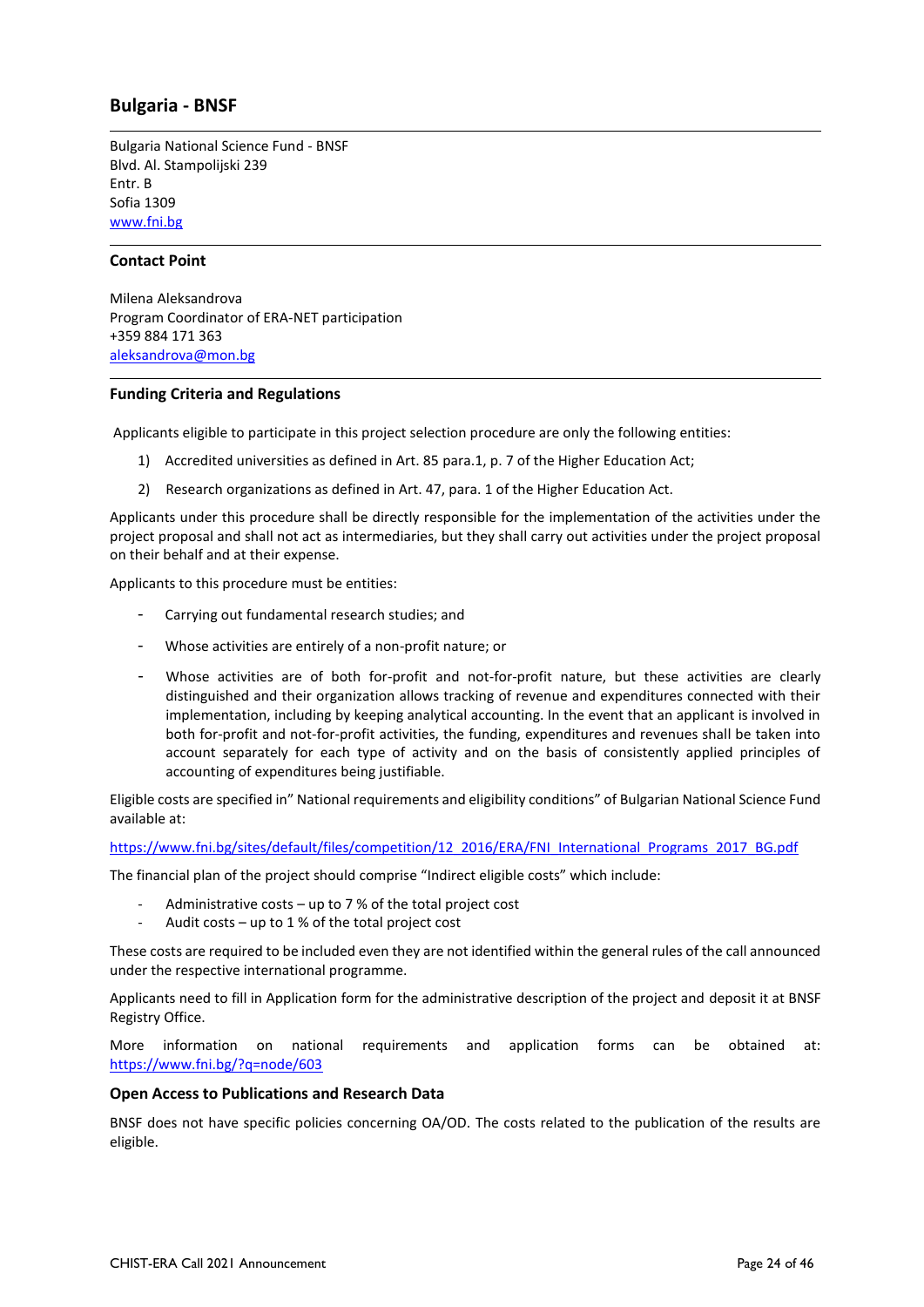## <span id="page-24-0"></span>**Czech Republic - TACR**

Technology Agency of the Czech Republic Evropská 1692/37 160 00 Praha 6 Czech Republic [https://www.tacr.cz](https://www.tacr.cz/)

#### **Contact Point**

Aneta Lízancová Project Manager +420 234 611 630 [aneta.lizancova@tacr.cz](mailto:aneta.lizancova@tacr.cz)

#### **Funding Criteria and Regulations**

#### **Eligible projects for TA CR**

- the project meets the definition of applied research (i.e. industrial research, experimental development and their combination)
- the research results correspond to the national rules and are applicable / exploitable. *(The project proposal has to include a clear description of the exploitation plan and results.)*
- the aim of the project has to be relevant to the overall aim of the fundin[g programme EPSILON](https://www.tacr.cz/wp-content/uploads/documents/2020/07/31/1596195054_Program%20EPSILON%20-%20v%20%C3%BA%C4%8Dinnosti%20od%2027-7-2020.pdf)
- the share of industrial research and experimental development corresponds to the activities of the Czech partner as described in the project proposal
- the applicants are eligible (based on the rules stated below)
- the costs are eligible (based on the rules stated below)
- the requested funding meets the national regulations for aid intensity
- the applicants have published the financial statements for the years 2018, 2019, 2020
- the applicants have submitted TACR Application form and extract from the register of real owners (if relevant) via databox before the deadline

Unless the above stated conditions are met, the Czech applicant will not be considered eligible.

#### Eligible applicants for TA CR

- Enterprises (according to Annex 1 of [the Regulation\)](http://eur-lex.europa.eu/legal-content/EN/TXT/?uri=CELEX:32014R0651)
- Research organizations (according to Article 2 paragraph 83 o[f the Regulation\)](https://eur-lex.europa.eu/legal-content/EN/TXT/?uri=CELEX:32014R0651)
- Enterprises who act as natural persons according to Annex 1 of [the Regulation](https://eur-lex.europa.eu/legal-content/EN/TXT/?uri=CELEX:32014R0651) engaged in an economic activity pursuant to Act no. 455/1991 coll. on Trades (Trade Act)

*The main applicant may be only an entity that has its registered office, establishment or branch in the Czech Republic.*

TA CR excludes the disbursement of individual aid to an enterprise:

- against which a recovery order has been issued which is unpaid
- meeting the definition of an "[enterprise in difficulties](https://tacr.cz/dokums_raw/cofundy/Podnik_v_obtizich.pdf)"
- which has not met the obligation to publish the financial statements for the years 2018, 2019, 2020 in the respective register - the so-called "Veřejný rejstřík"

#### Start day of accepted projects

Please note that following national legislation, Czech applicants must start within 120 days from the funding decision being communicated by the Call Management (60-day period to make a contract + 60-day period to start the project).

Supported results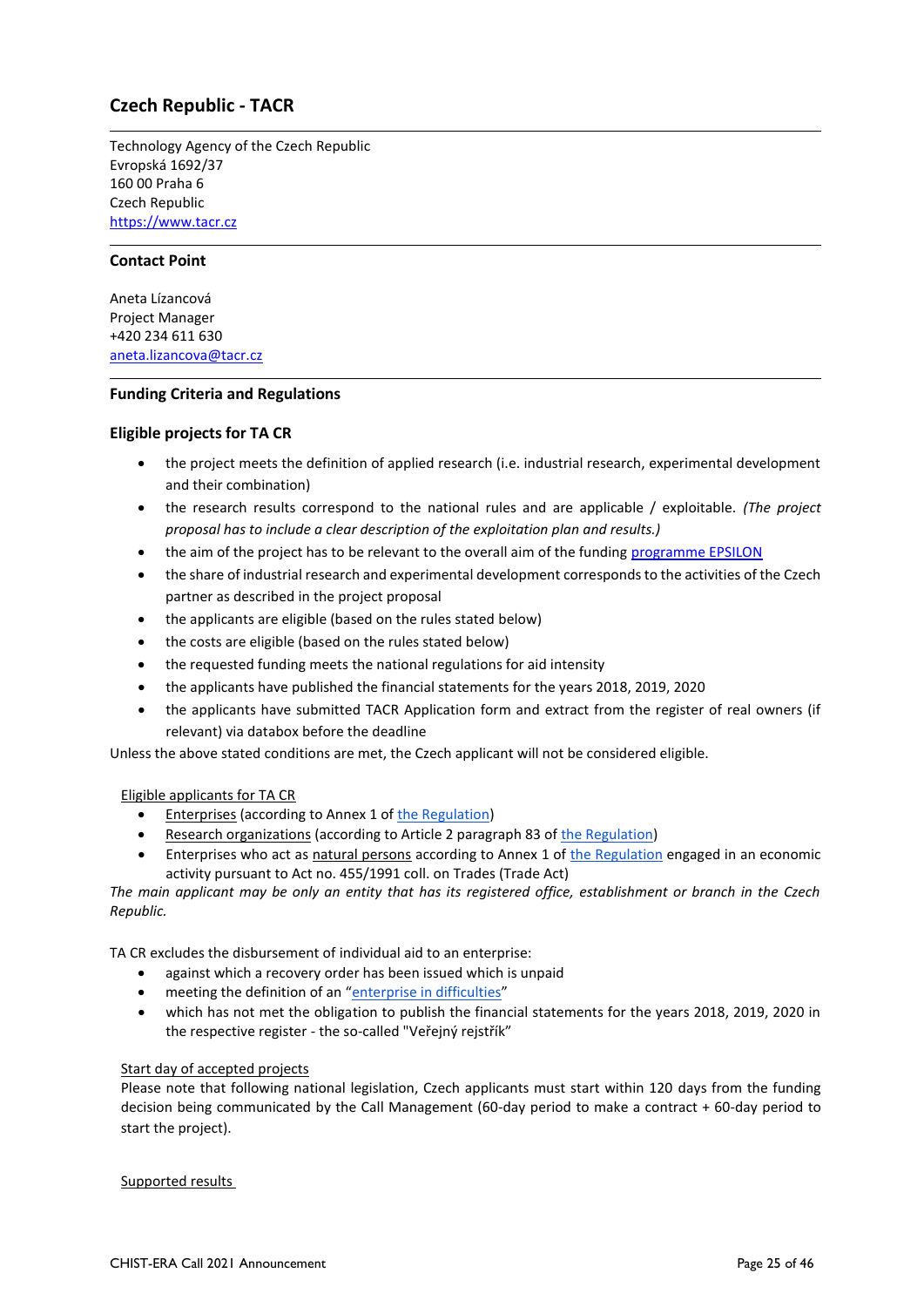Projects that achieve at least one of the following types of results can be supported in this call. The type of the [result](http://tacr.cz/dokums_raw/projekty/definice_druhu_vysledku.pdf) has to be clearly described in the project proposal:

#### P - patent;

- G technically realized results prototype, functional sample;
- Z pilot plant, proven technology;
- R software;
- F results with legal protection utility model, industrial design;

N - Certified methodologies and practices, treatment, conservation methods, procedures and specialized maps with professional expert content;

O – Miscellaneous;

Results not to be recognized by the programme manager as a single result of a given project, but only in combination with at least one other result listed in the list of result types above:

H - results reflected in non-legislative directives and regulations binding within the competence of the respective provider and results reflected in the approved strategic and conceptual documents of the state or public administration.

#### Budget & eligible costs

The eligible costs are:

- personnel costs (including scholarships)
- subcontracting costs (max. 20% of total eligible costs throughout the whole project period)
- other direct costs (write-offs, protection of intellectual property, operating expense, travel costs)
- indirect costs (overheads) full cost/ flat rate 25% (indirect costs in the respective year are calculated as 25 % of the sum of the personnel costs and other direct costs in the same year)

These specific categories of eligible costs are defined under Article 17 o[f the General Terms & Conditions](https://www.tacr.cz/dokums_raw/trend/PP1/1VS/Vseobecne_podminky_v6.pdf) **Investment costs are NOT eligible in this joint call**

#### Funding rates

The aid intensity for each Czech applicant in the project is determined based on the type of entity according to [the Regulation](https://eur-lex.europa.eu/legal-content/EN/TXT/?uri=CELEX:32014R0651) (see table below) and at the same time must not exceed the maximum permissible aid intensity for the Czech part of the project, which is **85 % of the total eligible costs**.

| Applicant                    | Industrial<br>research | Industrial research with a<br>bonus for effective<br>collaboration | Experimental<br>development | Experimental development<br>with a bonus for effective<br>collaboration |
|------------------------------|------------------------|--------------------------------------------------------------------|-----------------------------|-------------------------------------------------------------------------|
| Small enterprises*           | 70 %                   | $80 \%$ ***                                                        | 45 %                        | 60%                                                                     |
| Medium-sized<br>enterprises* | 60%                    | 75 %***                                                            | 35 %                        | 50%                                                                     |
| Large enterprises            | 50 %                   | 65 %                                                               | 25 %                        | 40 %                                                                    |
| Research<br>Organisations**  | 100 %***               | 100 %***                                                           | 100 %***                    | 100 %***                                                                |

\* Note: An SME is defined in Annex 1 of the Regulation

\*\* Research organisations must satisfy the definition in the Act and the Framework.

\*\*\* While respecting the maximum permissible aid intensity of 85 % per project.

#### Mandatory forms to be submitted

The Czech applicants are requested to submit:

- A Sworn statement of the applicant
- Completed "TACR Application Form" Excel file\*
- if the applicant plans to achieve the "NmetS" type of result, the "Confirmation of the Certification authority for NmetS results" needs to be attached\*
- if the applicant plans to achieve the "Patent" type of result, patent search must be substantiated\*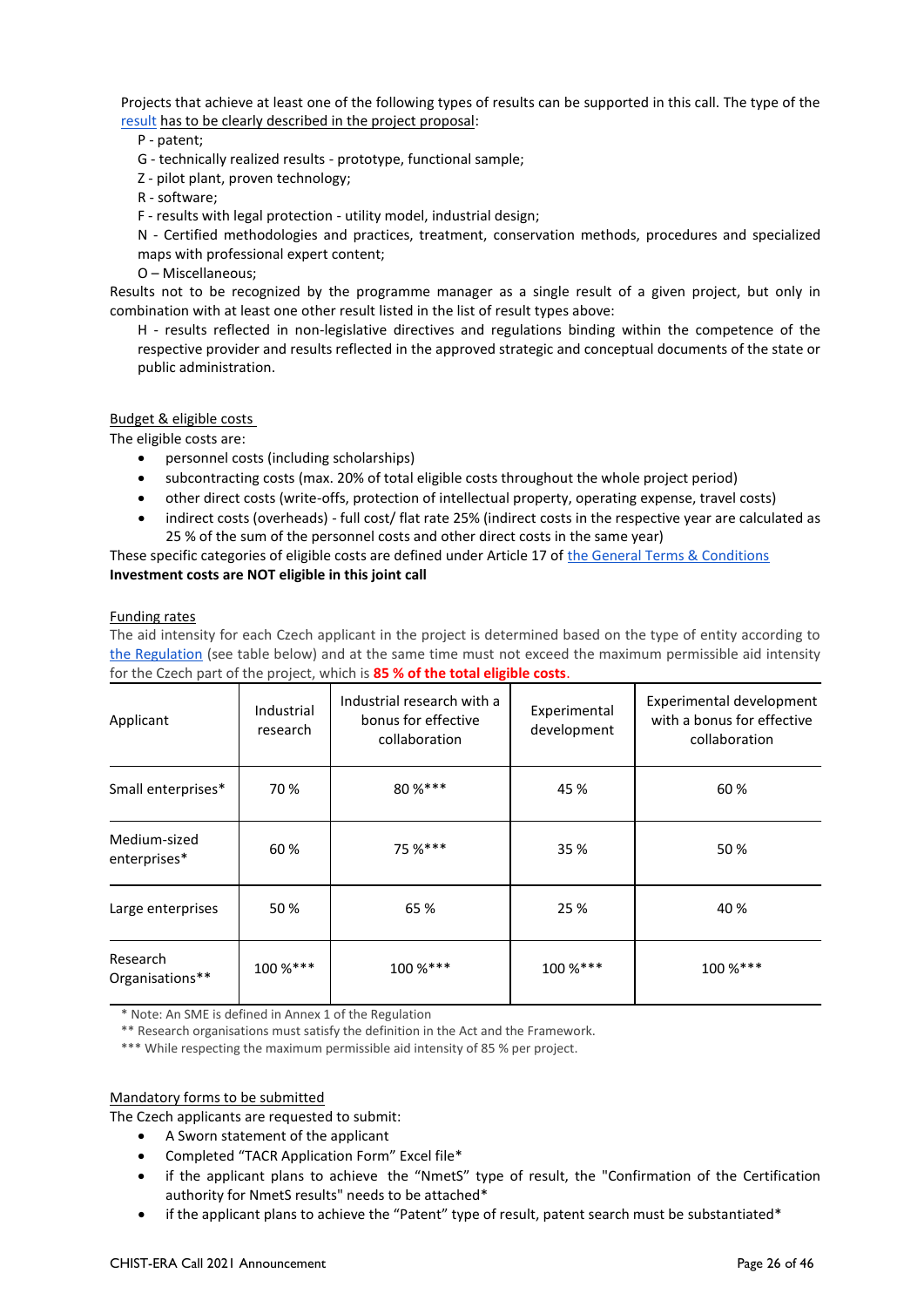- Sworn statement on the consortium composition
- Extract from the register of real owners\*

**All documents proving the eligibility of the Czech applicant (mentioned above) shall be submitted via the TACR data box (TACR data box ID: afth9xp) within the same deadline as the project pre-proposals.**

**\*Applicants who will not submit this mandatory form (if relevant) via databox before the deadline will be considered as not eligible for TA CR funding.**

Please fill in the subject line as: "Horizon2020 - CHIST ERA IV Call 2021 - prokázání způsobilosti - *akronym projektu*"

#### Intellectual Property Rights

The applicants are required to enter into a contract with their foreign partners (sign a so-called *Consortium Agreement*) which will define the conditions of cooperation on the project where, among other things, they specify the method of allocating rights to the research results, as well as adjustment and management of the rights imported or created during the project's implementation, which are necessary to address the project.

#### Additional information

If projects are to be financed by the Recovery fund, applicants must adhere to the "Do no significant harm" principle.

#### Useful documents

- [TACR International Calls](https://www.tacr.cz/mezinarodni-spoluprace/)
- [EPSILON Programme](https://www.tacr.cz/wp-content/uploads/documents/2020/07/31/1596195054_Program%20EPSILON%20-%20v%20%C3%BA%C4%8Dinnosti%20od%2027-7-2020.pdf)
- [definitions of supported outcomes](http://tacr.cz/dokums_raw/projekty/definice_druhu_vysledku.pdf) (only in Czech)
- Funding rules for the Czech applicant for ERA-NET cofund (will be available on the TACR website)
- The *Guide for the Czech applicants* (will be available on the TACR website in Czech).

#### **Open Access to Publications and Research Data Policy**

TACR enables researchers to license their research outcomes under open access, but the decision whether to choose open access over copyright is made by the beneficiary, TACR has no preferential policy. More information can be found in the General Terms and Conditions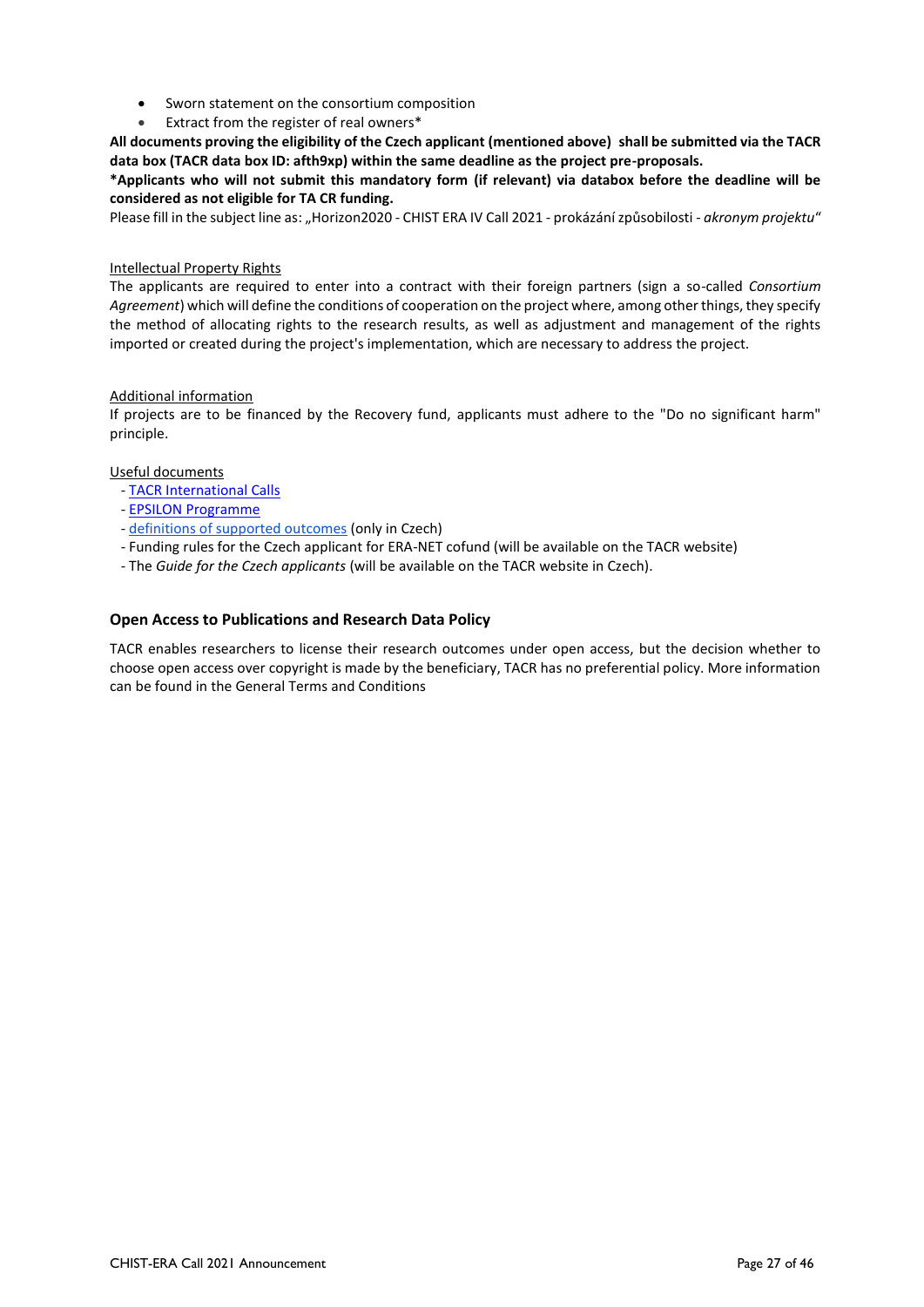## <span id="page-27-0"></span>**Estonia - ETAg**

Estonian Research Council Soola 8, 51004 Tartu, Estonia [http://etag.ee](http://etag.ee/) +372 730 0324

#### **Contact Point**

Maarja Soonberg Adviser +372 731 7387 [maarja.soonberg@](mailto:maarja.soonberg)etag.ee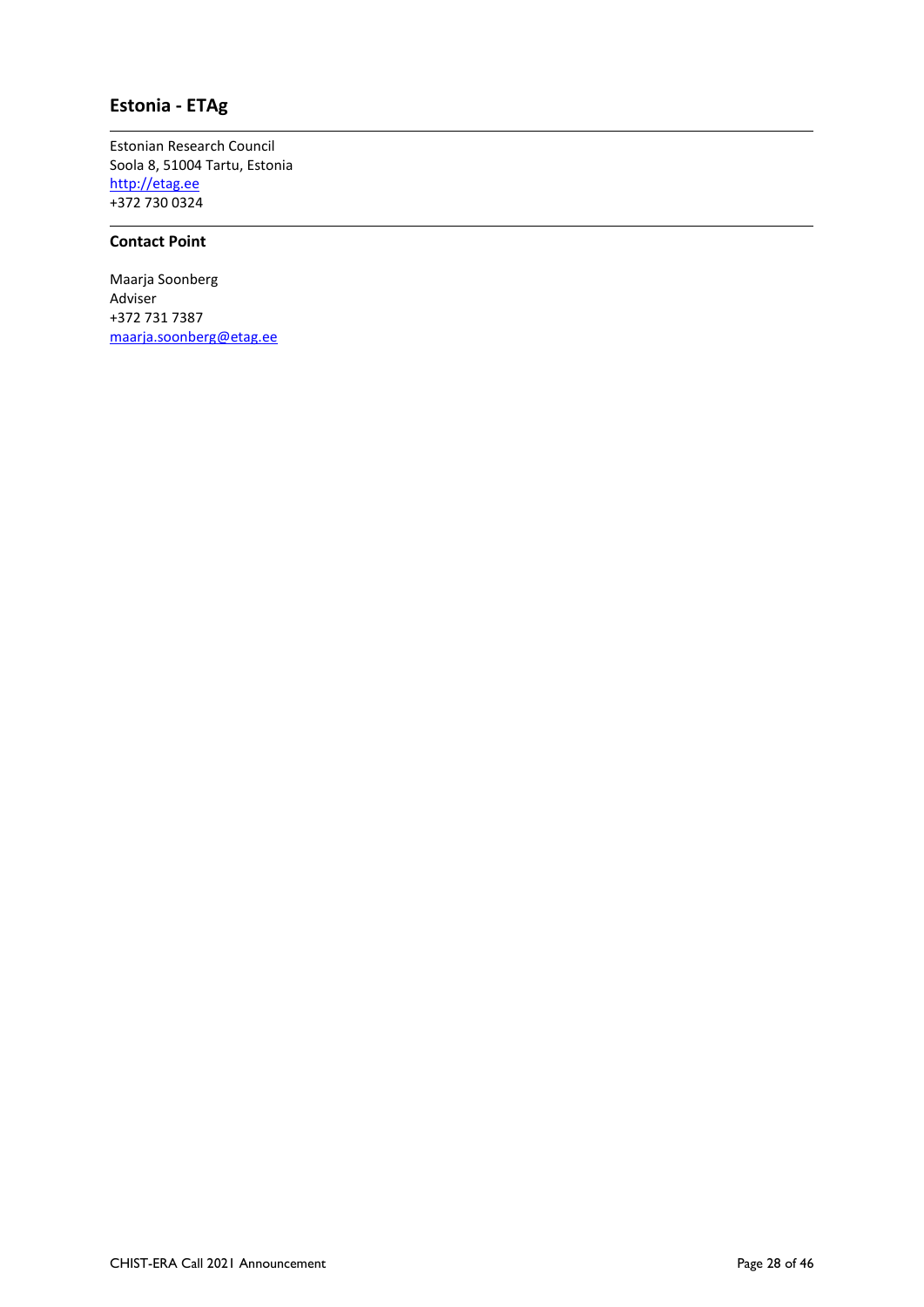#### **Funding Criteria and Regulations**

#### Project Participants

The Principal Investigator is a researcher who acts as the Estonian team leader in the project proposal. The Principal Investigator is responsible for how the Estonia's part in the grant budget is allocated and how Estonia's part in the project is executed in case of a positive funding decision.

The Principal Investigator:

- must have an updated public profile in the Estonian Research Information System (ETIS) by the submission deadline;
- must hold a doctoral degree or an equivalent qualification. The degree must be awarded at the latest by the submission deadline of the grant application;
- must have published or received formal acceptance for at least three articles that comply with the requirements of Clause 1.1 of the ETIS classification of publications, or at least five articles that comply with the requirements of Clauses 1.1, 1.2, 2.1 or 3.1, within the last five calendar years prior to the proposal submission deadline. 1 International patents are equalled with publications specified under Clause 1.1. A monograph (ETIS Clause 2.1) is equalled with three publications specified in Clause 1.1 if the number of authors is three or fewer. If the applicant has been on pregnancy and maternity or parental leave or performed compulsory service in the Defence Forces, or has another acceptable reason, they can request the publication period requirement to be extended by the relevant period of time.

The Host Institution may be any legal entity that is registered and located in Estonia. The Host Institution must confirm to the Estonian Research Council (with a confirmation letter after the submission deadline) that the project can be carried out on their premises and that they will employ the Principal Investigator during the proposed project, should the project receive funding. If the Host Institution is a for-profit institution, then State aid and de minimis aid regulations must be taken into account.

#### Requested Budget

Research expenses consist of direct costs, indirect costs and subcontracting costs. The research expenses must be used to carry out the project and be separately identifiable.

#### Direct costs

Personnel costs are monthly salaries with social security charges and all the other statutory costs of the project participants, calculated according to the person's commitment and in proportion to the person's total workload at their Host Institution.

Scholarships may be paid to master's and doctoral students.

Alternatively, remuneration can be paid as salary to students. All payments to the students should be done according to the usual practices of the Host Institution, following the Estonian legal acts.

Travel costs may cover expenses for transport, accommodation, daily allowances and travel insurance.

Other direct costs include: consumables and minor equipment related to the project; publication and dissemination of project results; organising meetings, seminars or conferences (room rent, catering); fees for participating in scientific forums, conferences and other events related to the project; all other costs that are identifiable as clearly required for carrying out the project (e.g. translation, copy editing, webpage hosting, etc.).

Subcontracting costs should cover only the additional or complementary research related tasks (e.g. analyses, conducting surveys, building a prototype, etc.) performed by third parties. Core project tasks should not be subcontracted. Subcontracting costs should not be included in the overhead calculation. The activities and budget should be described in the proposal. Subcontracting costs may not exceed 15% of the total requested budget.

Indirect costs are overhead costs, which may not exceed 20% of the eligible (requested) direct research costs and should cover the general expenses of the Host Institution. Costs for equipment and services intended for public use (a copy machine or a printer that is publicly used, phone bills, copy service, etc.) should be covered from the overhead.

#### Double funding of activities is not acceptable.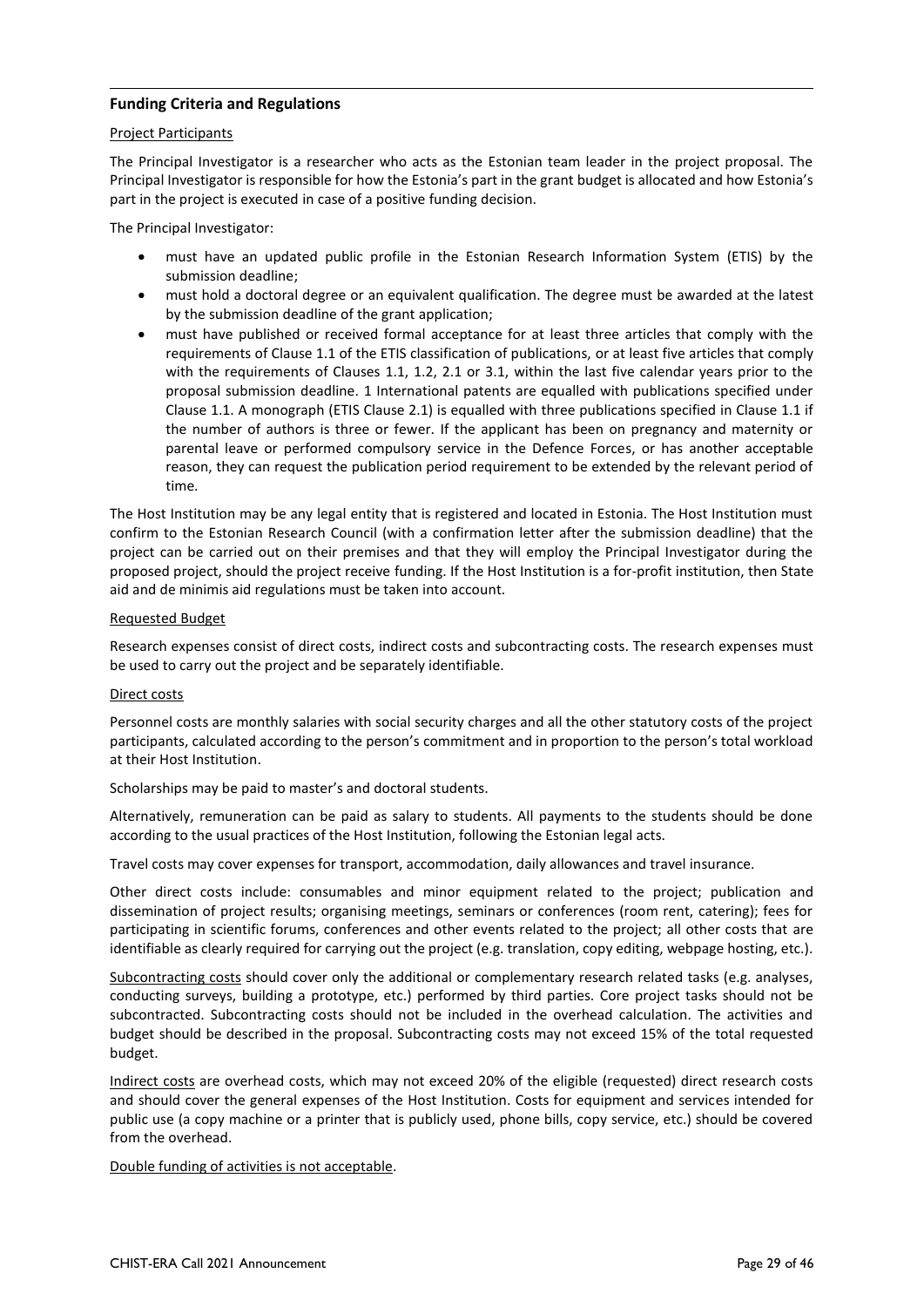#### State Aid

EU Regulations on State aid and de minimis aid must be taken into account when requesting funding from the Estonian Research Council.

#### Grant Agreement

If a positive funding decision is made, the Estonian Research Council enters into a grant agreement with the Host Institution and the Principal Investigator. Information on the transnational project must be entered into ETIS once the agreement has been signed. The Consortium Agreement (CA) should be signed at the latest six months after the grant agreement has been signed. If one year has elapsed and the CA has not been signed, the next instalment of funding will not be paid out.

The maximum requested amount by project partner is 100.000 EUR and by project coordinator 150.000 EUR per project up to 3 years

Detailed National Eligibility Criteria for grant applications in calls for transnational research projects: https://www.etag.ee/wp-content/uploads/2021/09/Vastavusn%C3%B5uded-RV-%C3%BChiskonkurssidel [grupierand-ja-riigiabi\\_k%C3%A4skkirja-1.pdf](https://www.etag.ee/wp-content/uploads/2021/09/Vastavusn%C3%B5uded-RV-%C3%BChiskonkurssidel_-grupierand-ja-riigiabi_k%C3%A4skkirja-1.pdf)

State aid form for for-profit institutions: [https://www.etag.ee/wp-content/uploads/2021/04/Riigiabi-vorm](https://www.etag.ee/wp-content/uploads/2021/04/Riigiabi-vorm-era%C3%B5iguslikele-toetuse-taotlejatele_Lisa-ERA-NET-vastavusn%C3%B5uete-juurde-RE-toetuse-puhul.pdf)[era%C3%B5iguslikele-toetuse-taotlejatele\\_Lisa-ERA-NET-vastavusn%C3%B5uete-juurde-RE-toetuse-puhul.pdf](https://www.etag.ee/wp-content/uploads/2021/04/Riigiabi-vorm-era%C3%B5iguslikele-toetuse-taotlejatele_Lisa-ERA-NET-vastavusn%C3%B5uete-juurde-RE-toetuse-puhul.pdf)

#### **Open Access to Publications and Research Data**

ETAg does not have specific policies concerning OA/OD yet, but the policies are in preparation. The costs related to the publication of the results are eligible.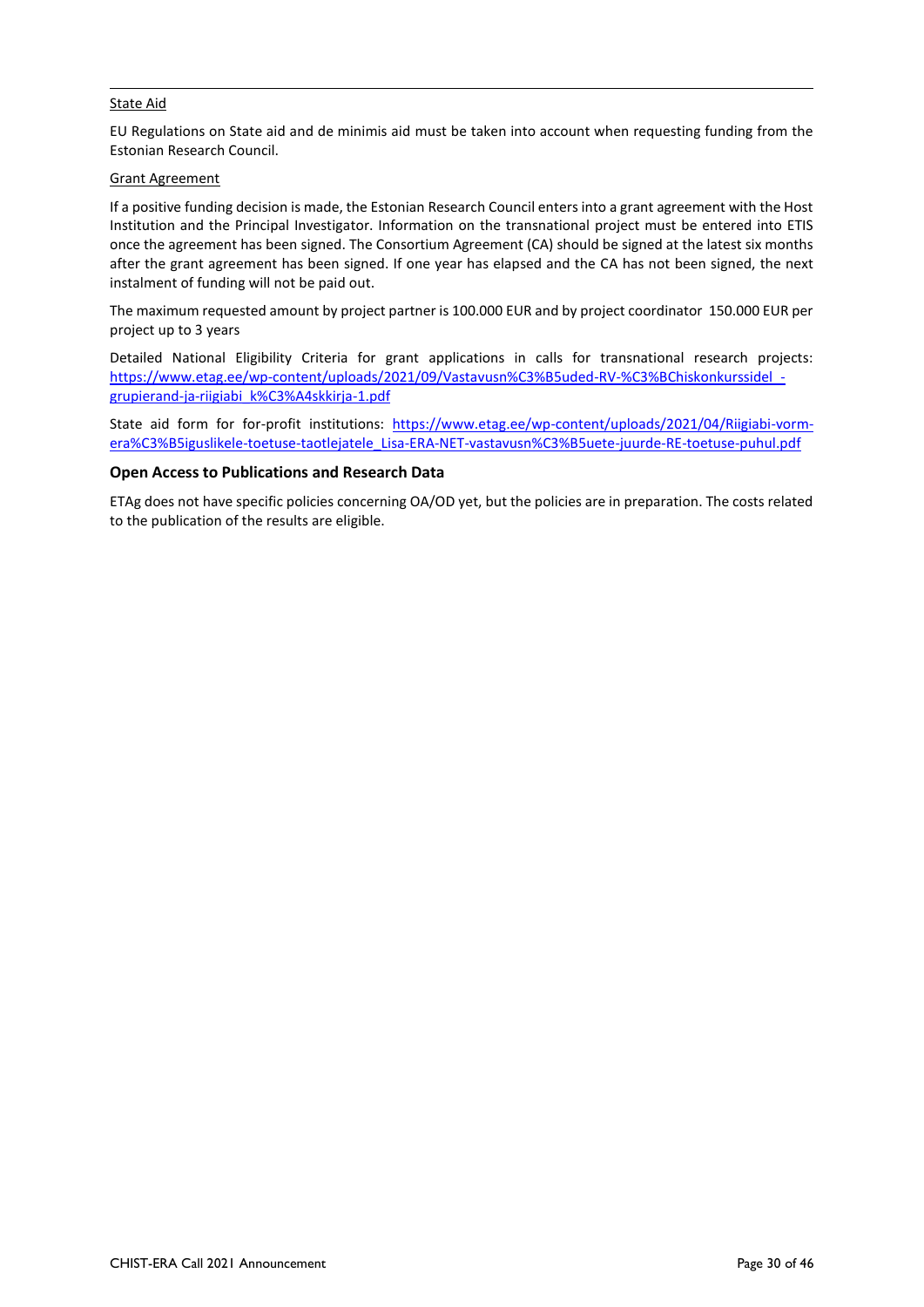## <span id="page-30-0"></span>**Finland - AKA**

Academy of Finland Hakaniemenranta 6, 00530 Helsinki, Finland <http://www.aka.fi/> +358 295 33 5000

### **Contact Point**

Katrine Mahlamäki Science adviser +358 295 33 5062 [katrine.mahlamaki@aka.fi](mailto:katrine.mahlamaki@aka.fi)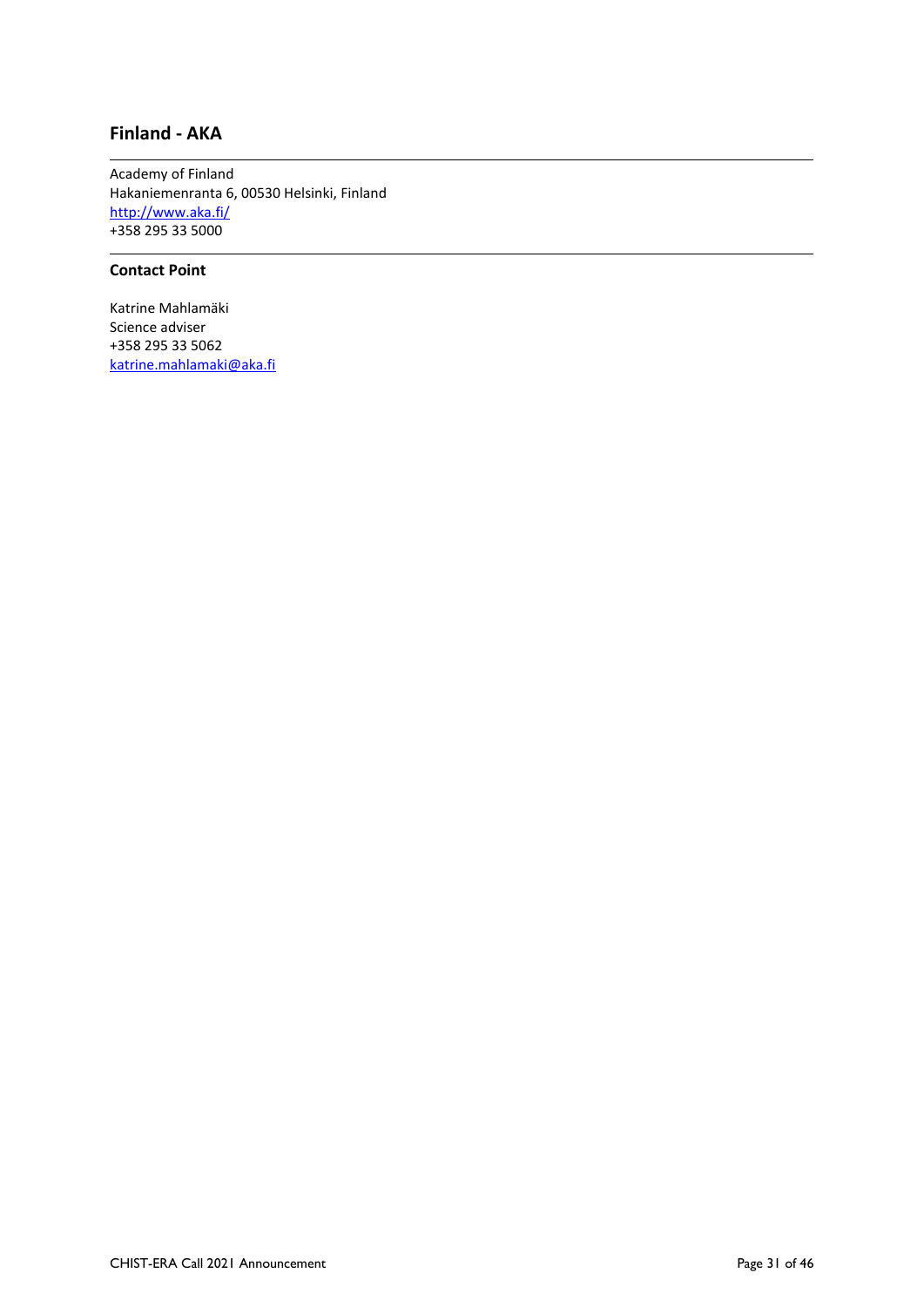#### **Funding Criteria and Regulations**

#### General

Finnish applicants are recommended to contact the Academy of Finland before proposal submission for the purpose of checking national funding terms and conditions (e.g., national eligibility criteria).

#### **Applicant**

In addition to their doctorate, the PI must have other significant scientific merits. Usually, they are a professor or docent-level researcher. In addition, the applicant must have a close connection with Finland to support the implementation of a multi-year project. A PI requesting funding from the Academy of Finland (coordinator or partner) may not participate in more than two proposals.

#### Funding

The Research Council for Natural Sciences and Engineering plans to grant a maximum of 450,000 euros per project (150,000 euros per year). In general, the conditions and restrictions on Academy Projects apply to the funding. The Academy applies the full cost model in its funding, and the Academy's funding contribution for a project can come to no more the 70% of the total project costs. Funding can be granted to research teams for the purposes of hiring scientific staff, for the acquisition of equipment and supplies, and for other expenses arising, for instance, from researcher mobility and networking activities. The PI's salary costs must not be significant in relation to the project's total costs. For example, a three-year research project must not include more than 4.5 months of the PI's effective working hours. This is equivalent to about 1.5 months a year. Academy funding cannot be used for economic activity. Economic activity is defined as all activity where goods or services are offered on an open market regardless of whether profits are pursued or generated. When an organisation is also engaged in economic activities, separate accounts must be kept of the funding and costs of and the revenue generated by such activities. Finnish partners of projects that have been selected for funding will be invited to submit national application forms through Academy's online system.

The Academy of Finland advises that funding recipients as soon as possible after the funding decision has been made agree in writing between all project partners on the rights of ownership and use of the project's research results. At the launch of the project, the partners should also agree on the rights of ownership and use of the materials and data to be used by the project.

More information on the Academy's general conditions and guidelines for funding: <https://www.aka.fi/en/research-funding/apply-for-funding/how-to-use-funding/>

Policies and guidelines for research project funding granted by the Research Council for Natural Sciences and

Engineering: [https://www.aka.fi/en/about-us/decision-making-bodies/research-councils/research-council-for](https://www.aka.fi/en/about-us/decision-making-bodies/research-councils/research-council-for-natural-sciences-and-engineering/)[natural-sciences-and-engineering/](https://www.aka.fi/en/about-us/decision-making-bodies/research-councils/research-council-for-natural-sciences-and-engineering/)

#### **Open Access to Publications and Research Data Policy**

We require that the scientific publications on the results of Academy-funded research projects are open access, and that the research data produced by the projects are made widely available. The degrees of data openness may justifiably vary, ranging from fully open to strictly confidential. More information is provided here: <https://www.aka.fi/en/research-funding/responsible-science/open-science/>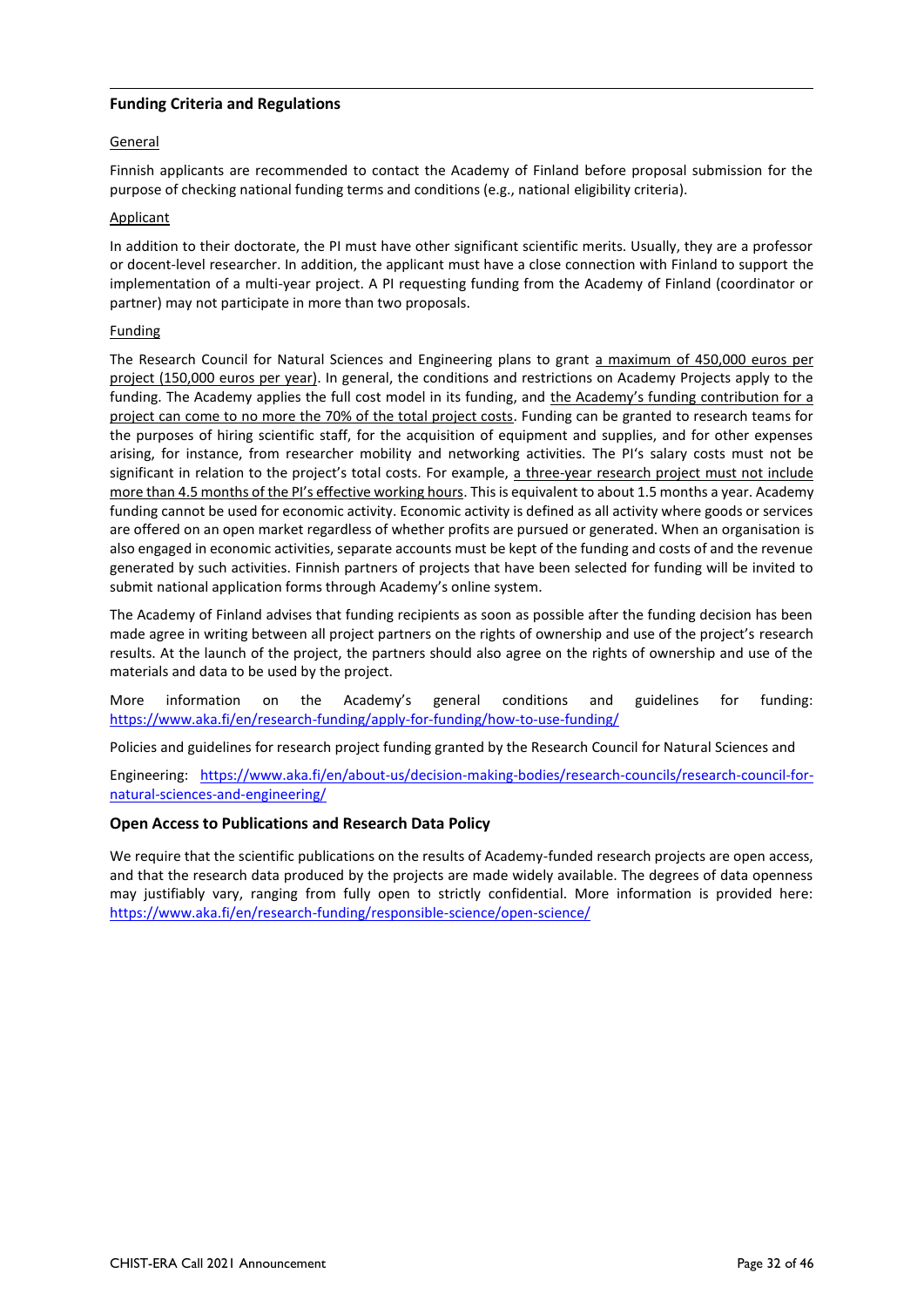### <span id="page-32-0"></span>**France - ANR**

Agence Nationale de la Recherche 50 avenue Daumesnil 75012 Paris

#### **Contact Point**

Anna Ardizzoni Project manager +33 1 7809 8084 [anna.ardizzoni@anr.fr](mailto:anna.ardizzoni@anr.fr)

#### **Funding Criteria and Regulations**

The specific appendix for applicants from France will be available in November on the website of ANR: <https://anr.fr/fr/appels/>

#### **Open Access to Publications and Research Data Policy**

The projects supported by ANR commit to deposit the scientific publications (full text) resulting from the project which they (co-)authored in an open access archive, either at HAL or at a local institutional archive. They must provide a Data Management Plan by 6 months after the project start date. Please refer to the appendix for applicants from France mentioned above for additional guidelines.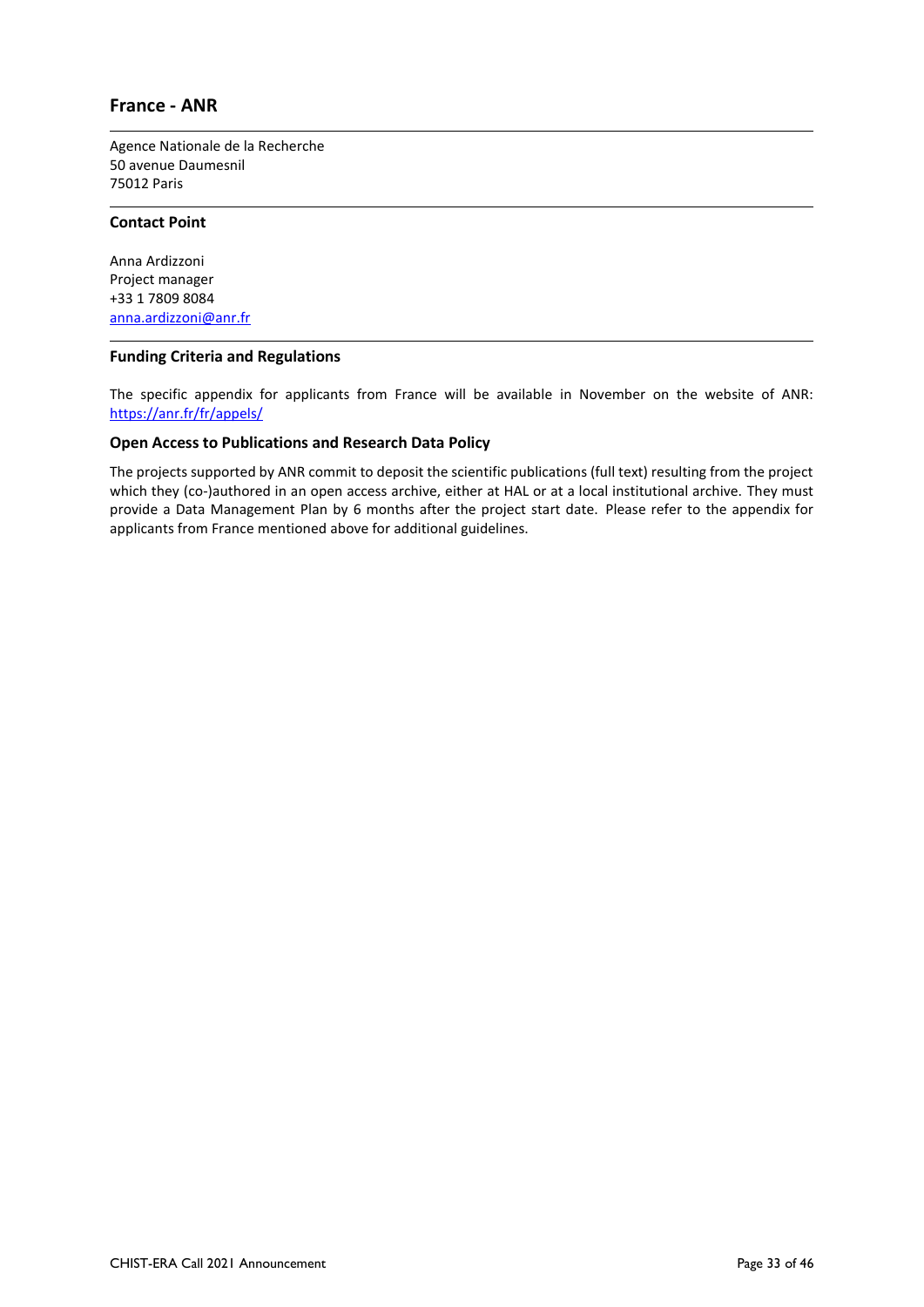## <span id="page-33-0"></span>**Ireland - IRC**

The Irish Research Council (IRC) 3 Shelbourne Buildings Crampton Avenue Shelbourne Road Ballsbridge Dublin 4 D04 C2Y6 [www.research.ie](http://www.research.ie/)

### **Contact Point**

Rose Sweeney +353 1 2315000 [rsweeney@research.ie](mailto:rsweeney@research.ie)

**Funding Criteria and Regulations**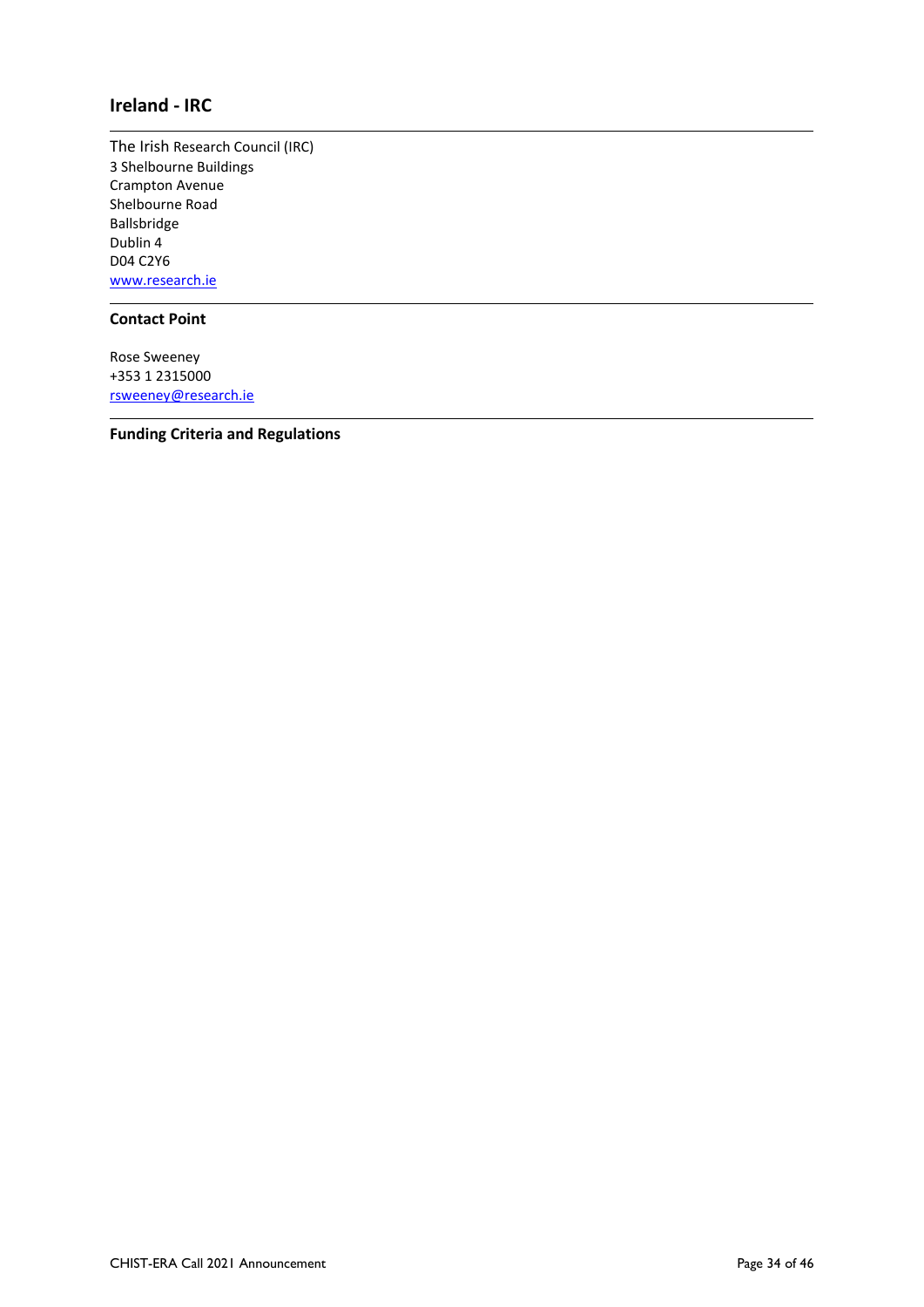The grants distributed by the Irish Research Council must be administrated by an Irish higher education institution (HEI) that fulfils the Irish Research Councils criteria for an administrating organisation. Eligibility criteria for regular IRC funding programmes apply [\(www.research.ie\)](http://www.research.ie/). **You must contact IRC prior to submission and submit the budget form found on the Chistera page of the IRC website.**

#### Who can apply?

Project Leaders (PL) and Principal Investigators (PI) shall be full-time members of the academic staff, either permanent or on temporary contracts of sufficient duration to cover the period of the proposed project, of a third-level institution within the meaning of Section One of the Higher Education Authority Act, 1971 and/or in receipt of public funding as approved by the Minister for Department of Further and Higher Education, Research, Innovation and Science for the purposes of the Free Fees Initiative. Applications will also be accepted from permanent members of the academic research staff at the Economic and Social Research Institute (ESRI) and the Dublin Institute for Advanced Studies (DIAS).

Researchers not formally affiliated with an institution recognised by IRC may be part of a consortium but cannot function as formal project leader (PL) or principal investigator (PI).

#### Eligible costs

Eligible personnel costs for the purpose of the application must be sought at agreed national rates. These are available at: http://www.iua.ie/research-innovation/researcher-salary-scales/

Total personnel costs must not exceed the following limits over the maximum project duration:

- one or more Postgraduate / PhD Candidate(s): maximum eligible costs per person €93,000
- one or more Postdoctoral Fellow(s): maximum eligible costs per person: €160,000
- one or more senior researcher(s): maximum eligible costs per senior researcher (replacement costs) €126,000

Eligible material costs can include:

- Travel & accommodation & meeting costs
- Costs for knowledge exchange
- All joint publication costs (incl. editing and translation costs)
- Other material costs, equipment where justifiable
- Consumables

#### **The cost of institutional overheads may be included at a rate of up to 20% of overall direct costs less equipment**.

Please note that applicants must contact the IRC prior to the submission of their proposal.

#### **Open Access to Publications and Research Data Policy**

OA - [http://research.ie/assets/uploads/2017/05/irc\\_open\\_access\\_policy\\_final\\_1.pdf](http://research.ie/assets/uploads/2017/05/irc_open_access_policy_final_1.pdf)

IRC does not have a current policy, however our Terms & Conditions refers to the need of an open approach for access data. The IRC endorsed the National Open Research Forum statement on open research in Ireland, including certain stipulations of access data.

Resources on Data Management Plans and FAIR Principles:

- [DMPonline,](https://dmponline.dcc.ac.uk/) including [templates](https://dmponline.dcc.ac.uk/public_templates)
- [Science Europe \(2018\) Practical Guide to the International Alignment of Research Data Management](https://www.scienceeurope.org/wp-content/uploads/2018/12/SE_RDM_Practical_Guide_Final.pdf)
- [H2020 Programme \(2016\) Guidelines on FAIR Data Management in Horizon 2020](http://ec.europa.eu/research/participants/data/ref/h2020/grants_manual/hi/oa_pilot/h2020-hi-oa-data-mgt_en.pdf)
- [H2020 Programme \(2016\) Guidelines on Open Access to Scientific Publications and Research Data in Horizon](https://ec.europa.eu/research/participants/data/ref/h2020/grants_manual/hi/oa_pilot/h2020-hi-oa-pilot-guide_en.pdf)  [2020](https://ec.europa.eu/research/participants/data/ref/h2020/grants_manual/hi/oa_pilot/h2020-hi-oa-pilot-guide_en.pdf)
- [OpenAire](https://www.openaire.eu/) The OpenAIRE2020 project
- [FAIR data principles FORCE 11](https://www.force11.org/group/fairgroup/fairprinciples)
- ROAR- [Registry of Open Access Repositories](http://roar.eprints.org/)
- [OpenDoar](http://v2.sherpa.ac.uk/opendoar/) Directory of Open Access Repositories
- Registry of Research Data Repositories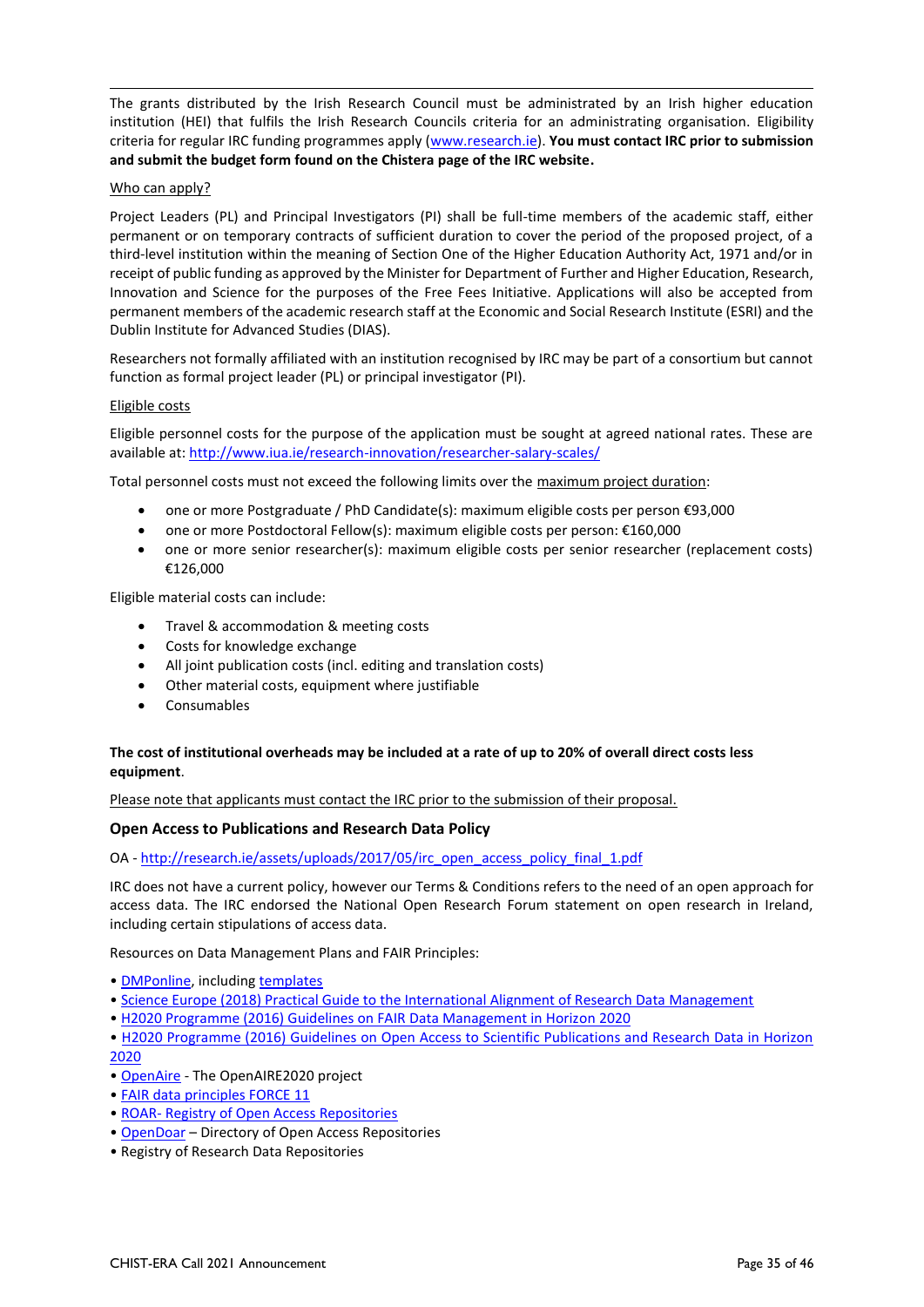## <span id="page-35-0"></span>**Israel - InnovationAuth**

National Technological Innovation Authority Malha Technology Park, Derech Agudat Sport Hapoel 2, Jerusalem, 9695102, Israel

#### **Contact Point**

Danny Seker Senior Director Digital, Industry, Space and security for Society +972-3-5118121 [dan@iserd.org.il](mailto:nir.s@iserd.org.il)

Rachel Loutaty Digital and Industry NCP Rachel.l@iserd.org.il

#### **Funding Criteria and Regulations**

#### *Eligibility criteria:*

- The application and eligibility are subject to the "Procedure for Financing Israeli Partners by the Israel Innovation Authority under Sub-Programs for the European Framework Program" (the "Procedure") which will be available online at<https://www.innovationisrael.org.il/> > search for CHIST ERA.
- An applicant will need to choose one of the courses of application:
	- Course 1 Industry
	- Course 5c Academy (הכוונת ידע)
	- Course 5d Industry (ידע יבוא(
- Each applicant needs to provide the InnovationAuth a preliminary proposal in a form that may be found at the InnovationAuth site, by the deadline of stage 1 of this call.
- Only applicants that passed InnovationAuth eligibility committee and stage 1 evaluation check will be permitted to pass to stage 2 of the call.
- Applicants that passed to stage 2 will need to provide the InnovationAuth a formal request for the project based on the Procedure, up to 14 days after the closing date of stage 2.
- A single applicant may request a maximum amount of fund based on the course it chose and the maximum fund for the call.

Applicants are advised to contact InnovationAuth **before** submitting applications for this call.

More information will be available online:<https://www.innovationisrael.org.il/> > Search for CHIST ERA.

#### **Open Access to Publications and Research Data Policy**

Israeli proposers are encouraged to shortly describe in their proposal how research data will be used, stored and shared. Israeli proposers are encouraged to allow open access to scientific publications that had been achieved thanks to national and international public funding, in the frame of CHIST-ERA, yet this is not mandatory.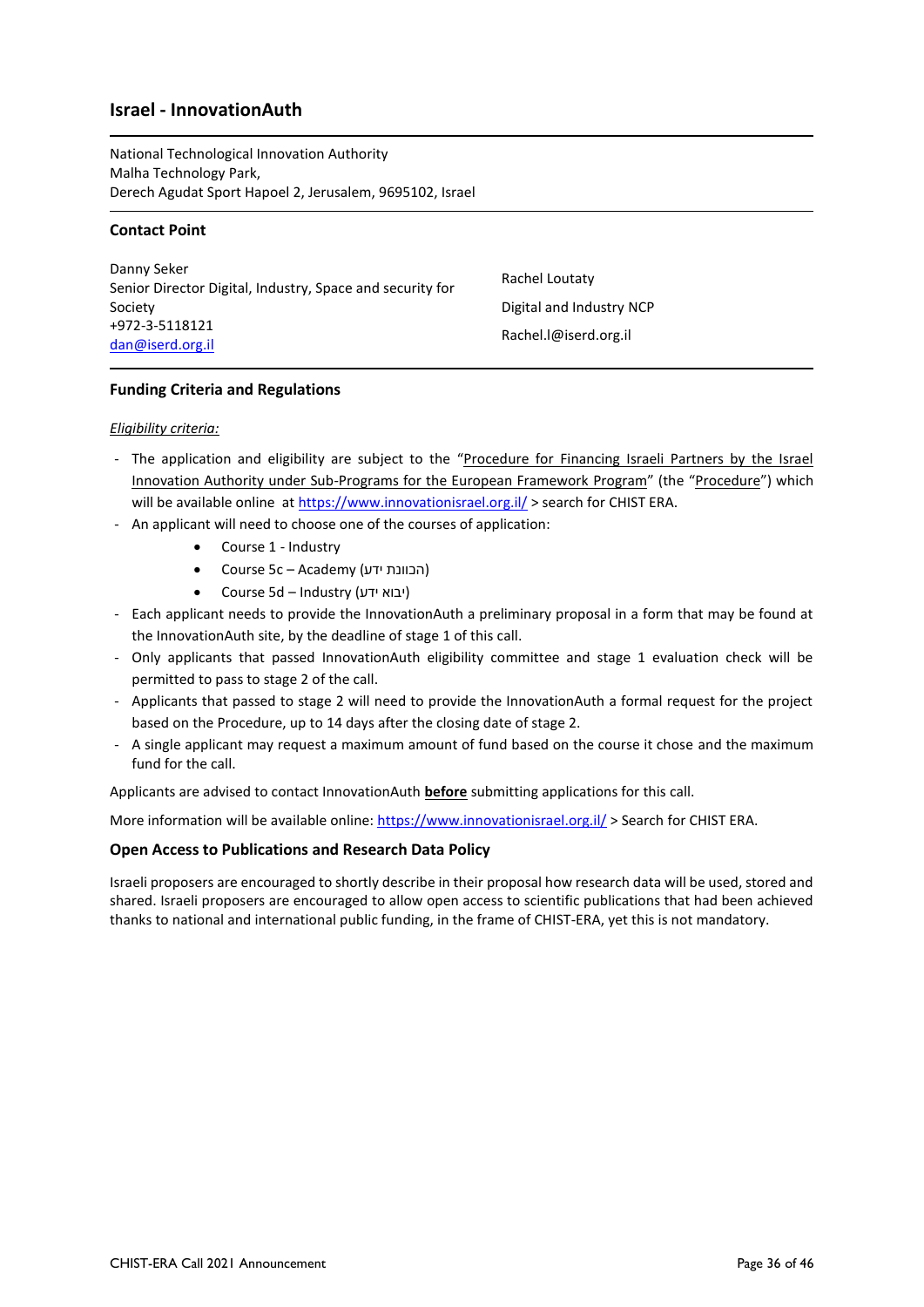## <span id="page-36-0"></span>**Lithuania - LMT**

Research Council of Lithuania Gedimino pr. 3 LT-01103 Vilnius Lithuania [www.lmt.lt](http://www.lmt.lt/)

#### **Contact Point**

Mrs. Laura Kostelnickienė International Programme Unit +370 676 17398 [laura.kostelnickiene@lmt.lt](mailto:laura.kostelnickiene@lmt.lt)

#### **Funding Criteria and Regulations**

LMT Eligibility Requirements for applicants based in Lithuania

#### **Who can apply?**

• Lithuanian higher education and research institution with Investigator (-s).

• The applicant who intends to act as a Principal Investigator (PI) has to be a scientist (researcher holding at least a Ph.D. degree) and is allowed to apply one proposal per call.

• Industrial partners are allowed to participate only in collaboration with Lithuanian higher education and research institution.

#### **Eligible costs:**

Researchers may apply for funding of costs relevant, necessary and directly connected to the proposed research project, including direct costs and overheads.

Direct costs:

- Personnel,
- Subcontracting (services and copyright works),
- Consumables,
- Travel and Subsistence,
- Equipment,

•Other.

Overheads: up to 30% of Personnel and Subcontracting costs.

The workload of the project implementers (PI and PII) of the Lithuanian team must be at least 20 hours multiplied by the duration of the project in months.

The maximum requested amount by project partner is 100.000 EUR and by project coordinator 150.000 EUR per project up to 3 years.

We strongly encourage all applicants to **read information on eligible costs in General Rules for Competitive**  Funding of Research and Dissemination Projects of the Research Council of Lithuania (Decision No V-176 of [4/4/ 2019\)](https://www.e-tar.lt/portal/lt/legalAct/0a8bead0577611e9975f9c35aedfe438/asr)

#### **Open Access to Publications and Research Data Policy**

According to open access provisions of the European Union research and innovation programme Horizon 2020, LMT has developed Guidelines for Open Access to Science Publications and Data [\(Decision No VIII-2 of](https://www.lmt.lt/data/public/uploads/2016/09/eng_-atvira-prieiga-_-galutinis.pdf)  [29/2/2016\)](https://www.lmt.lt/data/public/uploads/2016/09/eng_-atvira-prieiga-_-galutinis.pdf). The purpose of the guidelines is to provide the general principles for open access to scientific publications and data obtained from public funds to Lithuanian research and higher education institutions and researchers carrying out research and dissemination projects.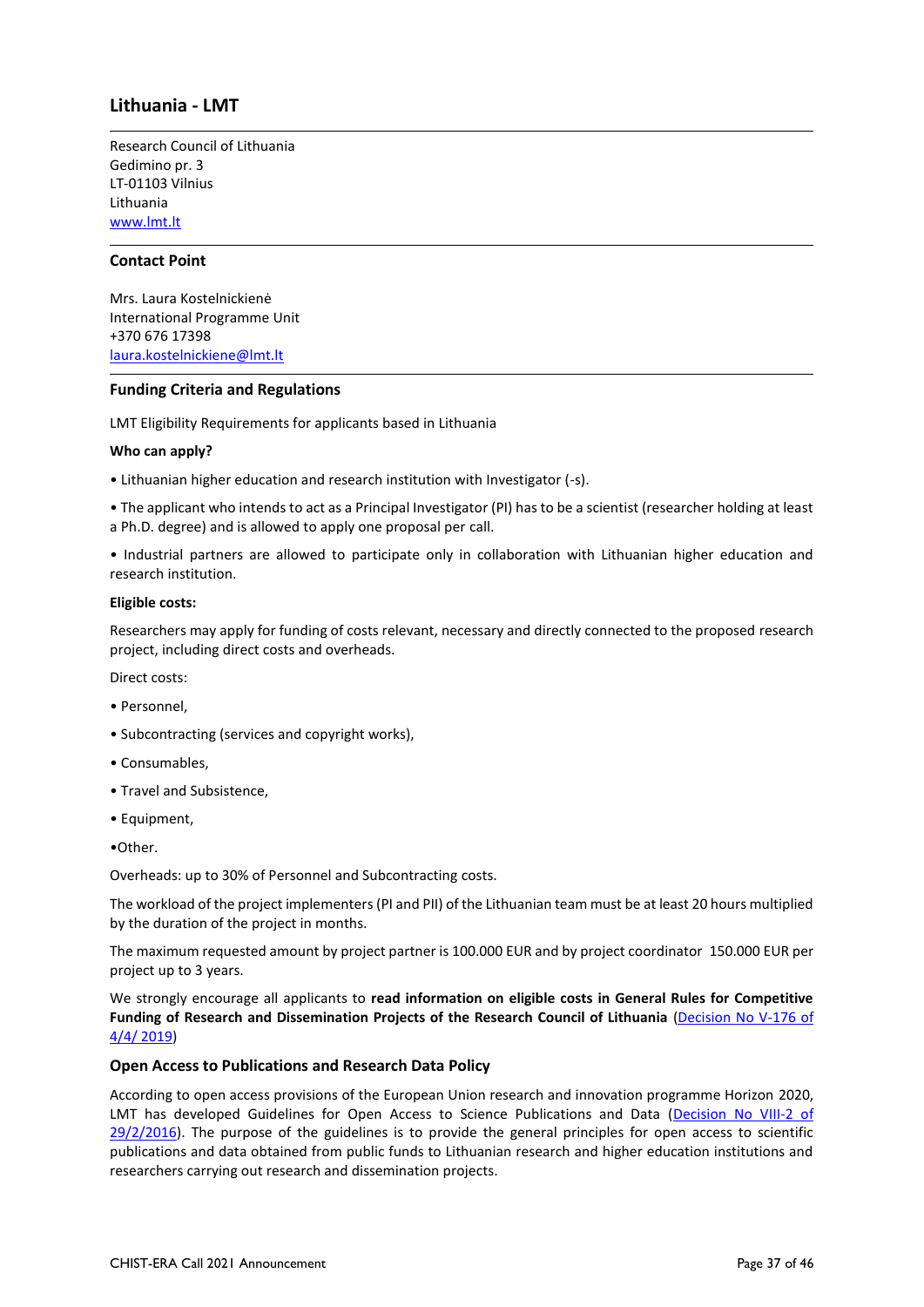## <span id="page-37-0"></span>**Poland - NCN**

Narodowe Centrum Nauki ul. Twardowskiego 16 30-312 Kraków Poland <https://www.ncn.gov.pl/en>

#### **Contact Point**

Dr. Anna Wieczorek Coordinator for Physical Sciences and Engineering [anna.wieczorek@ncn.gov.pl](mailto:jakub.gadek@ncn.gov.pl)

Alicja Dyląg Senior International Cooperation Officer +48 532 086 494 [alicja.dylag@ncn.gov.pl](mailto:alicja.dylag@ncn.gov.pl)

#### **Funding Criteria and Regulations**

NCN Eligibility Requirements for CHIST-ERA applicants based in Poland

Only proposals involving basic research (experimental or theoretical endeavours undertaken to gain new knowledge of the foundations of phenomena and observable facts, without any direct commercial use) may be submitted to NCN in response to the call for proposals.

• Who can act as Principal Investigator?

The Principal Investigator in the Polish research team must be at least a PhD holder when submitting a proposal. The principal investigator must be a person employed at the host institution for the project for the entire project duration period pursuant to at least a part-time employment contract. The principal investigator must reside in Poland for at least 50% of the project duration period.

• What are the eligible costs for Polish researchers?

We strongly recommend all applicants to read information on *eligible costs* included in the Annex to NCN Council's Resolution on awarding funding for research tasks funded or co-funded under international calls launched by the National Science Centre and carried out as multilateral collaboration [UNISONO.](https://www.ncn.gov.pl/sites/default/files/pliki/uchwaly-rady/2021/uchwala80_2021-zal1_ang.pdf)

Applicants can apply for funding for all costs relevant, necessary and directly connected to the proposed research project including:

1. Personnel costs (salaries):;

- full time remuneration: funds for full-time employment of the principal investigator or postdoc(s); Please note, if the Principal Investigator is also the coordinator of an international consortium submitting a joint proposal a full-time remuneration of PI can be increased.
- additional remuneration for members of the research team;
- salaries and scholarships for students and PhD students. Please note: if the Principal Investigator is also the coordinator of an international consortium submitting a joint proposal the budget for salaries and scholarships for students and PhD students can be increased.
- 2. Purchase or manufacturing of research equipment , devices and software (the cost of an individual item of equipment must not exceed PLN 500 000);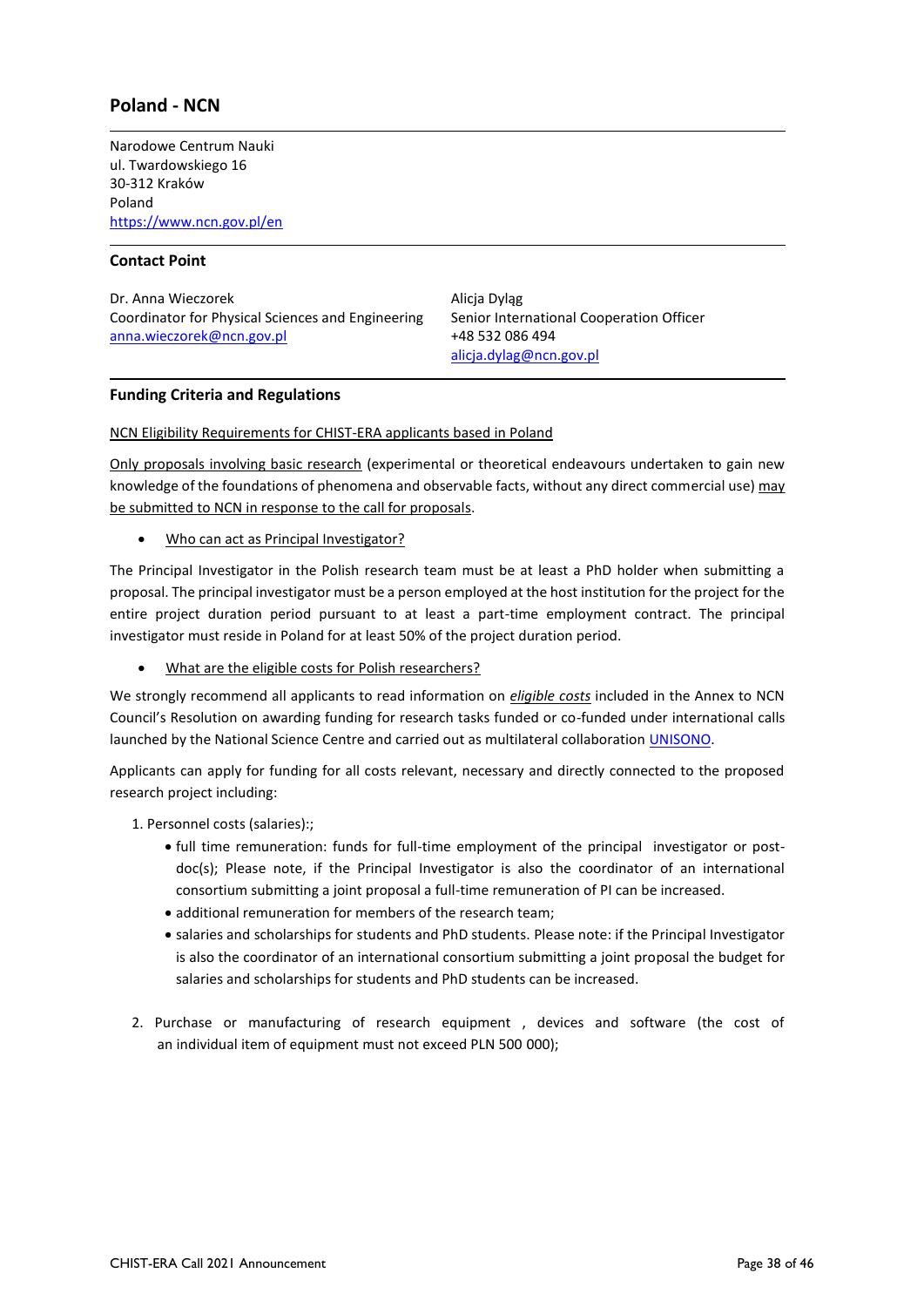- 3. Other costs such as:
	- $\checkmark$  Purchase of material and small equipment;
	- Outsourcing (costs of services rendered by third parties)
	- $\checkmark$  Business trips (travel and subsistence costs)
	- ✓ Visits and consultations
	- $\checkmark$  Compensation for collective investigators
	- ✓ Other costs crucial to the research project which comply with the Annex to NCN Council's Resolution on awarding funding for research tasks funded or co-funded under international calls launched by the National Science Centre and carried out as multilateral collaboration [UNISONO.](https://www.ncn.gov.pl/sites/default/files/pliki/uchwaly-rady/2021/uchwala80_2021-zal1_ang.pdf)

#### EURO exchange rate: 1 EUR = 4,5315 PLN

#### Please note:

- Applicants are obliged to adhere to the rules included in the Annex to NCN Council's Resolution on awarding funding for research tasks funded or co-funded under international calls launched by the National Science Centre and carried out as multilateral collaboration[: UNISONO.](https://www.ncn.gov.pl/sites/default/files/pliki/uchwaly-rady/2021/uchwala80_2021-zal1_ang.pdf)
- The rules for awarding NCN scholarships are laid down in th[e Regulations on awarding scholarships.](http://www.ncn.gov.pl/sites/default/files/pliki/uchwaly-rady/2019/uchwala25_2019-zal1_ang.pdf)
- Up to 7 days from the proposal submission deadline Polish applicants must submit their national applications in the ZSUN/OSF submission system. The application will include a budget that should be calculated according to the Annex to NCN Council's Resolution on awarding funding for research tasks funded or co-funded under international calls launched by the National Science Centre and carried out as multilateral collaboration UNISONO.
- If one international project includes partners from two or more different Polish institutions, these institutions apply as a group of entities. Each entity within the group has a separate budget, but the limit on the remuneration applies to the group as a whole (please see[: UNISONO\)](https://www.ncn.gov.pl/sites/default/files/pliki/uchwaly-rady/2021/uchwala80_2021-zal1_ang.pdf). Please note that groups of entities have higher limits on the remuneration.
- Indirect costs must not exceed a maximum of 20% of the total eligible costs and may not be increased during the course of a research project.
- Additionally, indirect costs of up to 2% of direct costs may be spent on Open Access to publications and research data.
- Administrative personnel costs and costs of organisation of conferences have to be covered from overheads.
- [Personal Data Processing at NCN](https://ncn.gov.pl/dane-osobowe?language=en)

#### **Open Access to Publications and Research Data**

- [Open Access Policy at the NCN](http://www.ncn.gov.pl/sites/default/files/pliki/zarzadzenia-dyrektora/zarzadzenieDyr-38_2020_ang.pdf#page=2)
- [Data Management Plan requirements](http://www.ncn.gov.pl/sites/default/files/pliki/regulaminy/wytyczne_zarzadzanie_danymi_06_2020_ang.pdf)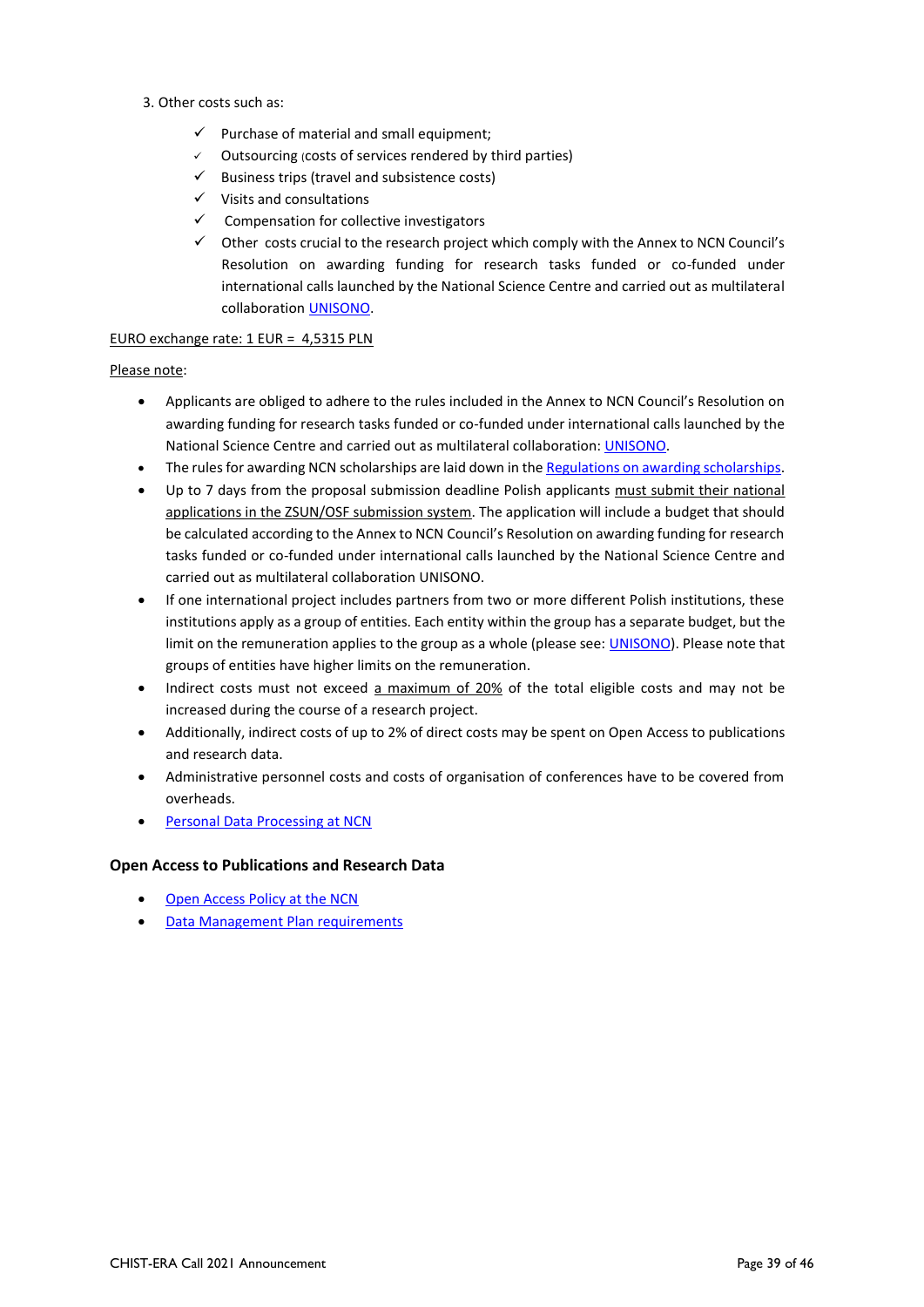## <span id="page-39-0"></span>**Slovakia - SAS**

Slovak Academy of Sciences Štefánikova 49 814 38 Bratislava Slovak Republic [http://www.sav.sk/?&lang\\_change=en](http://www.sav.sk/?&lang_change=en)

#### **Contact Point**

Zuzana Panisová Programme Officer International Cooperation Department +421 2 5751 0245 [panisova@up.upsav.sk](mailto:panisova@up.upsav.sk)

Zuzana Černáková Programme Officer International Cooperation Department +421 2 5751 118 [cernakova@up.upsav.sk](mailto:cernakova@up.upsav.sk)

#### **Funding Criteria and Regulations**

#### Funding programme

Research in the field of ICT, Computer and Information Sciences including the Automation and Control Systems and related ICT – based sciences.

#### Funding and project duration

The maximum amount of requested funding per project can be up to 120.000EUR for a period of 36 months, or up to 80.000 EUR for a period of 24 months. SAS applicants can participate in both topics of the Call 2021.

#### Funding Criteria and Regulations

#### Who can apply?

Only research Institutes of Slovak Academy of Sciences are eligible organisations for funding (up to 100%). Participation of early career researchers is strongly recommended. Applicants from other organisations or industrial partners can be self-funded consortium members and cannot coordinate the project consortium.

#### What types of funding are eligible?

- Permanent salaries 45k Eur (36 months)
- Direct costs i. e. other personnel costs (max. 15% if project partner or max. 30% of direct costs if project coordination), consumables, travel costs, services, equipment (capital expenditures max. 40% of direct costs)
- Indirect costs overheads (max. 20% of direct costs)

Detailed SAS financial rules are available at following link [https://www.sav.sk/index.php?lang=sk&doc=services-news&source\\_no=25&news\\_no=7569](https://www.sav.sk/index.php?lang=sk&doc=services-news&source_no=25&news_no=7569)

#### Is an additional/parallel application requested to the funding organisation?

SAS participants are requested to submit "Declaration to Participate in CHIST ERA Call 2021" within the deadline for submission of the project proposals. For further details, please contact [panisova@up.upsav.sk](mailto:panisova@up.upsav.sk) cernakova@up.upsav.sk. The declaration template can be provided upon request.

Researchers that are partners in a projects recommended for funding will be requested to submit an administrative application (MVTS form). The SAS Presidium makes the final decision for funding of the selected projects. The funded projects are requested to submit consortium agreement and annual financial and scientific reports.

#### **Open Access to Publications and Research Data**

SAS does not have specific policies concerning OA/OD. The costs related to the publication of the results and the data are eligible.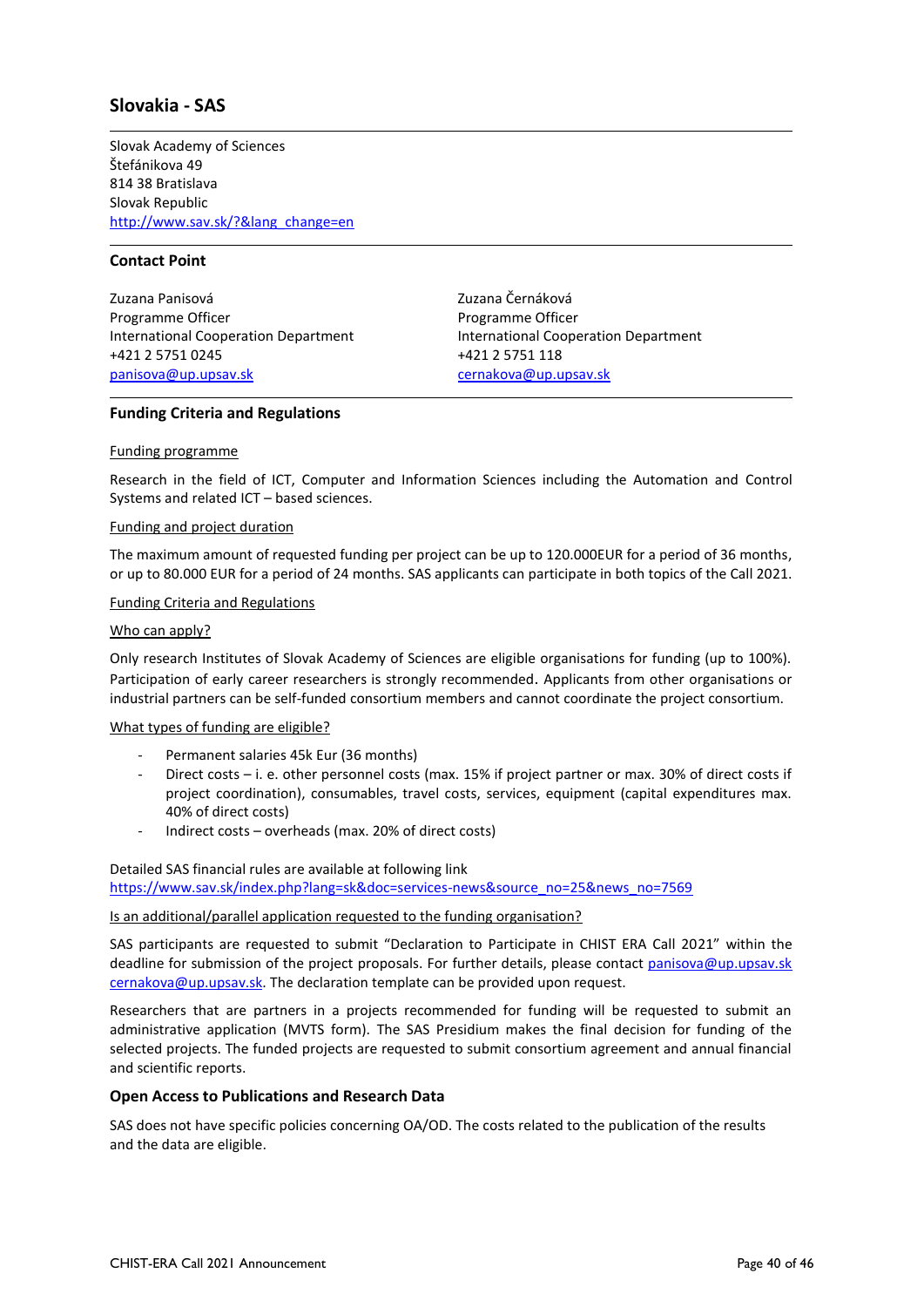## <span id="page-40-0"></span>**Spain - AEI**

Agencia Estatal de Investigación Subdivisión de Programas Científico - Técnicos Transversales, Fortalecimiento y Excelencia c/Torrelaguna, 58 bis – planta 6ª 20827 Madrid +34 916037990

#### **Contact Point**

Administrative and technical issues: Watse Castelein +34 9160 38876 [era-ict@aei.gob.es](mailto:era-ict@aei.gob.es)

Representative: Beatriz Gómez Miguel

#### **Funding Criteria and Regulations**

#### *Instrument for funding the Spanish groups*

The instrument for funding the Spanish groups is "Proyectos de Colaboración Internacional" (Projects of International Collaboration).

Nevertheless, applicants are encouraged to consult the [PCI 2021 call,](http://www.aei.gob.es/portal/site/MICINN/menuitem.dbc68b34d11ccbd5d52ffeb801432ea0/?vgnextoid=61e42688ad969710VgnVCM1000001d04140aRCRD) since the requirements will be similar.

#### *Funding Programme:*

The framework for this funding action is the Plan Estatal de Investigación Científica, Técnica e Innovación 2021- 2023. On a national level, the Call will be managed by the [Subdivisión de Programas Científico-Técnicos](http://www.ciencia.gob.es/portal/site/MICINN/menuitem.8ce192e94ba842bea3bc811001432ea0/?vgnextoid=702ab68c910c1410VgnVCM1000001d04140aRCRD&vgnextchannel=07f839f740db2410VgnVCM1000001d04140aRCRD)  [Transversales, Fortalecimiento y Excelencia](http://www.ciencia.gob.es/portal/site/MICINN/menuitem.8ce192e94ba842bea3bc811001432ea0/?vgnextoid=702ab68c910c1410VgnVCM1000001d04140aRCRD&vgnextchannel=07f839f740db2410VgnVCM1000001d04140aRCRD) of the AEI.

#### *Data Protection:*

By submitting a grant application to the AEI, the applicants consent to communication of the data contained in the application to other public administrations, with the aim of further processing of the data for historical, statistical or scientific purposes, within the framework of the Organic Law 3/2018, of December 5, on Personal Data Protection and Guarantee of Digital Rights.

#### *Funding commitment*

Maximum funding for the CHIST-ERA call 2021: 600.000 €.

#### *Eligible criteria*

The eligible entities for the AEI funding are:

Non-profit research organizations (such as universities, public research institutions, technological centres and other private non-profit institutions performing RDI activities in Spain), as per PCI call (or equivalent).

Although private enterprises are not funded by the AEI, the Spanish industrial sector is welcome to participate in the transnational consortia using their own funds or obtaining funds from the CDTI or other innovation and technological development funding agencies.

#### *Additional eligibility criteria*

Mandatory:

The Principal Investigators applying for funding to the AEI must have experience as investigators in projects funded by the Plan Estatal I+D+i 2013-2016, the Plan Estatal I+D+i 2017-2020, ERC Grants, European Framework Programmes or other relevant international programmes.

Incompatibilities (these must be taken into account when participating in different ERA-Nets or other international initiatives):

• Principal Investigators will not be eligible for funding if they apply in more than one proposal of this transnational joint call, in more than one proposal in the same PCI call (or equivalent) and in PCI calls of consecutive years.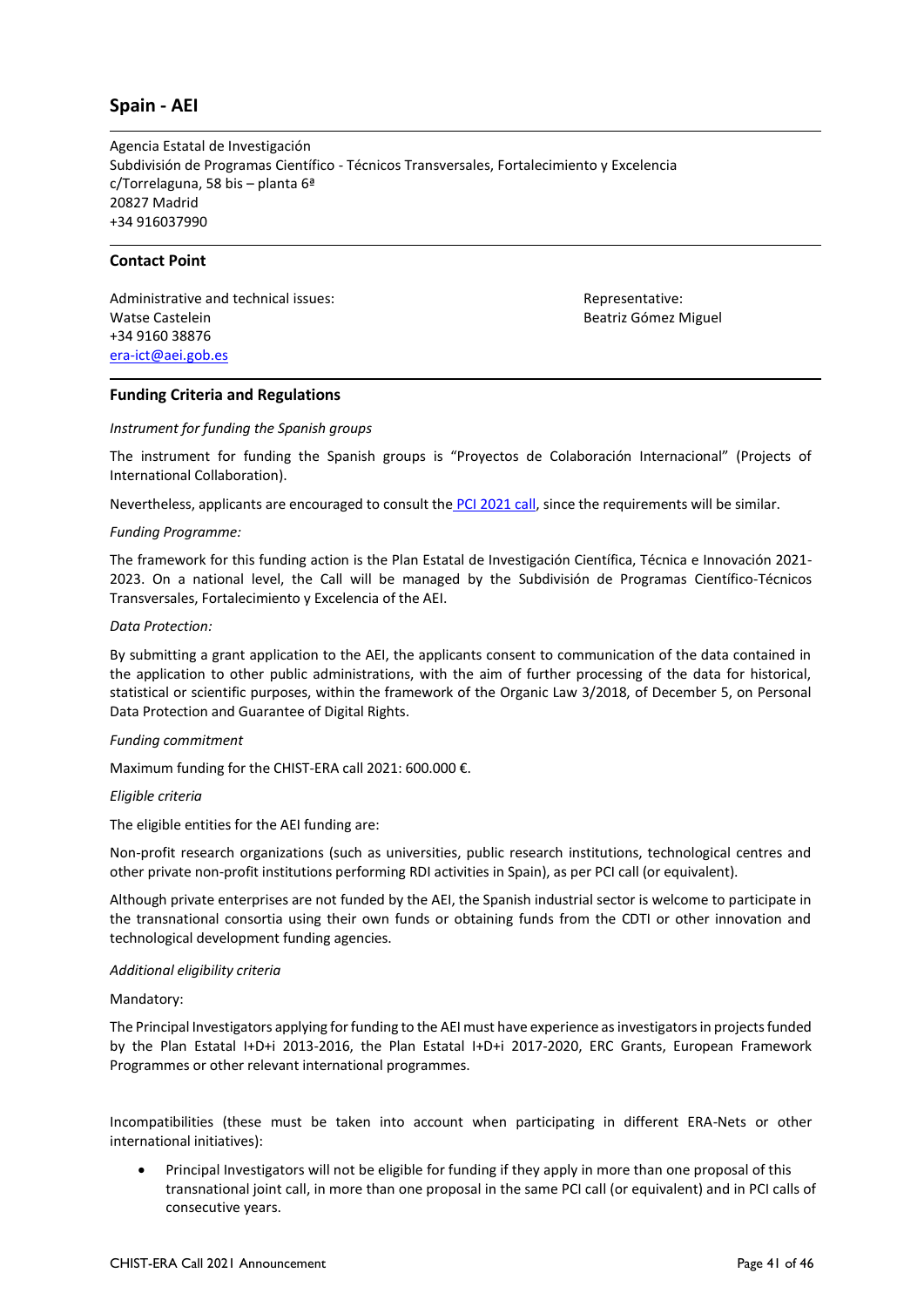• Principal Investigators must remain unchanged between the proposal of this transnational joint call and the national PCI call (or equivalent).

The AEI will avoid double funding and will not grant projects or parts of projects already funded through other national or EU calls.

#### *Eligible costs*

- Personnel costs for **temporary employment contracts**
- Direct costs such as current costs, small scientific equipment, disposable materials, travelling expenses, coordination costs, and other costs that can be justified as necessary to carry out the proposed activities.
- Overheads (maximum 15%).
- Subcontracting special tasks to EU and non-EU countries (i.e. IT services, etc) is allowed within the limits legally established.

#### *Funding rates*

IMPORTANT: a maximum of two Spanish Partners requesting funding to the AEI in the same Proposal are allowed.

The following **funding limits** (including direct + indirect costs) **are** considered eligibility criteria. Proposals not respecting these limits could be declared ineligible

- If the consortium is NOT LED by a Spanish Coordinator and:
	- there is only one Spanish Partner in the proposal: € 200.000
	- there are two Spanish Partners in the proposal, the amount for both Partners is: € 250.000
- If the consortium IS LED by a Spanish Coordinator and:
	- there is only one Spanish Partner in the proposal acting as Coordinator: € 300.000
	- there are two Spanish Partners in the proposal and one of them is acting as Coordinator, the amount for both Partners is: € 350.000

These amounts refer to 3 years projects. In case of shorter projects, the amount will be adjusted accordingly

Centres formed by different Spanish legal entities will be considered as a unique entity, and thus the maximum funding should not exceed the limits per proposal established above (for example mixed centres).

The final funding will take into account the transnational evaluation of the collaborative proposal, the scientific quality of the Spanish group, the added value of the international collaboration, the participation of the industrial sector, and the financial resources available*.*

#### *Mandatory acknowledgement*

Any publication or dissemination activity resulting from the granted projects must acknowledge funding by the Agencia Estatal de Investigación: "Project (reference nº XX) funded by the Agencia Estatal de Investigación through the XXX call (or its equivalent)".

#### **Open Access and Open Data policy**

Applicants should comply with Open Access/Open Data specified in the respective PCI call or equivalent. The results of the funded research actions, including both the results disseminated through scientific publications and the data generated in the research, must be available in open access, with the exceptions indicated in the PCI call or equivalent.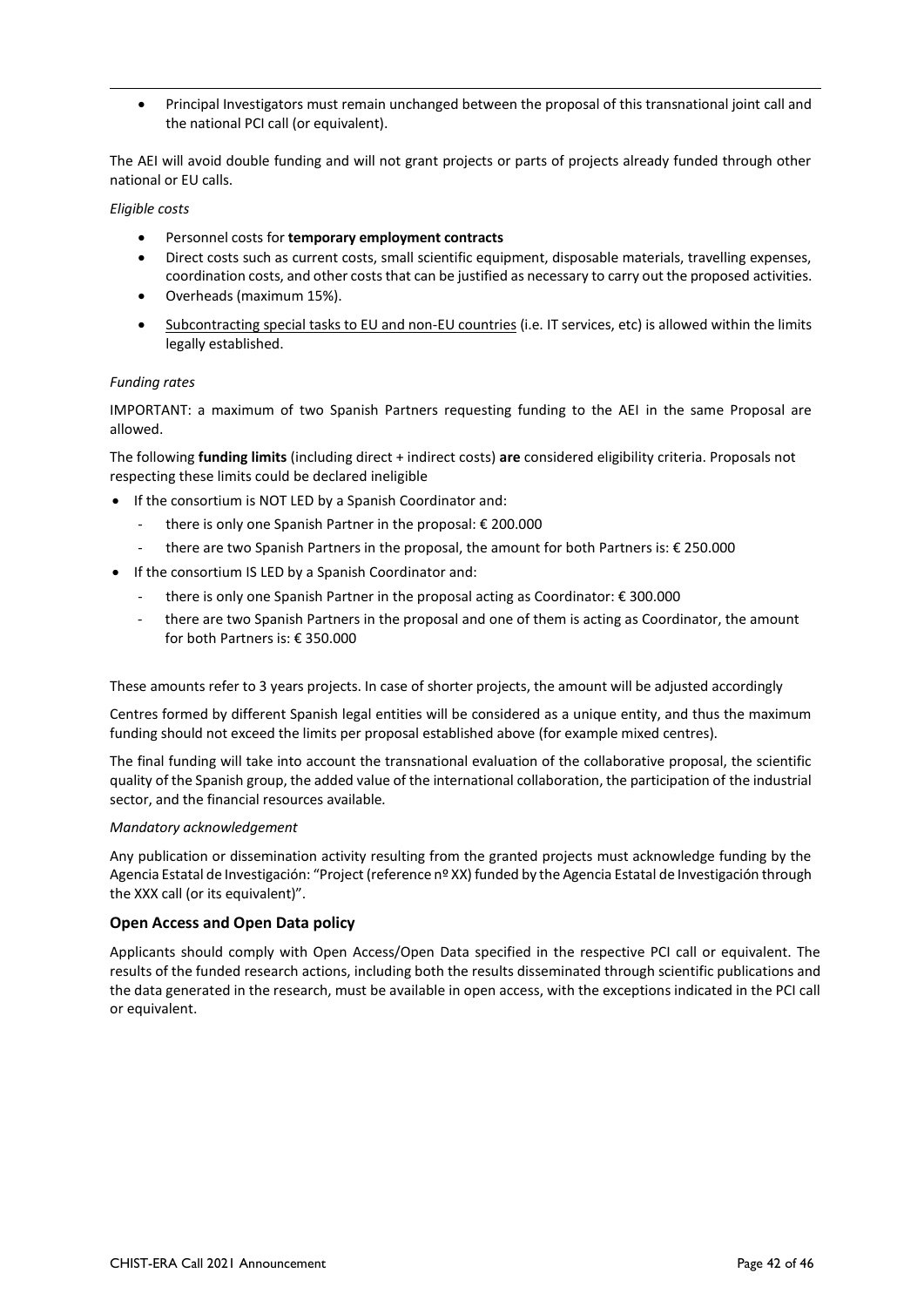## <span id="page-42-0"></span>**Switzerland - SNSF**

Swiss National Science Foundation Division II – Mathematical, Natural and Engineering Sciences Wildhainweg 3 P.O. Box 8232 CH-3001 Berne [http://www.snf.ch](http://www.snf.ch/)

#### **Contact Point**

Dr. Ahmad Zein Assi Scientific Officer +41 31 308 21 83 [chistera@snf.ch](mailto:chistera@snf.ch)

#### **Funding Criteria and Regulations**

Projects must comply with SNSF Project Funding (division II) [regulations and practices.](https://www.snf.ch/en/WAvYcY7awAUGolST/funding/projects/projects-in-all-disciplines)

In particular, all Swiss applicants and co-applicants must be eligible for Project Funding, see also the Regulations [on project funding.](https://www.snf.ch/api/media/en/FuUlveEikmunxb4X/projektfoerderungsreglement-e.pdf) Swiss applicants who have not previously obtained a Project grant in division II are encouraged to contact the National Contact Point.

Partners of the international project consortium applying for funding at other funding agencies than the SNSF cannot be declared as project partners in the sense of article 11.2 of the SNSF Funding Regulations. They should be declared as consortium partners instead and apply for their funding at their respective research funding organisation.

Article 17, cl. a, of the SNSF Funding Regulations only applies in the sense that proposals with overlapping funding periods are only approved if the research projects pursue different goals in the context of this European programme than any ongoing projects by the same applicant.

Article 7.3 of the Regulations on project funding applies. Swiss applicants may participate in at most one CHIST-ERA proposal.

Grants will be managed according to [standard SNSF rules;](http://www.snf.ch/SiteCollectionDocuments/allg_lifetime_management_e.pdf) reporting requirements duplicating those of CHIST-ERA will not be enforced. Follow-up applications may not be submitted.

#### Forms to be submitted

Applicants must provide basic administrative data by submitting an administrative application in [mySNF](http://www.mysnf.ch/) for the same deadline as the consortium application is submitted. Please select the "Programmes/ERA-NET".

Prior contact is highly recommended if PI has never been supported by reference funding scheme.

#### **Open Access to Publications and Research Data**

Since October 2018, any publication based on research funded by the SNSF must be published in Open Access, with the possibility of adopting the Green Road (maximum embargo of 6 months for articles and 12 months for books/book chapters). The SNSF covers the costs for publishing in Open Access through a dedicated platform. Further details can be found at [https://www.snf.ch/en/VyUvGzptStOEpUoC/topic/research-policies.](https://www.snf.ch/en/VyUvGzptStOEpUoC/topic/research-policies)

Since 2017 all funded proposals need to submit a DMP before the start of the project. In particular, research data is expected to be archived on FAIR data repositories. No funds will be transferred without submitting a consistent DMP. Further details can be found at [https://www.snf.ch/en/dMILj9t4LNk8NwyR/topic/research-policies.](https://www.snf.ch/en/dMILj9t4LNk8NwyR/topic/research-policies)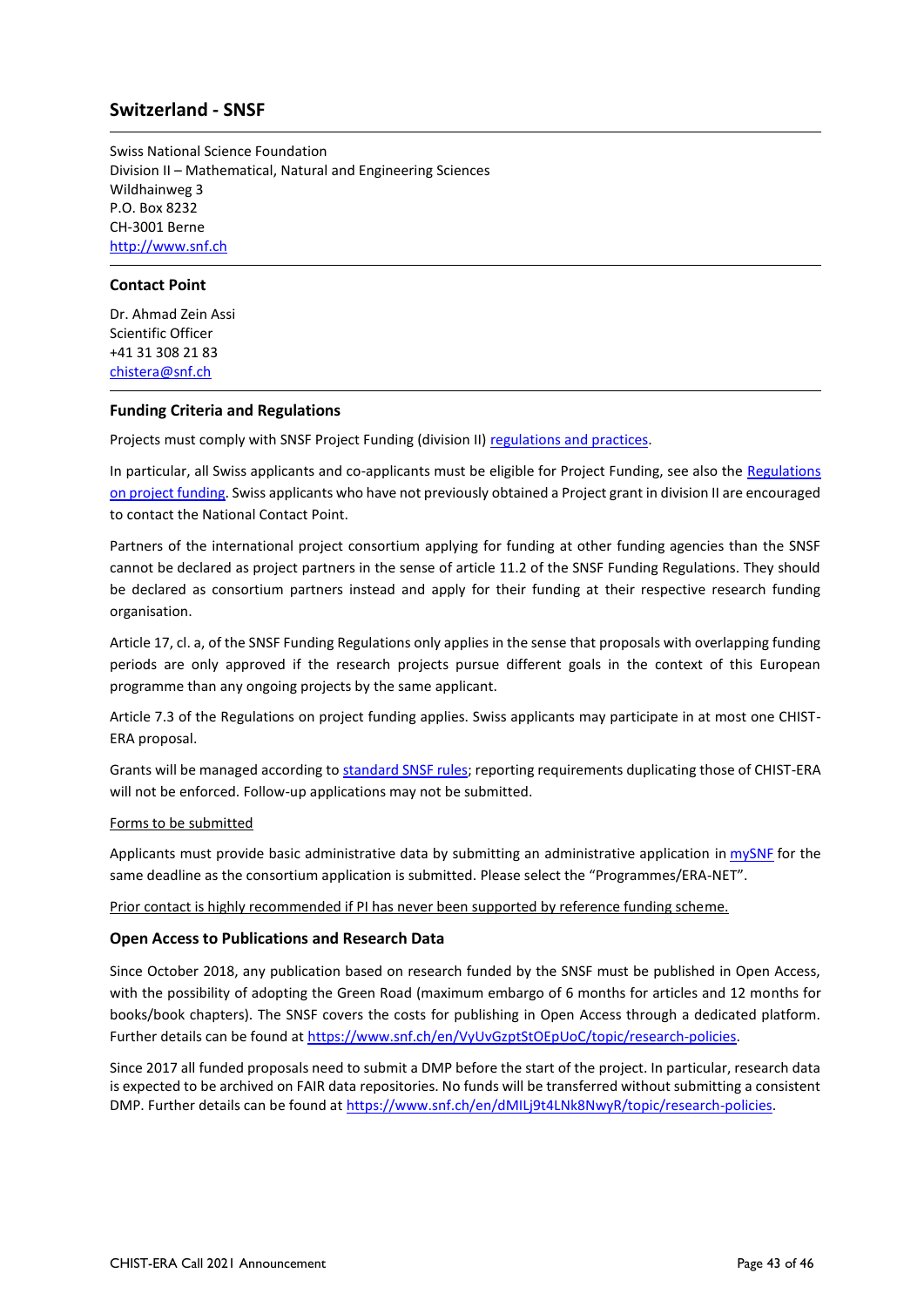## <span id="page-43-0"></span>**Taiwan - MOST**

Ministry of Science and Technology

106, Sec. 2, Heping E. Rd., Taipei 10622, Taiwan, R. O. C <https://www.most.gov.tw/?l=en>

#### **Contact Point**

Ching-Mei, Tang Program Director Department of International Cooperation and Science Education +886-2-2737-7557 [cmtom@most.gov.tw](mailto:cmtom@most.gov.tw)

#### **Funding Criteria and Regulations**

#### **Eligibility Criteria**

In compliance with the MOST's regulation 'Operation Guidelines for MOST Research Grants':

- **Applicant institutions** (i.e., research conducting institutions) shall be approved by MoST to be eligible recipients of subsidisation in accordance with the 'Operation Guidelines for Institutions Applying for MOST Grants'. The eligible institutions are classified into three categories as follows:
	- 1. Taiwanese public/private colleges and universities.
	- 2. Taiwanese public/private research institutions.
	- 3. Taiwanese Medical institutions.
- **Principal Investigator(s)** must meet several qualifications. For more information about the qualifications please refer to:

<https://www.most.gov.tw/most/attachments/920c4b8e-21d4-4d2b-b603-5602690c575e>

**In principle,** the MOST (Taiwan) does not directly subsidise the industry.

#### **Funding Criteria**

Taiwanese project partners shall submit a proposal to the MOST for national financing after the project has been selected and approved for funding through the CHIST-ERA evaluation and selection process. The proposals are required to be submitted to MOST for funding as soon as possible as the internal process of the MOST generally takes 6 months. The max. amount per year per project is €90,000.00, depending on the change of course. The decision regarding the exact amount is subject to the result of the MOST's internal reviews. For more about the budget requirements of the project based on which applicants can apply to MOST for funding, please refer to: <https://www.most.gov.tw/most/attachments/920c4b8e-21d4-4d2b-b603-5602690c575e>

#### **Open Access to Publications and Research Data**

MOST does not have any specific policies concerning OA/OD. Therefore, the decision whether to choose open access over copyright should be made by the beneficiaries themselves. The costs directly related to the project including the publications can be reimbursed by the conducting institutions. Taiwanese PIs are encouraged to follow CHIST-ERA's policy on open access to publications and research data at every stage.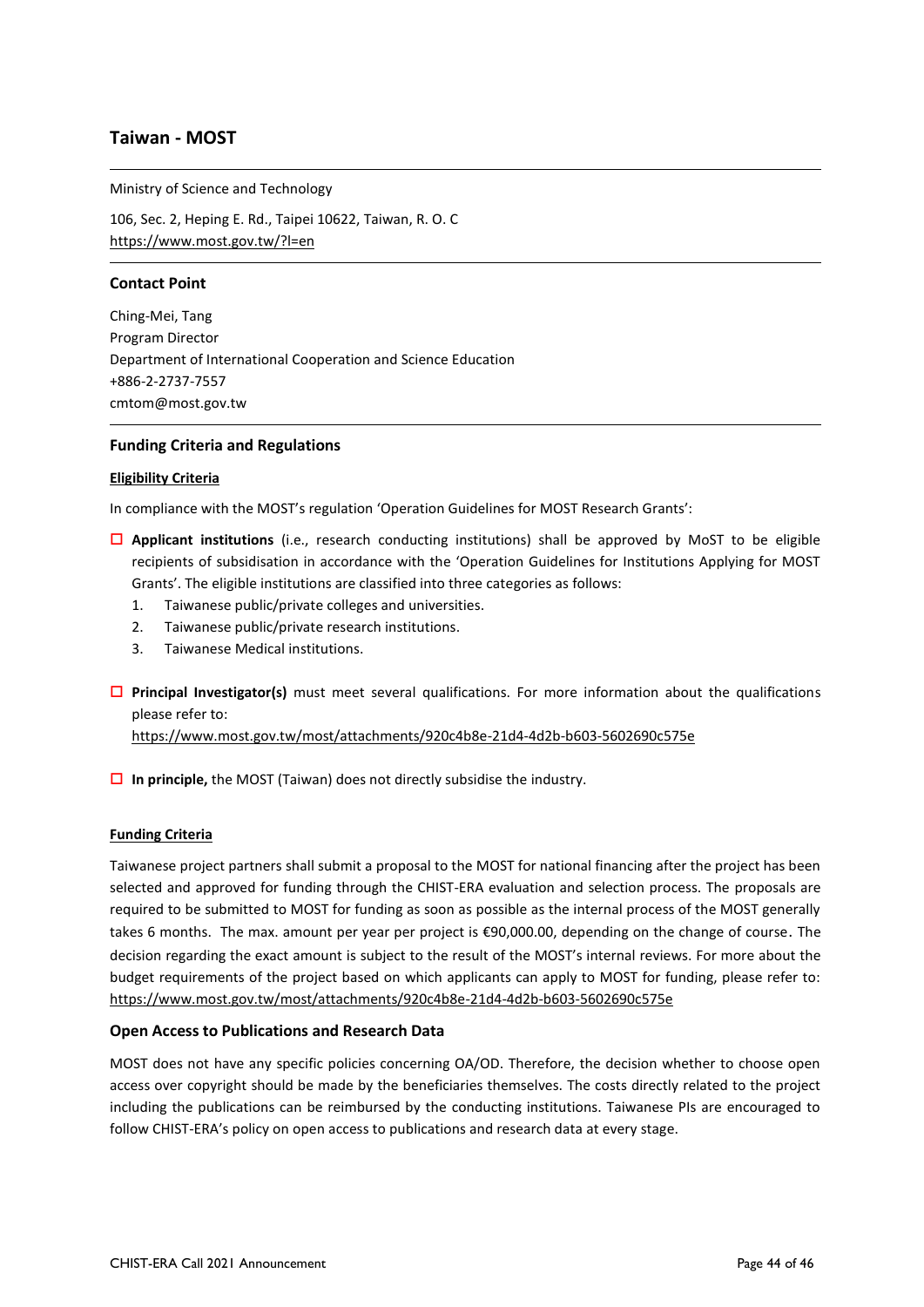## <span id="page-44-0"></span>**Turkey - TÜBITAK**

TÜBITAK TUBITAK Framework Programmes National Coordination Office TUBITAK Baskanlık Tunus Caddesi No.80 Kavaklıdere 06100 ANKARA [http://www.tubitak.gov.tr](http://www.tubitak.gov.tr/)

#### **Contact Point**

Dr Özlem GEZİCİ KOÇ Scientific Officer +90 312 298 17 72 [ozlem.gezicikoc@tubitak.gov.tr](mailto:ozlem.gezicikoc@tubitak.gov.tr) 

#### **Funding Criteria and Regulations**

Selected proposals will be funded under:

TÜBITAK 1071: Support Programme for Increasing Capacity to Benefit from International Research Funds and Participation in International R&D Cooperation

[http://www.tubitak.gov.tr/sites/default/files/242bk-ek2\\_0.pdf](http://www.tubitak.gov.tr/sites/default/files/242bk-ek2_0.pdf)

In addition to international submission, Turkish partners also need to complete their national submissions to TÜBİTAK. Typically, national submissions will be closed within a week after the deadline of international submissions. The application procedure will be published on the webpage[: https://ufukavrupa.org.tr/en](https://ufukavrupa.org.tr/en)

Researchers are encouraged to contact call representative for Turkey (i.e Özlem GEZİCİ KOÇ) before the submission of their project proposal.

#### **Open Access to Publications and Research Data**

The management, storage, archiving, compilation and digital preservation of the publications and research data produced by the projects carried out or supported by TUBITAK constitute the framework of TUBITAK Open Science Policy.

The Green Road Open Access requirement has been adopted with the agreement of the Open Science Policy and it has been deemed appropriate to implement the policy to pilot programs in 2019 and to all support programs in 2020.

TUBITAK is committed to providing continuous open access to scientific publications and research data. For this purpose, the publications produced from the projects supported by TUBITAK must be uploaded to TUBITAK Open Archive that provides service under the name Aperta (https://aperta.ulakbim.gov.tr/). It is recommended that the research data of these publications should be open access.

TUBITAK has prepared the "Research Data Training Portal" (https://acikveri.ulakbim.gov.tr/) where sample data management plans are shared to assist the researchers in data management and sharing.

Kindly refer to TUBITAK Open Science Policy [\[PDF\]](https://www.tubitak.gov.tr/sites/default/files/tubitak_acik_bilim_politikasi_190316.pdf) for details.